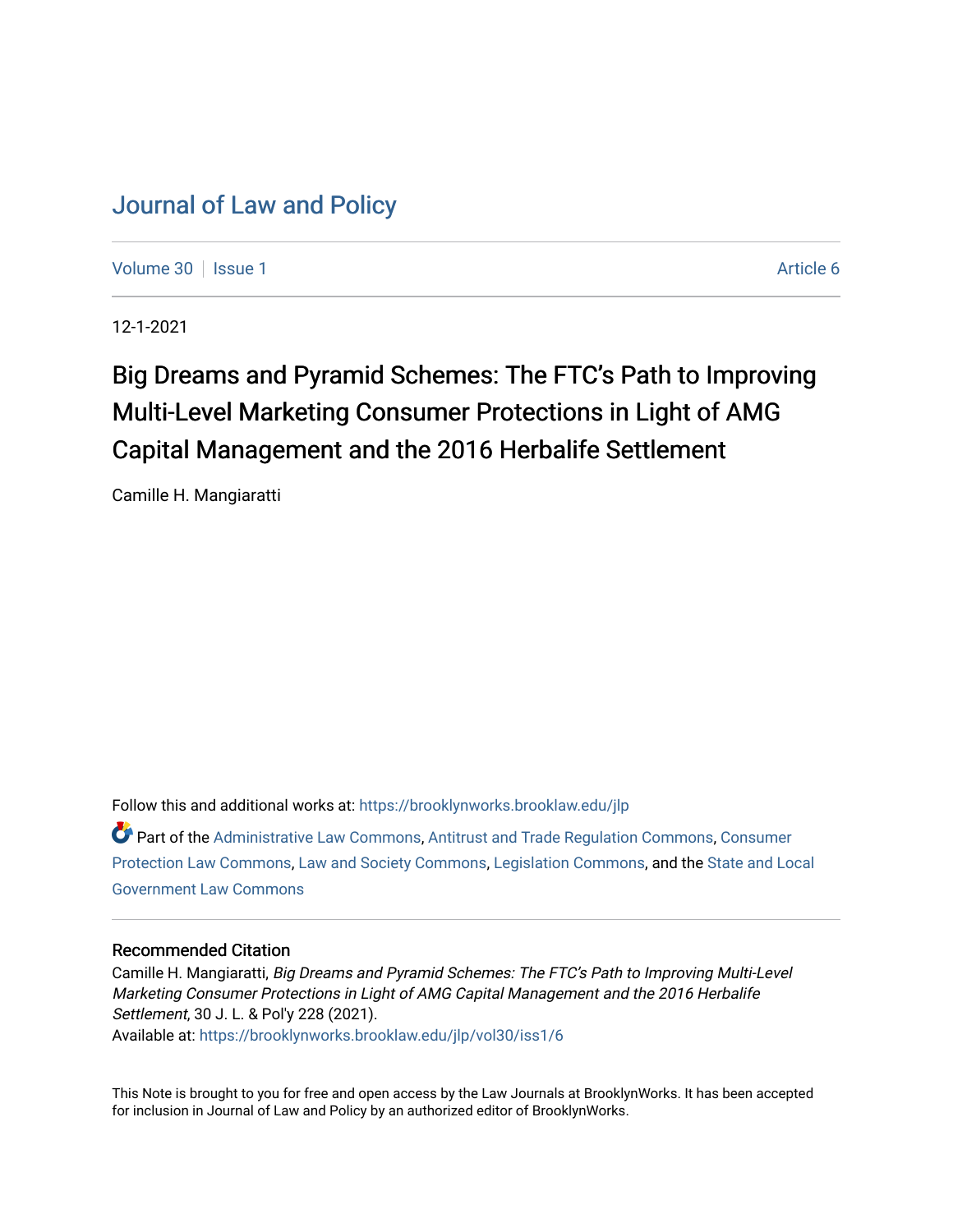# BIG DREAMS AND PYRAMID SCHEMES: THE FTC'S PATH TO IMPROVING MULTI-LEVEL MARKETING **CONSUMER PROTECTION IN LIGHT OF AMG CAPITAL MANAGEMENT AND THE 2016 HERBALIFE SETTLEMENT**

#### Camille H. Mangiaratti\*

[Multi-level marketing] is a mathematical trick played on the unwary. MLM promises significant rewards to those who invest time and money in an MLM program, but delivers losses to all but those at or near the top of a large pyramid (or beginning of the chain) of participants - who profit from the failed investments of those beneath them in the pyramid.

Jon M. Taylor, Consumer Awareness Institute<sup>1</sup>  $\overline{\phantom{0}}$ 

Multi-level marketing, also known as "MLM," is a type of sales business that relies on both sales to consumers and recruitment of sellers into the company's tiered commission structure. MLMs are wildly and enduringly popular, especially because they claim to be a flexible and easy source of income for people who need it most.

<sup>\*</sup> J.D. Candidate, Brooklyn Law School, 2022. B.A., Cornell University, 2015. I would like to sincerely thank the members of the Journal of Law and Policy for their diligence and guidance in preparing this piece for publication, as well as my friends and family for their kindness and support throughout my time in law school. This Note is dedicated to my parents, Jody and Thomas Mangiaratti, who have given me the world, and to Beeper Mangiaratti, who makes me smile every day.

<sup>&</sup>lt;sup>1</sup> Jon M. Taylor, *The Case (For and) Against Multi-Level Marketing: The* Complete Guide to Understanding the Flaws - and Proving and Countering the Effects - of Endless Chain "Opportunity" Recruitment, or Product-based Pyramid Schemes, CONSUMER AWARENESS INSTITUTE 7-35 (2012), https://centerforinquiry.org/wp-content/uploads/sites/33/quackwatch/taylor.pdf [hereinafter The Case Against MLM].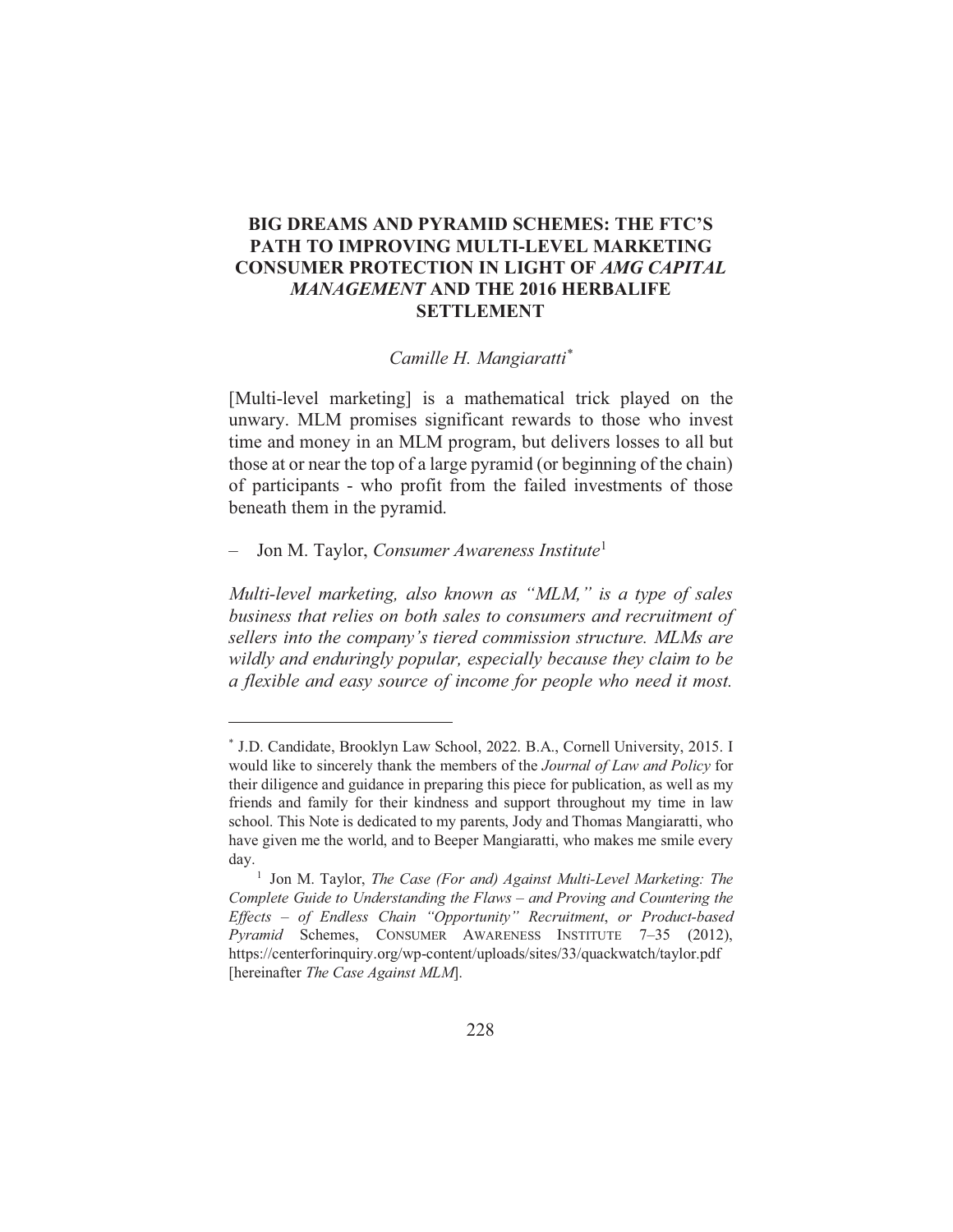However, almost everyone who joins an MLM will lose money, and many MLMs are illegal pyramid schemes. Millions of Americans are harmed by MLMs every year. Despite this, the government does very little to punish MLMs who lie to prospective participants about their odds of success. How are MLMs allowed to operate relatively unchecked? MLMs have a powerful political lobby which has ensured that state and federal regulations remain favorable to their operations. Furthermore, the Supreme Court's 2021 decision in AMG Capital Management, LLC v. Federal Trade Commission abrogated the FTC's power to pursue financial restitution for consumers harmed by MLMs. To overcome this setback, this Note argues that the FTC must frequently and aggressively use its Sections 5 and 19 powers to reimburse harmed MLM customers and deter further MLM misconduct, without falling into the pitfalls exemplified by its 2016 settlement with Herbalife, a nutrition MLM. The FTC must also require full disclosure of the odds of success in an MLM, obtain proportionate financial punishments against offenders, and more widely publicize the harmful nature of MLMs.

#### **INTRODUCTION**

Multi-level marketing ("MLM") is a sales business model wherein participants earn income through two major channels: first, by selling products or services via direct, person-to-person sales, often from home or online,<sup>2</sup> and second, by recruiting others to join the MLM.<sup>3</sup> An MLM participant earns commission on their recruit's sales, as well as commission on the sales of anyone their recruit subsequently brings into the company.<sup>4</sup>

MLMs are entrenched in America—they have been popularized and protected, in part, through the support of powerful public

<sup>&</sup>lt;sup>2</sup> Multi-Level Marketing Businesses and Pyramid Schemes, FED. TRADE COMM'N (May 2021), https://www.consumer.ftc.gov/articles/0065-multi-levelmarketing-businesses-and-pyramid-schemes#What are MLMs and How Do They Work? [hereinafter FTC Comparison].

 $3$  Id.

 $4$  Id.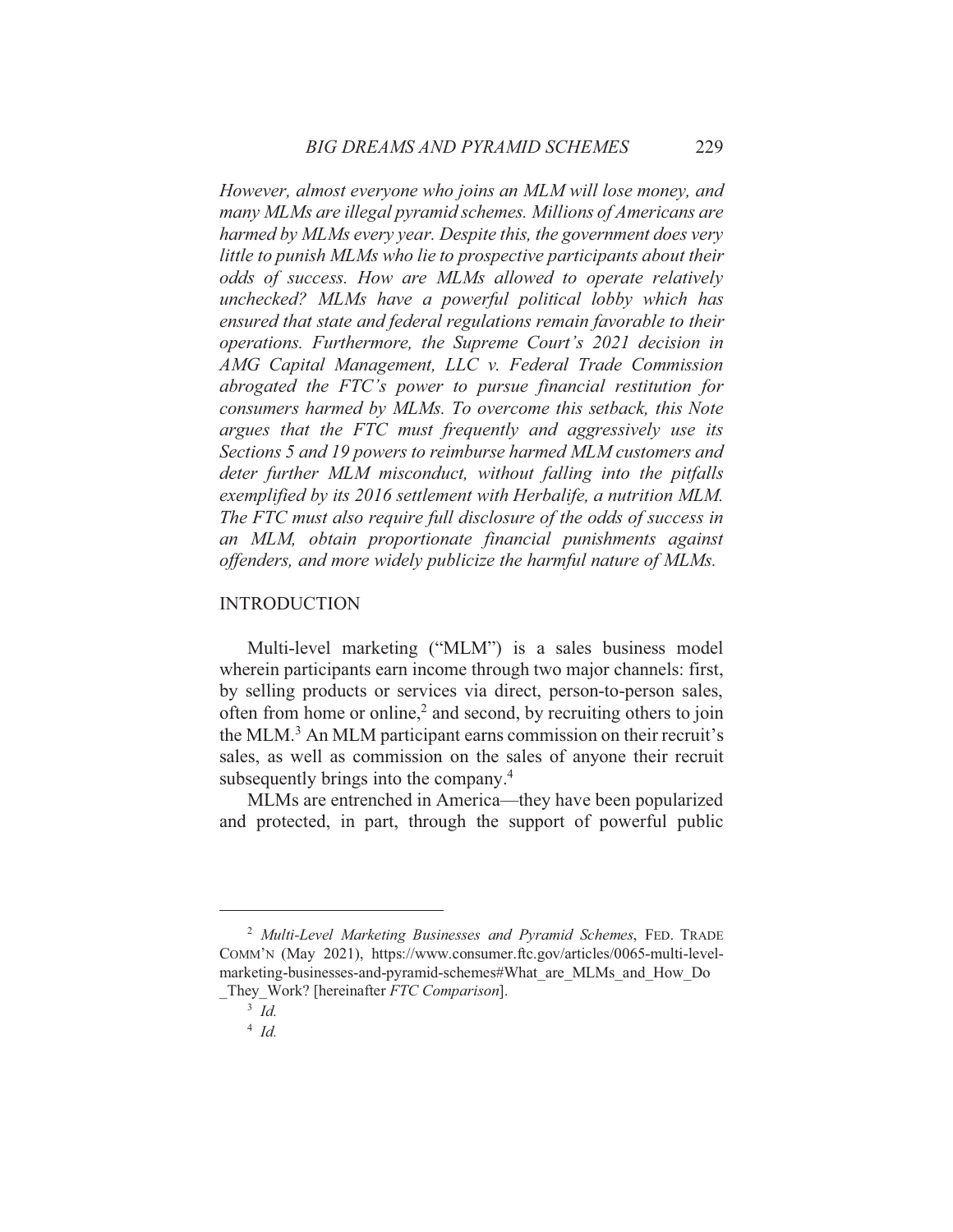figures, like President Donald Trump<sup>5</sup> and members of his cabinet.<sup>6</sup> Unfortunately, MLMs use their political clout to the detriment of the vast majority of their participants, largely because they have a fierce political lobby that helps them dodge federal and state consumer protection regulation.<sup>7</sup>

Despite being promised financial success and personal freedom, most MLM participants lose money<sup>8</sup> and some find themselves deeply in debt.<sup>9</sup> MLMs strategically prey on women, immigrants, low-income people, and those whose lifestyles necessitate extra income and flexibility, like stay-at-home parents.<sup>10</sup> The false allure

<sup>&</sup>lt;sup>5</sup> See James V. Grimaldi & Mark Maremont, Donald Trump Made Millions from Multilevel Marketing Firm, WALL ST. J. (Aug. 13, 2015, 7:37 PM), https://www.wsj.com/articles/trump-made-millions-from-multilevel-marketingfirm-1439481128 (describing President Donald Trump's involvement with an MLM called ACN).

<sup>&</sup>lt;sup>6</sup> Michelle Celarier, Trump's Great Pyramid, SLATE (Feb. 21, 2017, 11:06 AM), https://slate.com/business/2017/02/the-trump-era-will-be-a-boon-formultilevel-marketing-companies.html.

<sup>&</sup>lt;sup>7</sup> See Matt Stroud, How Lobbying Dollars Prop up Pyramid Schemes, THE VERGE (Apr. 8, 2014, 10:30 AM), https://www.theverge.com/2014 /4/8/5590550/alleged-pyramid-schemes-lobbying-ftc.

<sup>&</sup>lt;sup>8</sup> Taylor, *supra* note 1, at Intro-8 ("Based on available company data, approximately 99.7% of all MLM participants lose money.").

<sup>&</sup>lt;sup>9</sup> FTC Comparison, supra note 2 ("Most people who join legitimate MLMs" make little or no money. Some of them lose money. In some cases, people believe they've joined a legitimate MLM, but it turns out to be an illegal pyramid scheme that steals everything they invest and leaves them deeply in debt."); Taylor, *supra* note 1, at Intro-8 ("In some cases, monetary losses from MLM participation lead to heavy indebtedness, bankruptcy, foreclosed mortgages, and failed educational and career pursuits.").

<sup>&</sup>lt;sup>10</sup> See Lauren Bell, *Pyramid Dream*, BALTIMORE MAG. (June 2018), https://www.baltimoremagazine.com/section/businessdevelopment/multi-levelmarketing-companies-evolve-with-21st-century/ (using anecdotal evidence to describe how MLMs use lifestyle promises to attract vulnerable participants); see also Complaint, Belinda Hibbard v. LulaRoe LLC, 2019-00270087 (Cal. Super. Nov. 27, 2019) ("Defendants targeted women, stay at home mothers, spouses of active military members, and other groups who had working capacity and some access to credit or savings, but also, generally, a lack of formal business or finance training."); Hector Barreto, Latino Entrepreneurs Need Federal Protection from Pyramid Schemes, THE **HILL** (Feb. 15. 2017, 11:00  $AM$ ), https://thehill.com/blogs/pundits-blog/economy-budget/319625-latinoentrepreneurs-need-federal-protection-from-pyramid.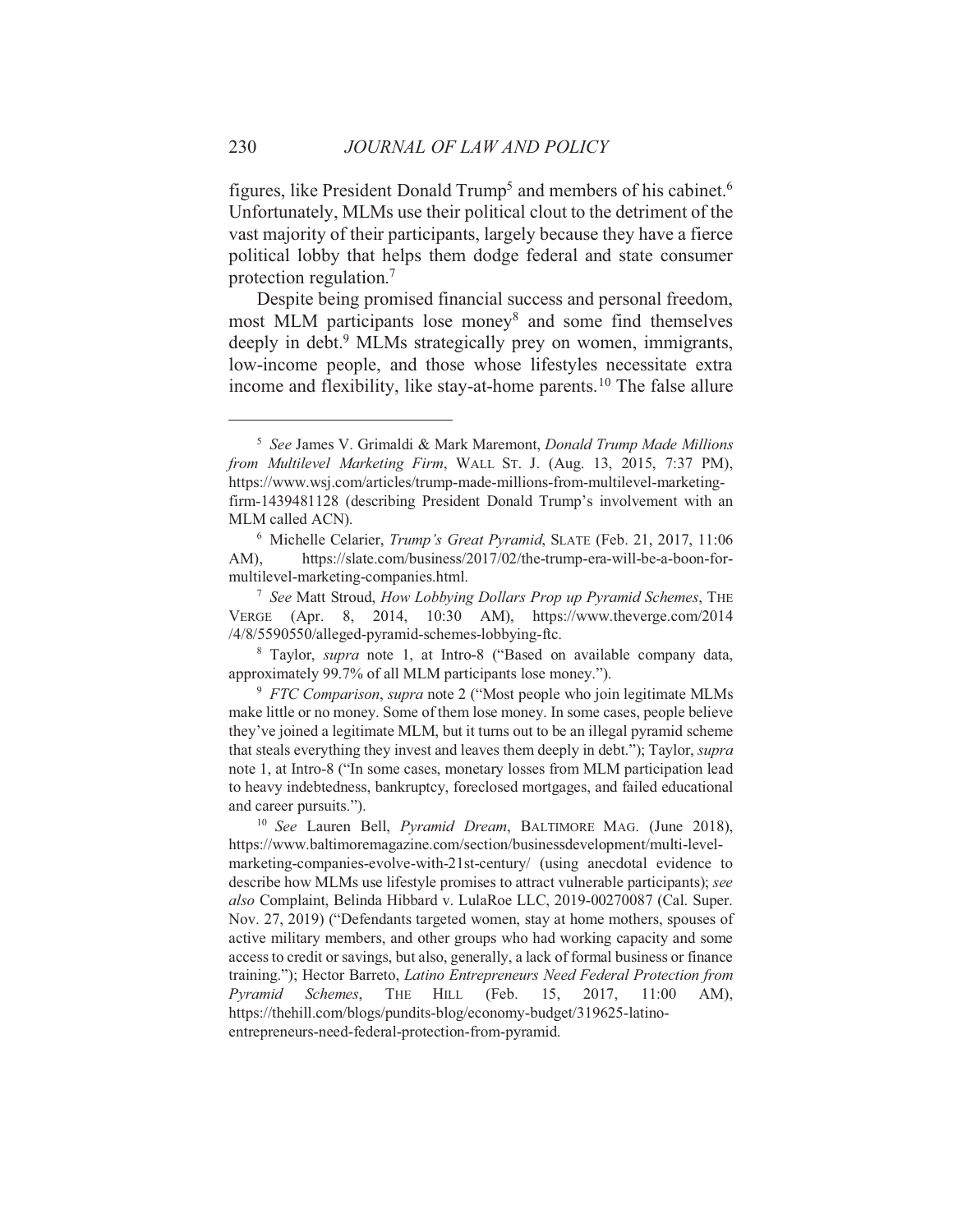of MLMs is especially troubling given the economic downturn stemming from the COVID-19 pandemic—millions of Americans are newly desperate for extra income and MLMs unequivocally promise to deliver.<sup>11</sup> While some proponents claim MLMs have spiritual<sup>12</sup> and feminist<sup>13</sup> upsides, these ideological benefits are far outweighed by the tangible consequences of economic failure,<sup>14</sup> which is all but guaranteed when one gets involved with an MLM.<sup>15</sup>

MLMs are regulated at both the state and federal levels.<sup>16</sup> A minority of states regulate MLMs by providing a statutory definition of MLM business operations alongside a companion statute outlawing pyramid schemes.<sup>17</sup> The majority of states, however, provide only anti-pyramid scheme statutes, without defining MLMs.<sup>18</sup> In doing so, these states indirectly regulate MLMs by

<sup>15</sup> Taylor, *supra* note 1, at Intro-8.

<sup>16</sup> See Heidi Liu, The Behavioral Economics of Multilevel Marketing, 14 HASTINGS BUS. L.J. 109, 115 (2018).

<sup>&</sup>lt;sup>11</sup> Johnny Diaz, F.T.C. Warns 10 Companies About Virus-Related Health and Business Claims, N.Y. TIMES (Apr. 25, 2020), https://www.nytimes.com /2020/04/25/us/ftc-mlm-coronavirus-claims.html.

<sup>&</sup>lt;sup>12</sup> Peter S. Cahn, *Building Down and Dreaming up: Finding Faith in the* Mexican Multilevel Marketer, 33 AM. ETHNOLOGIST 126, 128 (2006).

<sup>&</sup>lt;sup>13</sup> Catherine Dolan & Linda Scott, Lipstick Evangelism: Avon Trading Circles and Gender Empowerment in South Africa, 17 GENDER AND DEV. 203, 203 (2009).

<sup>&</sup>lt;sup>14</sup> Alden Wicker, Multilevel-Marketing Companies like LuLaRoe are Forcing People into Debt and Psychological Crisis, QUARTZ (Aug. 6, 2017), https://qz.com/1039331/mlms-like-avon-and-lularoe-are-sending-people-intodebt-and-psychological-crisis/.

<sup>&</sup>lt;sup>17</sup> See Multilevel Marketing Primer - The MLM Startup, REESE RICHARDS PLLC (Sept. 30, 2019), https://www.mlmlaw.com/law-library/multilevelmarketing-primer-the-mlm-startup#N 4 ("A sophisticated minority of state laws specifically define and regulate multilevel marketing plans."); see also Clinton D. Howie, Is It A Pyramid Scheme? Multilevel Marketing and Louisiana's "New" Anti-Pyramid Statute, 9 LA. BAR J. 288, 289 (2002) (describing the regulatory framework in Louisiana, a minority jurisdiction. "Louisiana, like a number of other states, enacted a 'model' anti-pyramid statute... to clearly distinguish between legitimate multilevel marketing plans and illegal pyramid schemes.").

<sup>&</sup>lt;sup>18</sup> See REESE RICHARDS PLLC, *supra* note 17 ("The majority of states statutorily regulate multilevel, or more precisely anti-pyramid, activity.").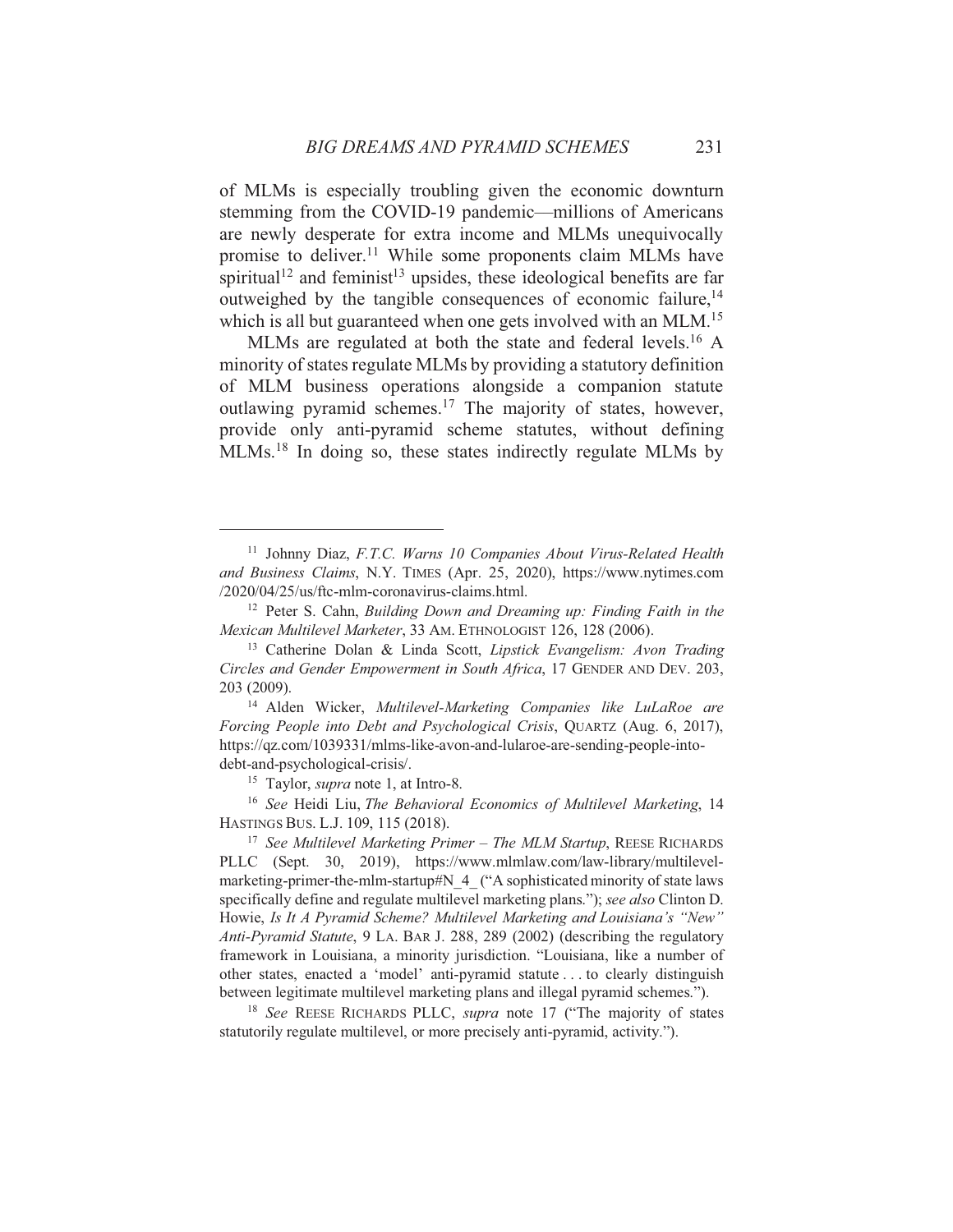ensuring that they do not function like illegal pyramid schemes.<sup>19</sup> The majority approach is the better of the two regulatory models. While the minority approach claims to clearly distinguish between legitimate MLMs and illegal pyramid schemes, in reality, this statutory framework is favorable to MLMs.<sup>20</sup> Thanks to pressure from the MLM lobby on lawmakers, the statutes defining MLMs in minority jurisdictions simply describe their business operations and say nothing about how they *should* operate, nor do they provide any guidelines for consumer protection.<sup>21</sup> Moreover, their companion anti-pyramid statutes are designed to facilitate recruiting, which is favorable for MLMs.<sup>22</sup>

On the federal level, the Department of Justice ("DOJ"), Securities and Exchange Commission ("SEC"), and Federal Trade Commission ("FTC") regulate MLMs through enforcement actions against non-compliant companies.<sup>23</sup> In 2008, the FTC had the chance to impose sweeping consumer protection regulation on the MLM industry through the Business Opportunity Rule, but the powerful MLM lobby convinced the FTC to exempt the industry.<sup>24</sup> MLMs continue to operate relatively unchecked.<sup>25</sup>

<sup>24</sup> Stroud, *supra* note 7.

<sup>&</sup>lt;sup>19</sup> *Id.* ("The vast majority of states utilize an indirect approach by defining a 'pyramid,' 'chain distributor scheme' or 'endless-chain scheme' and proscribing such programs.").

<sup>&</sup>lt;sup>20</sup> See Howie, *supra* note 17, at 290 ("Louisiana's 'model' anti-pyramid statute contains a number of express provisions that are likely to provide significant protection for promoters of multilevel marketing plans.").

<sup>&</sup>lt;sup>21</sup> See REESE RICHARDS PLLC, *supra* note 17 (noting that "anti-pyramid and multilevel statutes . . . are drafted and interpreted very broadly.").

<sup>&</sup>lt;sup>22</sup> See Howie, *supra* note 17, at 289. See also Taylor, *supra* note 1, at 2–10 ("Attempting to change the laws is risky, since the MLM lobby (Direct Selling) Association) could then influence legislators to pass deceptive 'anti-pyramid' laws that are actually favorable to MLM, as they have already done in several states.").

 $23$  Liu, *supra* note 16, at 115.

<sup>&</sup>lt;sup>25</sup> But see FED. TRADE COMM'N, FTC Sends Warning Letters to Multi-Level Marketers Regarding Health and Earnings Claims They or Their Participants are Making Related to Coronavirus, FED. TRADE COMM'N (Apr. 24, 2020), https://www.ftc.gov/news-events/press-releases/2020/04/ftc-sends-warningletters-multi-level-marketers-regarding-health (illustrating the FTC's willingness to warn MLMs against making false claims to attract customers during the

COVID-19 pandemic).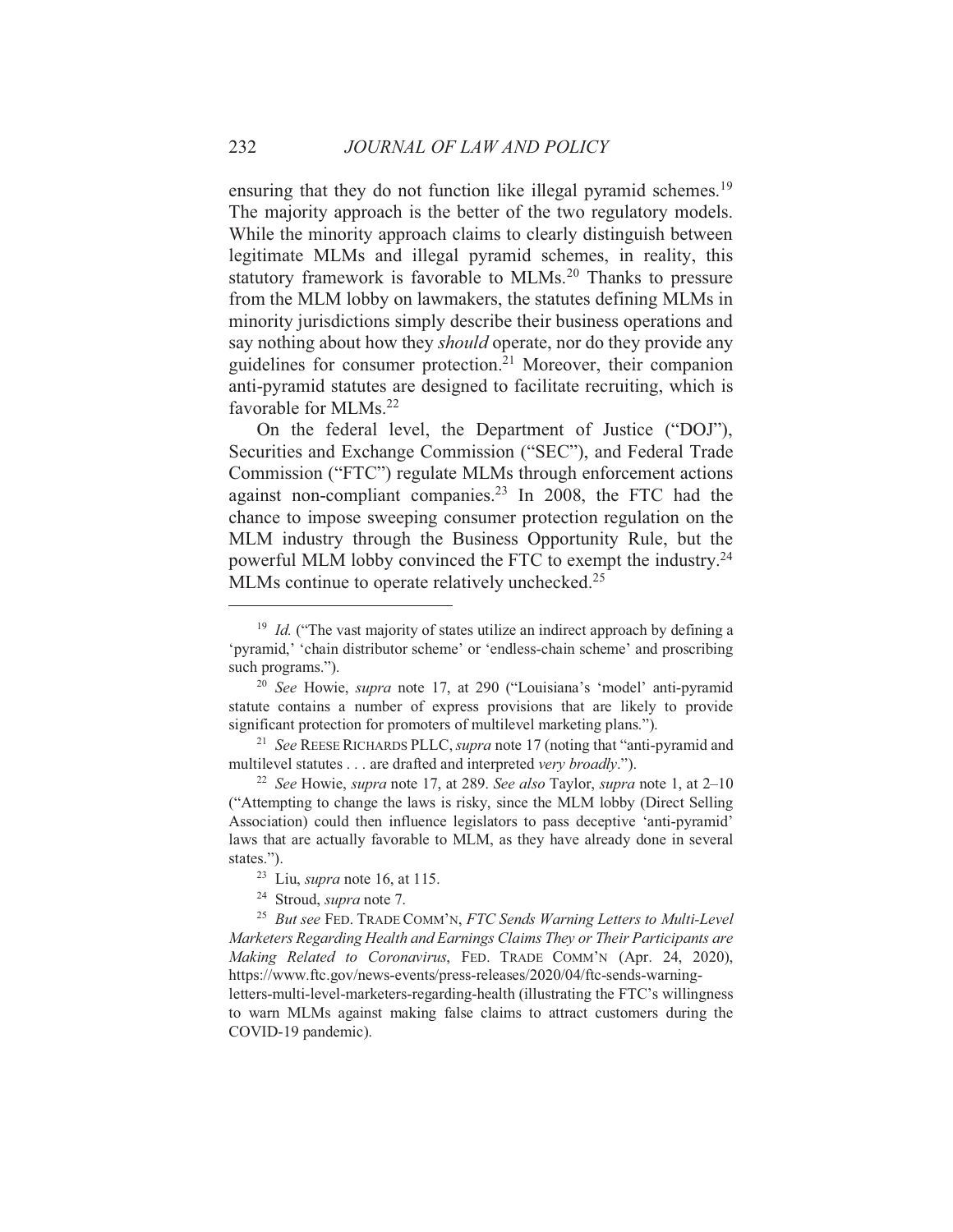Consumer protection advocates regularly decry the predatory nature of MLMs.<sup>26</sup> Unfortunately, the lax regulatory landscape<sup>27</sup> allows MLMs to operate with near impunity and routinely fails to protect the typical MLM participant, whose optimism, desperation, or ignorance blinds them to their near inevitable failure.<sup>28</sup> MLM participants represent a relatively large sector of the American public—"one in thirteen (7.7%) adults 18 years of age and older in the United States have participated in at least one MLM organization during their lifetime,"<sup>29</sup> and an estimated 16 to 18 million Americans participate in an MLM every year.<sup>30</sup> Essentially, due to apathy, political cowardice, and lack of resources, lawmakers and regulators knowingly allow MLMs to victimize millions of hopeful entrepreneurs every year. Without swift and harsh federal intervention, MLMs will continue to lie to the American public, cheat the legal system, and cause widespread financial ruin.

<sup>&</sup>lt;sup>26</sup> See generally Jon M. Taylor, Regulatory Capture - The FTC's Flawed Business Opportunity Rule, CONSUMER AWARENESS INST. (Aug. 2014), https://centerforinguiry.org/wp-

content/uploads/sites/33/quackwatch/MLM/06FTC/business opportunity/regulat ory\_capture.pdf (comprising comments by various consumer protection advocates regarding the specific harms caused by MLMs and why they should be included in the Business Opportunity Rule).

<sup>&</sup>lt;sup>27</sup> *Id.* at 13–14 (comments by Attorney Douglas Brooks) ("[w]ith both the FTCA and its state cognates,

enforcement of the prohibitions against 'unfair or deceptive' acts or practices has been on a case-by-case, post hoc basis. The absence of a private right of action under the FTCA... and the finite budgets of the FTC and state regulators, have the effect of allowing a substantial number of multi-level marketing firms to operate 'below radar leve[1]."").

<sup>&</sup>lt;sup>28</sup> See Liu, supra note 16, at 122-35 (describing "how MLM disclosures to consultants exploit the consultants' underlying behavioral biases, as well as how MLMs target consultants' identities to exploit those same biases."). These biases include MLMs' emphasis on "grit and independence." Id. at 129.

<sup>&</sup>lt;sup>29</sup> MARGUERITE DELIEMA ET AL., AARP STUDY OF MULTILEVEL MARKETING: PROFILING PARTICIPANTS AND THE EXPERIENCE IN DIRECT SALES 3  $(2018),$ 

https://www.aarp.org/content/dam/aarp/aarp foundation/2018/pdf/AARP%20Fo undation%20MLM%20Research%20Study%20Report%2010.8.18.pdf.

<sup>&</sup>lt;sup>30</sup> Celarier, *supra* note 6 ("[M] ore than 18 million Americans participat[e] in an MLM in a given year.").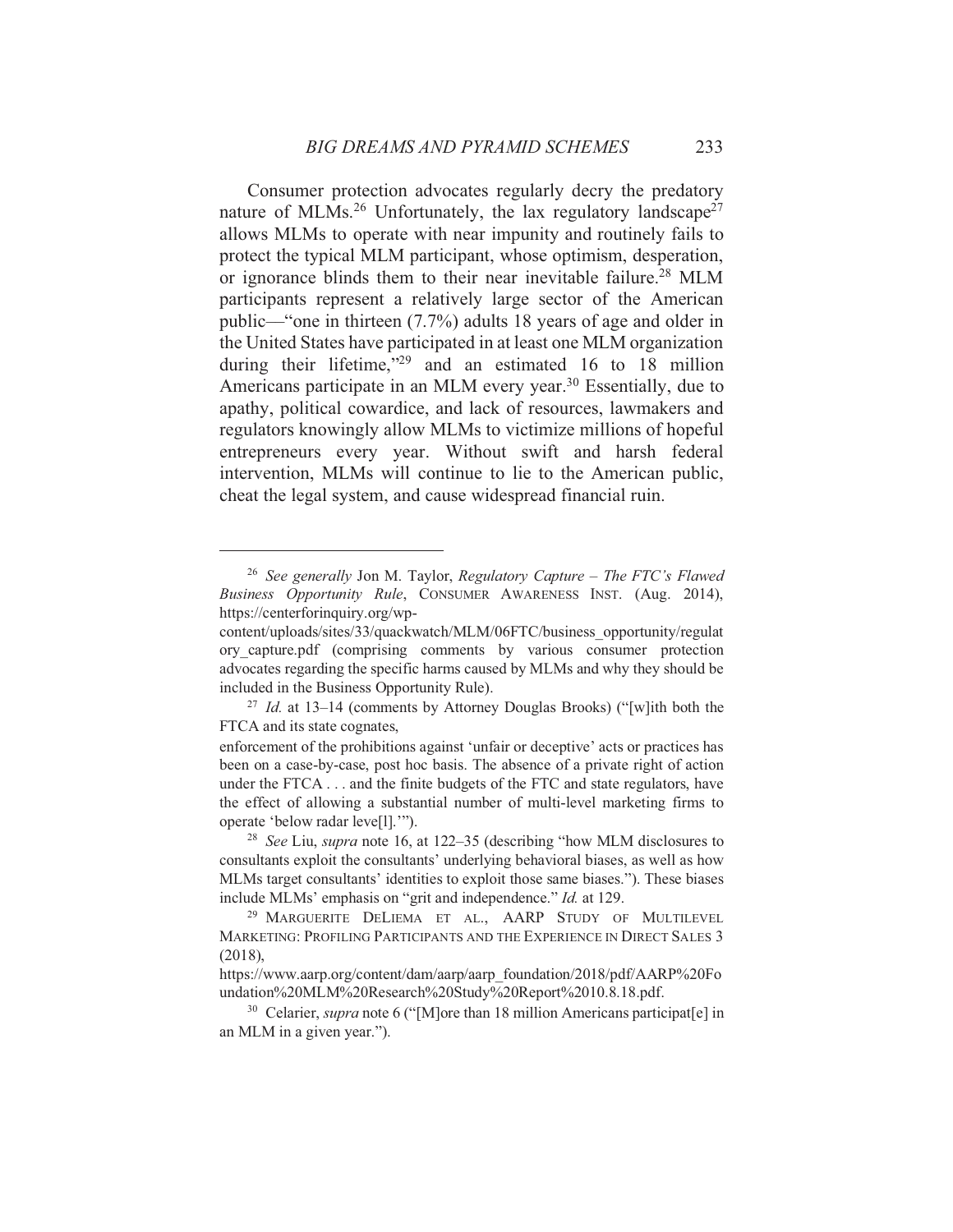For decades, the MLM industry has used its political influence to guarantee weak consumer protection regulations, which allows many MLMs to harm participants and end-users without repercussions.<sup>31</sup> But, in 2021, the Supreme Court made matters worse when it unanimously held, in AMG Capital Management, LLC v. Federal Trade Commission,<sup>32</sup> that the FTC lacked "authority" to compel monetary relief" under Section 13(b) of the FTC Act.<sup>33</sup> Going forward, the FTC is limited to mere injunctive relief under

<sup>&</sup>lt;sup>31</sup> See Stroud, *supra* note 7 ("MLM lives and has always lived on the strength of its lobbying.").

<sup>&</sup>lt;sup>32</sup> AMG Cap. Mgmt., LLC v. Fed. Trade Comm'n, 141 S. Ct. 1341, 1352  $(2021).$ 

<sup>&</sup>lt;sup>33</sup> Ronald Mann, Justices Unanimously Reject FTC's Authority to Compel Monetary Relief, SCOTUSBLOG (Apr. 23. 2020,  $5:16$  $PM$ ). https://www.scotusblog.com/2021/04/justices-unanimously-reject-ftcs-authorityto-compel-monetary-relief/; see also Christopher Cole, Supreme Court Rolls Back FTC Restitution Power, LAW360 (Apr. 22, 2021, 11:15 AM), https://www.law360.com/competition/articles/1377854 (explaining how the decision was devastating to consumer protection efforts because it stripped the FTC of one of its most successful and frequently used judicial remedies) ("The U.S. Supreme Court . . . gutted the Federal Trade Commission's power to seek federal court orders forcing bad marketplace actors to pay restitution, shutting down a critical tool the FTC uses to recover money from scammers and antitrust violators.").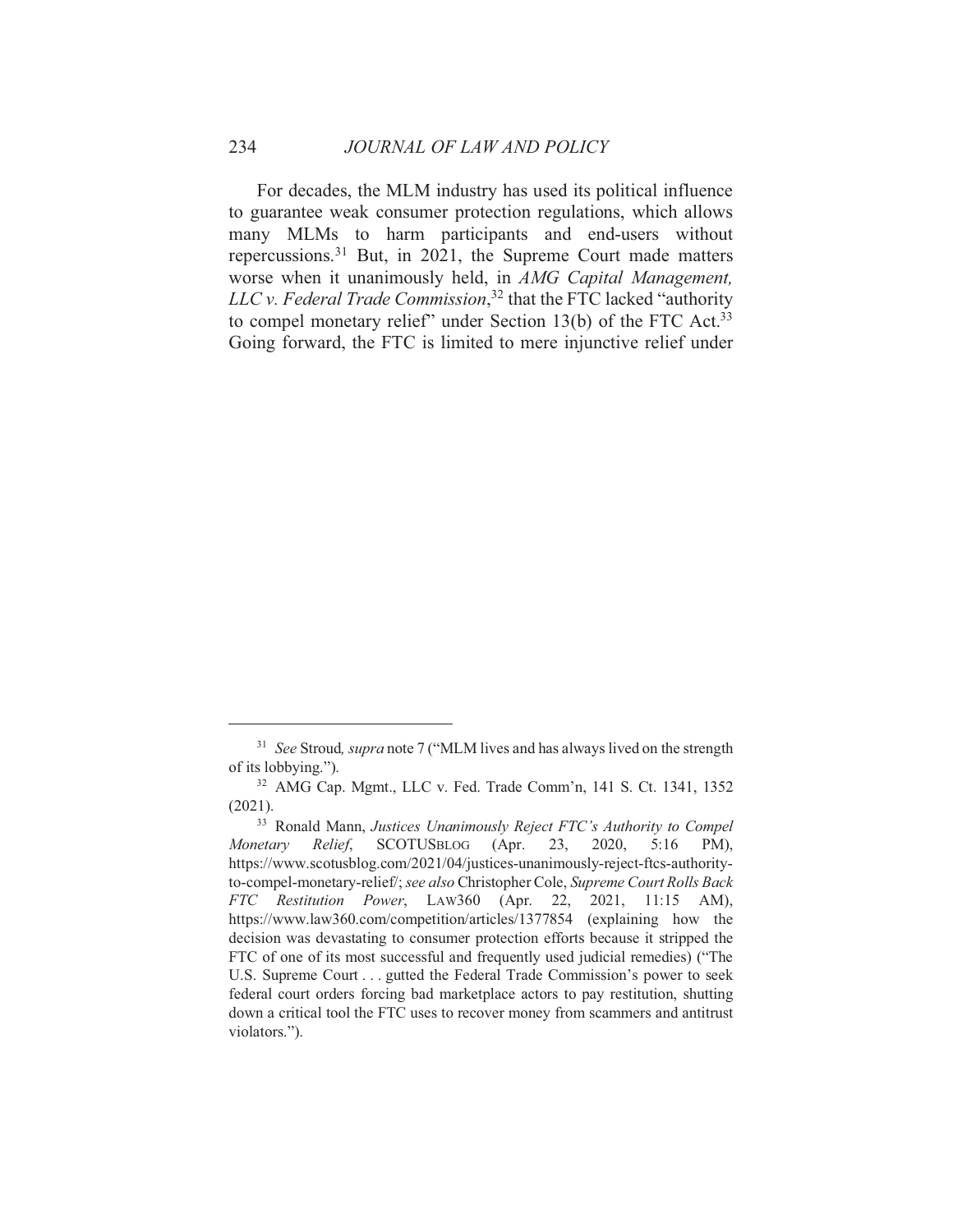Section  $13(b)^{34}$  and can only obtain monetary relief for aggrieved consumers under Sections 5 and 19 of the FTC Act.<sup>35</sup>

Therefore, in the wake of *AMG Capital Management*, it is clear that the FTC must rely on its Section 5 and 19 powers to obtain monetary relief for financially harmed MLM participants. Against this backdrop, the FTC's 2016 Section 5 enforcement action against MLM giant Herbalife Nutrition<sup>36</sup> provides an instructive case study for future actions of this kind. The action against Herbalife was touted as one of the harsher Section 5 crackdowns on an MLM to date,<sup>37</sup> but Herbalife continues to thrive financially and victimize

<sup>&</sup>lt;sup>34</sup> Prior to *AMG Capital Management*, Section 13(b) allowed the FTC to bring suits for monetary restitution and disgorgement directly to federal court, enabling the agency to efficiently repay those harmed by predatory MLMs. See Cole, *supra* note 33. Now, the FTC may only seek restitution "after conducting a full proceeding before an agency in-house administrative law judge," meaning more uncertainty and delays for victimized consumers. *Id.* "By eliminating the possibility of restitution and redress under section 13(b), the decision also eliminates the FTC's ability to obtain associated relief in the form of asset freezes and receiverships imposed in temporary restraining order and preliminary injunction cases, which historically have proved to be potent weapons used by the FTC in enforcement actions, in particular consumer protection cases." Andrew G. Berg, et al., U.S. Supreme Court Limits the FTC's Authority to Seek Monetary Relief in Deceptive Practices Enforcement Cases, GREENBERG TRAURIG (Apr. 23, 2021), https://www.gtlaw.com/en/insights/2021/4/us-supreme-court-limits-ftcsauthority-seek-monetary-relief-deceptive-practices-enforcement-cases.

<sup>&</sup>lt;sup>35</sup> Mann, *supra* note 33. "[T]he Court pointed to other sections of the FTC Act, notably the administrative procedures contained in section 5 and the consumer redress available under section 19, as the proper legal avenues for the FTC to seek consumer redress and restitution in most cases. The ruling substantially curbs the FTC's ability to obtain consumer redress under section 13(b), the FTC's preferred means of seeking monetary damages due to its administrative efficiency compared to other Commission enforcement authority granted under the FTC Act." Andrew G. Berg, et al., supra note 34.

<sup>&</sup>lt;sup>36</sup> See generally Herbalife Will Restructure Its Multi-Level Marketing Operations and Pay \$200 Million For Consumer Redress to Settle FTC Charges, FED. TRADE COMM'N (July 15, 2016), https://www.ftc.gov/news-events/pressreleases/2016/07/herbalife-will-restructure-its-multi-level-marketing-operations [hereinafter Herbalife Press Release].

<sup>&</sup>lt;sup>37</sup> See Lois C. Greisman, A Restructured Herbalife, FED. TRADE COMM'N (July 15, 2016), https://www.consumer.ftc.gov/blog/2016/07/restructuredherbalife.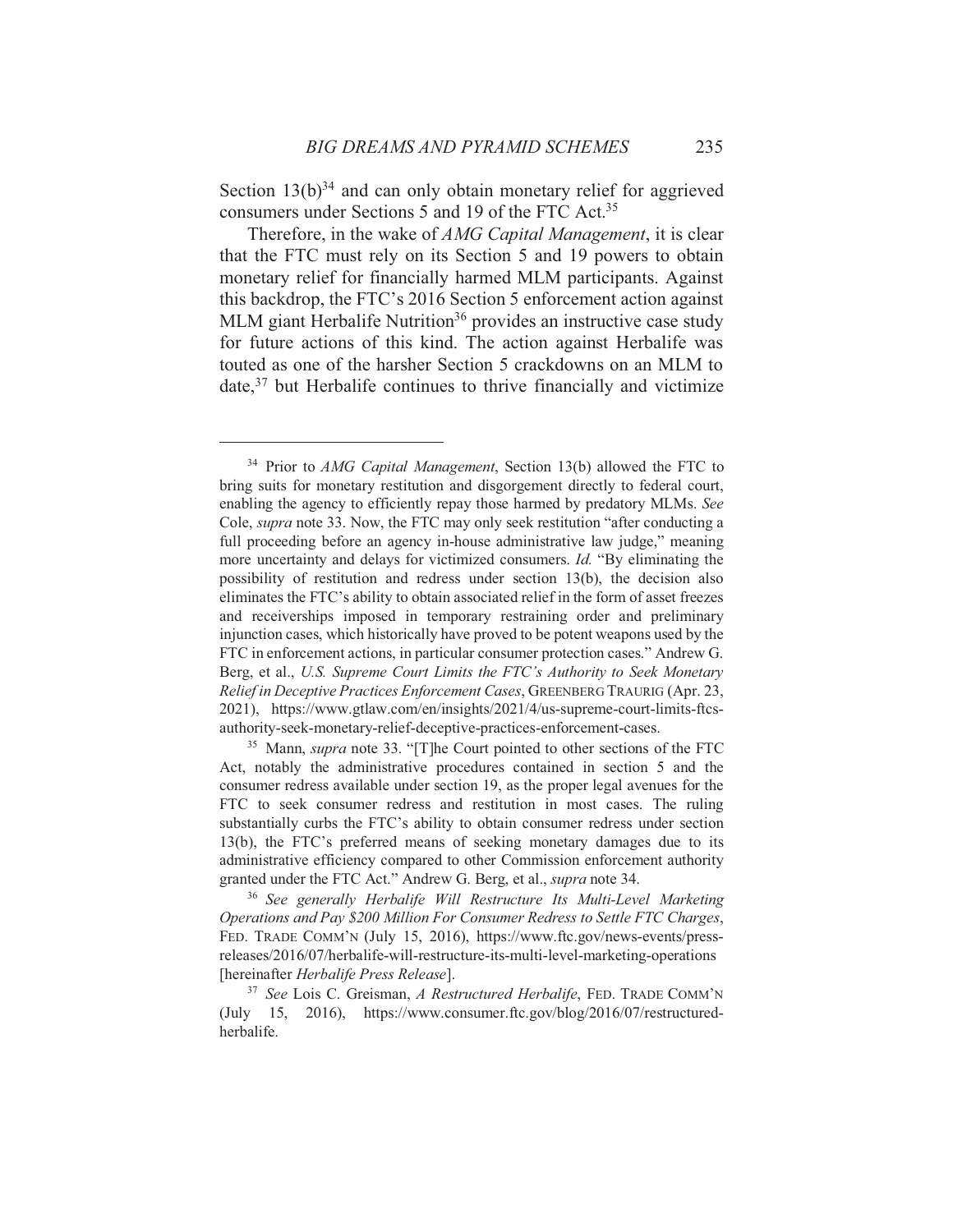consumers,<sup>38</sup> seemingly unfazed by the FTC's suit. This outcome begs the question: what went wrong?

Despite the recent abrogation of its power to seek monetary relief, the FTC must not be deterred in its pursuit of financial restitution for those harmed by MLMs. The Commission must learn from its Section 5 Herbalife action and finally stand up to the malignant MLM lobby. The FTC must not only consistently pursue illegal MLMs, but also require full disclosure of the odds of success in an MLM, obtain proportionate financial punishments under Section 19, and more widely publicize the harmful nature of MLMs.

Part I of this Note defines MLMs, surveys their history, and provides an example of a typical MLM. Part II discusses how MLMs are currently regulated, while Part III critiques that regulation. Part IV suggests pathways to protect MLM consumers following AMG *Capital Management* and the negative outcome of the FTC's 2016 Herbalife settlement

# I. MULTI-LEVEL MARKETING, ITS HISTORY, AND ITS ENDURING **IMPORTANCE**

# A. What Are MLMs?

Multi-level marketing is a type of direct selling business.<sup>39</sup> Direct selling businesses engage in "person-to-person" sales in nontraditional locations, including social media, private homes, or other atypical retail environments.<sup>40</sup> Participants in MLMs theoretically earn income by selling products through the MLM—after purchasing products from the MLM to subsequently resell to the public—or by recruiting others to join the MLM and earning a commission on their sales.<sup>41</sup> MLMs have a hierarchical structure and

<sup>&</sup>lt;sup>38</sup> Michael Hiltzik, Why Does the Government Let a Company Like Herbalife Stay in Business?, L.A. TIMES (Aug. 28, 2020), https://www.latimes.com /business/story/2020-08-28/herbalife-lawbreaking-companies.

<sup>&</sup>lt;sup>39</sup> Business Guidance Concerning Multi-Level Marketing, FED. TRADE COMM'N (Jan. 2018), https://www.ftc.gov/tips-advice/business-center/guidance /business-guidance-concerning-multi-level-marketing [hereinafter *Business* Guidance].

 $40$  Id.

<sup>&</sup>lt;sup>41</sup> Id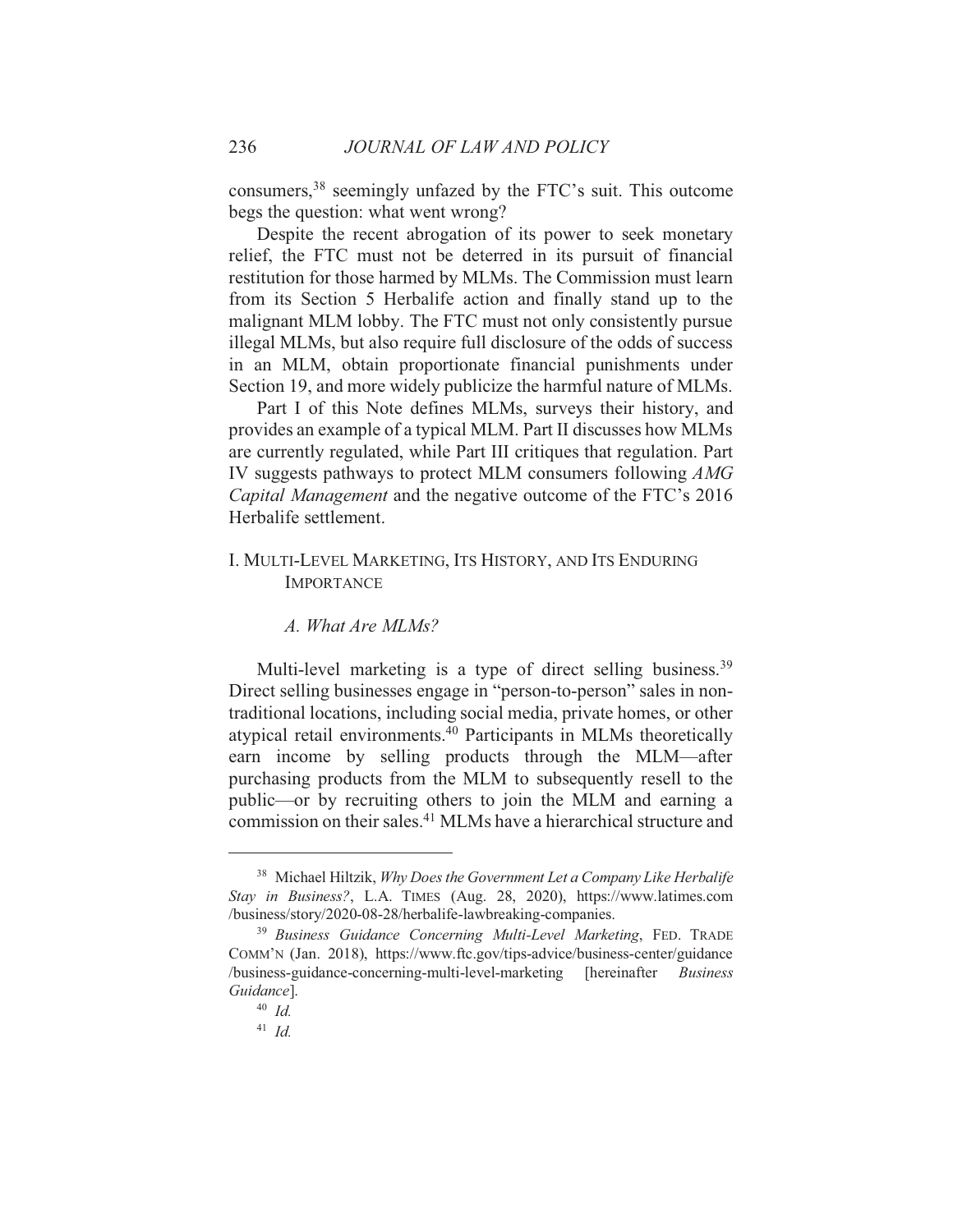the distinctive "levels" of the MLM model include the original recruiter, their recruits, their recruits' recruits, and so on.<sup>42</sup> Each sales network is called a "downline."<sup>43</sup> For instance, an original recruiter will earn commissions from everyone in their downline their recruits—and whomever their recruits recruit.<sup>44</sup> The salespeople in an MLM are treated like independent contractors who are not paid a salary and whose income depends entirely on their own revenue and on their downline's commissions.<sup>45</sup>

A typical example of an MLM is LuLaRoe, an apparel company whose participants, so-called "Independent Fashion Retailers" ("Retailer"), sell colorful leggings and dresses through social media sites, most commonly Facebook.<sup>46</sup> To join LuLaRoe, a participant must first have a Sponsor,<sup>47</sup> which LuLaRoe's website once described as an active member who will "guide, inspire, and train you," and moreover, be the participant's "BFF throughout [their] LuLaRoe journey."<sup>48</sup> In reality, a Sponsor is simply a recruiter.<sup>49</sup>

After signing on, each new Retailer must purchase an initial inventory of sixty-five pieces for \$499.00<sup>50</sup> (down from about

<sup>47</sup> If a prospective participant was not recruited per se and would like to join LuLaRoe on their own initiative, they will be matched with a Sponsor by the company. Join LuLaRoe, **LULAROE** (June 8.  $2020$ ), https://www.lularoe.com/join-lularoe [https://web.archive.org/web/2020060811] 1439/https://www.lularoe.com/join-lularoe].

 $48$  *Id.* 

<sup>49</sup> See Brittanie Pyper, How to Choose the Perfect LuLaRoe Sponsor, SIMPLISTICALLY LIVING, https://www.simplisticallyliving.com/how-to-chooseperfect-lularoe-sponsor/ (last visited Sept. 18, 2021) (Ms. Pyper, a LuLaRoe blogger, asks "[h]ow successful are their recruits?" to determine whether to join a Sponsor's team).

<sup>50</sup> Join LuLaRoe, LULAROE, https://www.lularoe.com/join-lularoe (last visited Sept. 18, 2021).

<sup>&</sup>lt;sup>42</sup> See FTC Comparison, supra note 2 (describing how MLMs work at a basic level).

 $43$  *Id.* 

 $44$  See id.

<sup>&</sup>lt;sup>45</sup> Business Guidance, supra note 39.

<sup>&</sup>lt;sup>46</sup> Darlena Cunha, Beware of Selling Yoga Pants on Facebook, ATLANTIC 18,  $2018$ ), https://www.theatlantic.com/business/archive/2018/04  $(Apr.$ /multilevel-marketing-yoga-pants-facebook/558296/.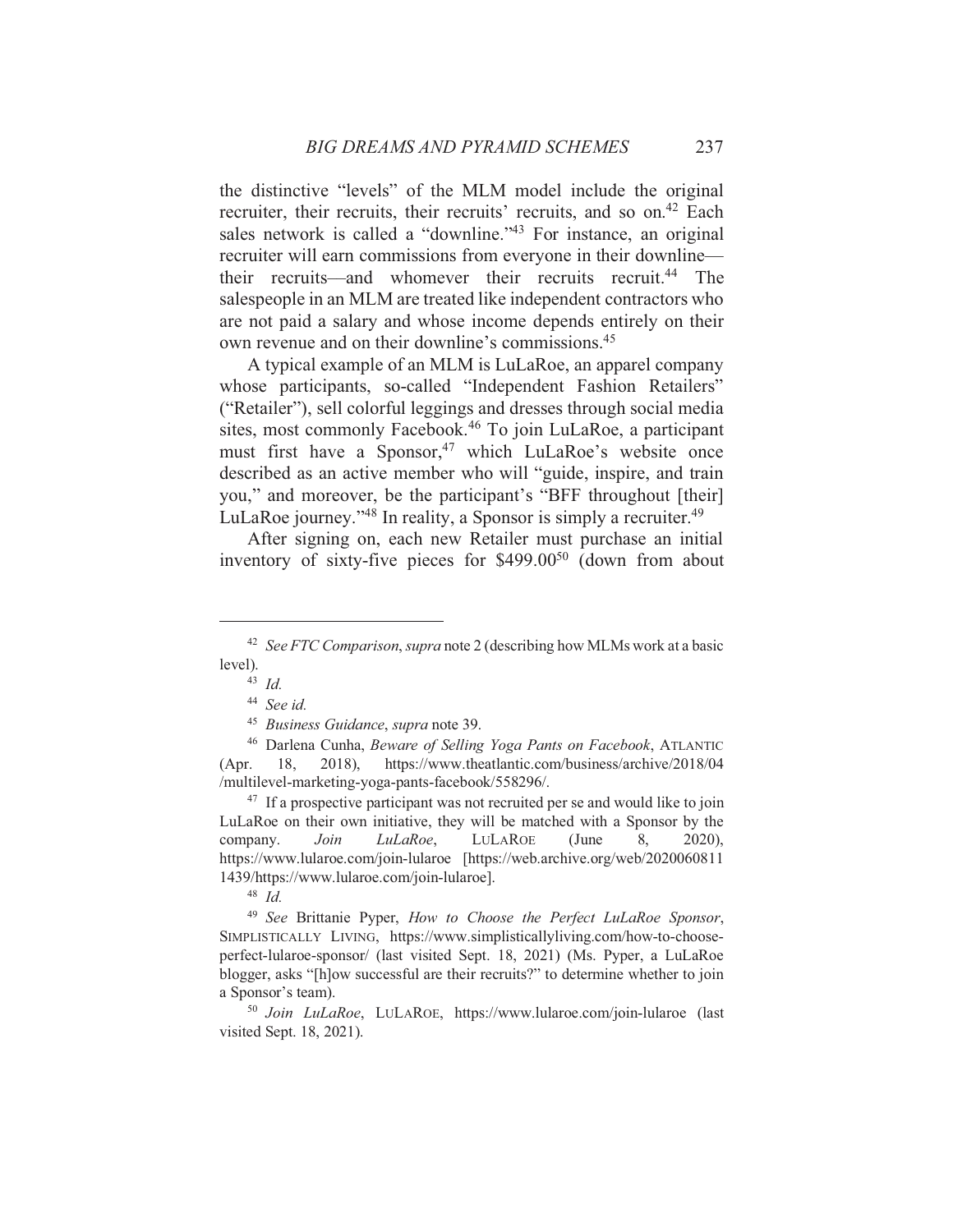\$5,500 for 375 pieces in 2017).<sup>51</sup> Next, a LuLaRoe Sponsor trains the Retailer and provides guidance on "product knowledge, effective sales techniques, customer service and compliance with Company Policies and Procedures."<sup>52</sup> When the Retailer makes a sale, she must cede 3% of that income to her Sponsor, provided that her Sponsor also meets her sales targets.<sup>53</sup>

However, the flow of sales commissions likely does not end with the Retailer and her Sponsor. Sponsors are the second-lowest level on the LuLaRoe recruitment chain, as their status depends only upon recruiting at least one other participant.<sup>54</sup> In fact, there are six levels of participation within LuLaRoe: Retailer, Sponsor, Trainer, Coach, Mentor, and Ambassador.<sup>55</sup> Each promotion within the organization earns the participant a one-time payout.<sup>56</sup> Advancement within the LuLaRoe leadership system is based on increased personal and team sales, as well as number of recruits.<sup>57</sup>

 $57$  See id.

 $51$  Top 8 Ouestions About Becoming a LuLaRoe Consultant – Answered!, MOMPRENEUR ADVICE (Jan. 13, 2017), https://www.mompreneuradvice.com/lula roe-consultant/; Hayley Peterson, LuLaRoe is Making Some Women Rich, While *Thousands Struggle to Make a Profit, BUS. INSIDER (Mar. 16, 2017, 11:38 AM),* https://www.businessinsider.com/how-much-money-lularoe-consultants-make-2017-3. Previously, if a Retailer decided to leave the company, she could return her inventory to LuLaRoe in exchange for 90% of the wholesale value. Suzanne Lucas, LuLaRoe Changes Return Policy, Costing Consultants Thousands, INC. (Sept. 15, 2017), https://www.inc.com/238erbali-lucas/lularoe-changes-returnpolicy-costing-consultants-.html. However, as of 2021, LuLaRoe provides customers full refunds for products up to thirty days after purchase, and credit or exchange for products up to ninety days after purchase. *Happiness Policy*, LULAROE, https://www.lularoe.com/happiness-policy (last visited Sept. 18, 2021). But, "[flew understand within a year that they have been scammed . . . ." Taylor, *supra* note 1, at  $1-10$ .

<sup>&</sup>lt;sup>52</sup> Restated Policies and Procedures, LULAROE 1, 22 (Aug. 18, 2021), https://d1lmfvj4ldun6m.cloudfront.net/exigo/llrAdmin/documents/LLR\_P%26P s.pdf.

<sup>&</sup>lt;sup>53</sup> See Leadership Compensation Plan, LULAROE 1, 5 (Nov. 23, 2020), https://s3-us-west-

<sup>2.</sup>amazonaws.com/llrprod/exigo/llrAdmin/documents/LLR Ldr Bonus Plan.pd f (last visited Oct. 2, 2021) (most recent plan publicly available).

 $^{54}$  *Id.* at 4-5.

 $55$  *Id.* at 4.

<sup>&</sup>lt;sup>56</sup> See id. at 7-18.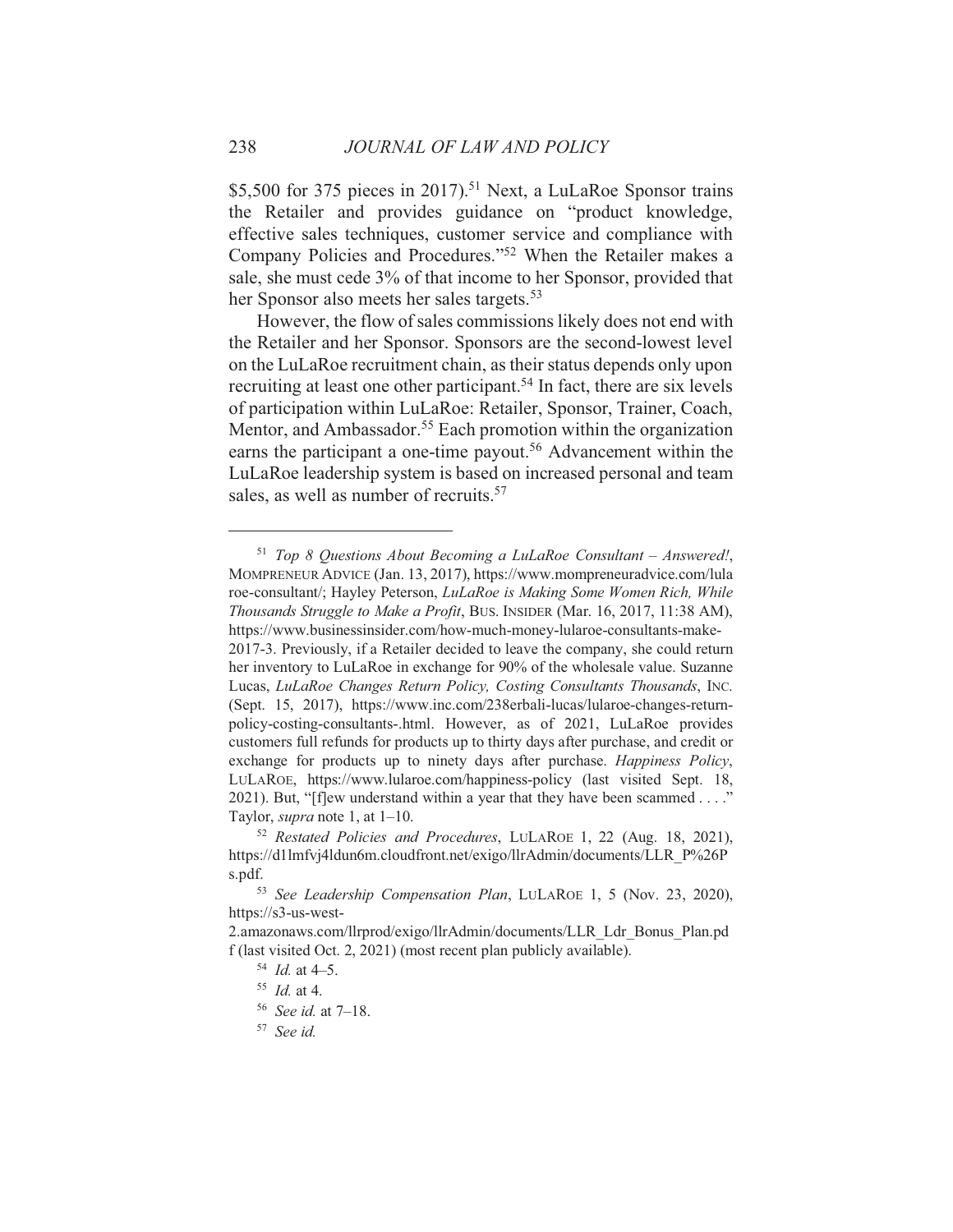239

As participants move through the ranking system, they are entitled to commission from their downline's sales.<sup>58</sup> If the participant fails to maintain the requisite earnings and team size for her rank, she will be demoted.<sup>59</sup> But, as participants continue to climb the MLM ranking ladder, the payouts for advancement in rank also increase; for example, a LuLaRoe Ambassador who retains that rank for three consecutive months will receive a one-time payment of \$500,000 as well as additional commission on downline retail sales.<sup>60</sup>

LuLaRoe is just one of many MLMs that operate in essentially the same manner. Though at present no official comprehensive list exists,  $61$  there are an estimated 1,100 operational direct selling companies in the United States, hundreds of which employ the MLM model.<sup>62</sup> MLM companies—which include Avon, Tupperware, and Mary Kay—have cemented themselves in the popular culture and become household names.<sup>63</sup> However, unlike most MLMs, which are allowed to operate with minimal oversight and few consequences, LuLaRoe was sued by the Washington State Attorney General in 2019 for being an unlawful pyramid scheme.<sup>64</sup> According to the complaint, LuLaRoe makes "misleading income"

 $58$  See id.

<sup>&</sup>lt;sup>59</sup> *Id.* ("The rank must be qualified for each month.").

 $160$  *Id.* at 14, 18.

 $61$  "It is difficult to estimate the number of direct selling companies operating at any given time . . . [since] most states do not require direct selling companies to register as such [and]... many direct selling companies... have a relatively short life span." Frequently Asked Ouestions, DIRECT SELLING ASS'N, https://www.dsa.org/about/faq (last visited Sept. 18, 2021). Activist organization The Anti-MLM Coalition maintains its own crowd-sourced list of MLMs. The MLM Master List, THE ANTI-MLM COAL., https://mlmtruth.org/master-list/ (last visited Sept. 18, 2021).

<sup>&</sup>lt;sup>62</sup> DIRECT SELLING ASS'N, *supra* note 61.

<sup>&</sup>lt;sup>63</sup> Bell, *supra* note 10; Gregory Karp, *The Fine Line Between Legitimate* Businesses and Pyramid Schemes, CHI. TRIB. (Feb. 10, 2013), https://www.chicagotribune.com/business/ct-xpm-2013-02-10-ct-biz-0210herbalife-20130210-story.html.

<sup>&</sup>lt;sup>64</sup> Elizabeth Kayser, *Washington State A.G. Sues LuLaRoe for Operating* Unlawful Pyramid Scheme, ABC 33/40 NEWS (Jan. 26, 2019), https://abc3340.com/news/nation-world/washington-state-ag-sues-lularoe-foroperating-unlawful-pyramid-scheme.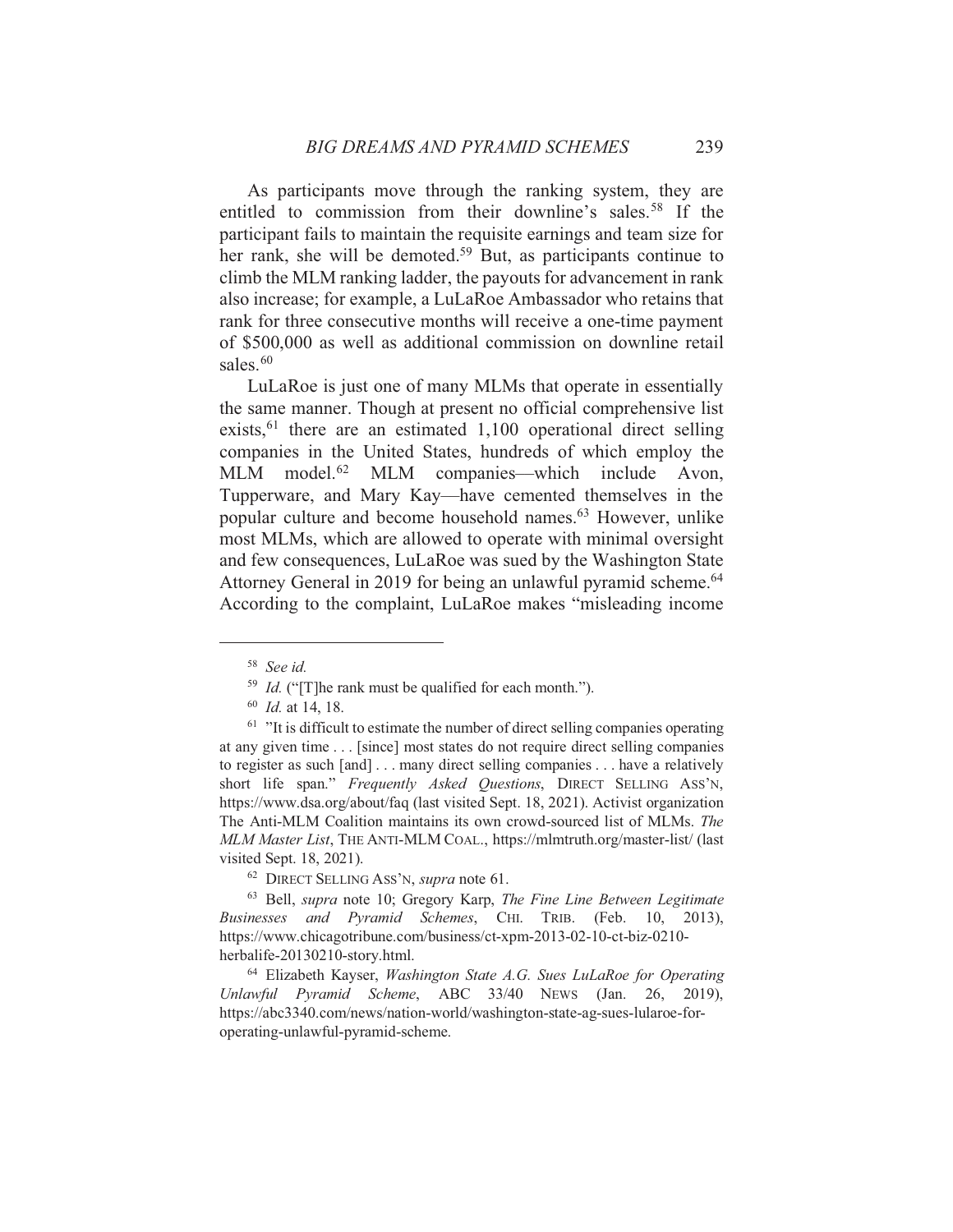claims" and pressures consultants to focus on recruitment, rather than retail sales.<sup>65</sup> On February 2, 2021, it was announced that LuLaRoe would pay \$4.75 million to resolve the suit.<sup>66</sup>

## **B.** The History of MLMs

MLM companies have existed in the United States for decades.<sup>67</sup> While modern recruiters primarily use websites and social media to build their networks and sell products from home, early MLM companies built their sales networks face-to-face through parties and door-to-door sales.<sup>68</sup>

The history of MLMs in the United States is not only long, but it also involves powerful cultural and political figures.<sup>69</sup> For example, Secretary of State Madeleine Albright lobbied for Herbalife<sup>70</sup> and President Bill Clinton made a speech extolling Amway,<sup>71</sup> the world's largest MLM.<sup>72</sup> President Donald Trump made millions of dollars by heavily promoting ACN Inc., a videophone MLM.<sup>73</sup> Since 2018, President Trump and his adult

<sup>71</sup> President Bill Clinton Speech for Amway Osaka, VIMEO (Feb. 26, 2013), https://vimeo.com/60530952.

- 72 Celarier, *supra* note 6.
- <sup>73</sup> Grimaldi & Maremont, *supra* note 5.

<sup>&</sup>lt;sup>65</sup> Hayley Peterson, Washington Attorney General Accuses LuLaRoe of Operating an Illegal 'Pyramid Scheme' in New Lawsuit, BUS. INSIDER (Jan 25, 2019, 3:25 PM), https://www.businessinsider.com/washington-sues-lularoe-andalleges-its-an-illegal-pyramid-scheme-2019-1.

<sup>&</sup>lt;sup>66</sup> LuLaRoe to Pay \$4.75 Million to Resolve AG Ferguson's Lawsuit Over WASH. Pyramid Scheme. ST. ATT'Y GEN. (Feb.  $2.$  $2021$ ). https://www.atg.wa.gov/news/news-releases/lularoe-pay-475-million-resolveag-ferguson-s-lawsuit-over-pyramid-scheme. According to the announcement, "LuLaRoe tricked Washingtonians into buying into its pyramid scheme with deceptive claims and false promises . . . [a]s a result, thousands lost money and two individuals made millions from their scheme. Washingtonians deserve fairness and honesty — and accountability for those who don't play by the rules." Id.

 $67$  MLMs have been in the U.S. potentially as early as the turn of the twentieth century, but certainly since the 1930s. Bell, *supra* note 10.

 $68$  *Id.* 

<sup>&</sup>lt;sup>69</sup> See generally Celarier, supra note 6.

<sup>&</sup>lt;sup>70</sup> Hiltzik, *supra* note 38.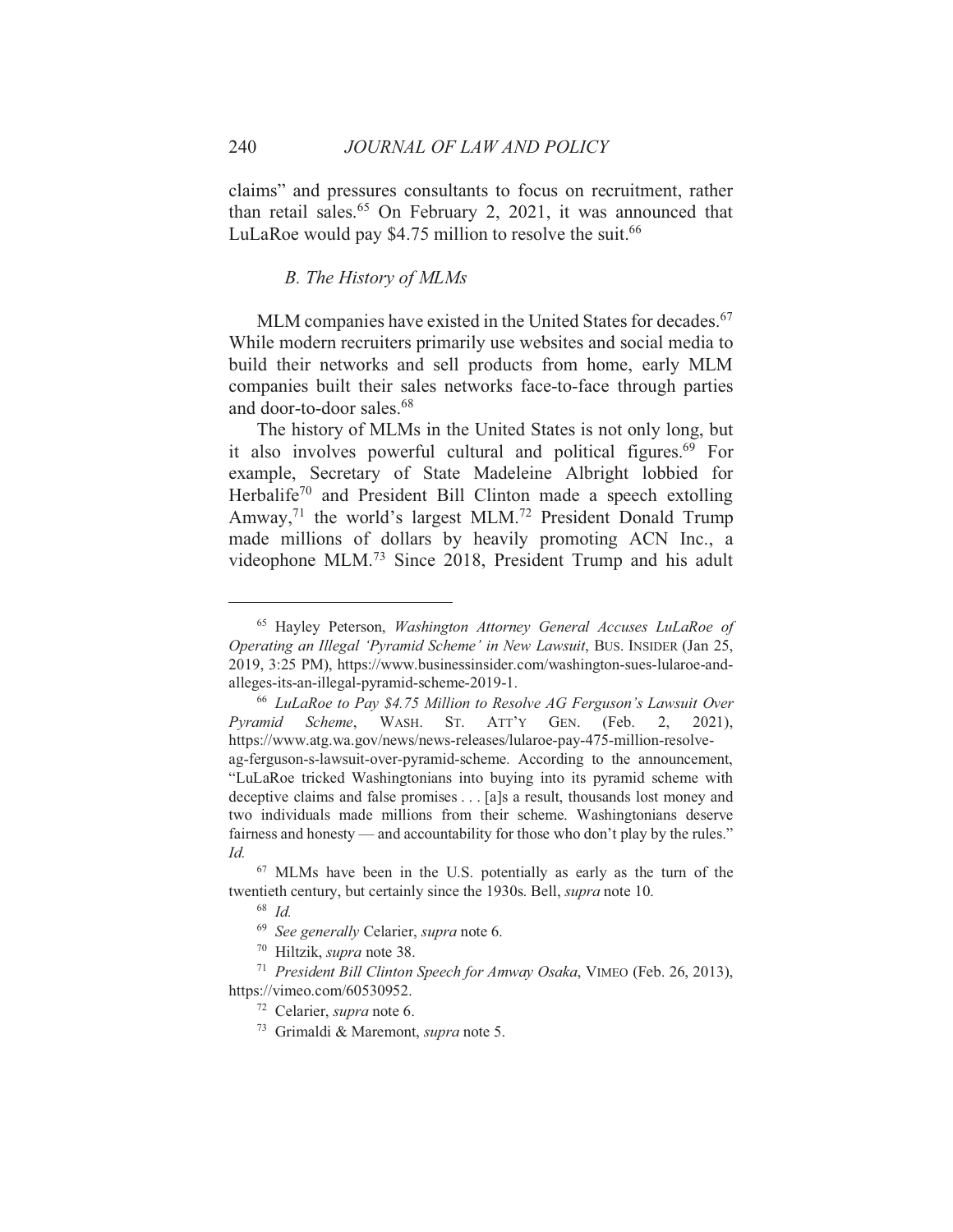children have been embroiled in a lawsuit over allegations of fraud stemming from their involvement with ACN.<sup>74</sup> Additionally, members of President Trump's cabinet have strong ties to the MLM industry: Richard DeVos, father-in-law of former Secretary of Education Betsy DeVos, co-founded Amway, and former Secretary of Housing and Urban Development Ben Carson was once a pitchman for an MLM.<sup>75</sup> The political strength of the MLM lobby has largely deterred investigations into companies' business practices and continues to exempt them from meaningful reform.<sup>76</sup>

The Direct Selling Association ("DSA"), the MLM industry's most powerful lobbying organization,  $77$  has spent years pushing campaign donations to members of Congress, thereby discouraging federal intervention.<sup>78</sup> Most notably, the DSA used its political sway to exempt most MLM distributors from the FTC's Business Opportunity Rule, which was designed specifically to target "bogus" work-from-home job opportunities.<sup>79</sup> Promulgated by the FTC in 2006, the Business Opportunity Rule requires companies to produce particular disclosures, including ongoing fraud-based lawsuits, inventory refund policies (including how many refunds had been sought), and documentation supporting income claims.<sup>80</sup>

To ensure that the Business Opportunity Rule would not apply to MLMs, Herbalife spent more than \$800,000 between 2006 and 2008 on lobbying through the DSA, including donating handsomely to MLM-friendly politicians on both sides of the aisle, like Congressman Paul Ryan, Senator Rick Santorum, and a number of

 $74$  Id.

<sup>75</sup> Celarier, *supra* note 6.

<sup>&</sup>lt;sup>76</sup> Stroud, *supra* note 7 ("MLM lobbying dollars are dangerous — and unfair — because they effectively silence the people who are taken advantage of by companies like Amway and Herbalife . . . . How is it possible . . . that the FTC has not even imposed disclosure rules on a network of enterprises that pulls as much as \$30 billion a year out of 15 million American households every year . . . ?").

<sup>&</sup>lt;sup>77</sup> Taylor, *supra* note 1, at  $7-4$  (referring to the DSA as MLM's "chief" lobbyist").

<sup>78</sup> Id. at 2-5 ("The Direct Selling Association, has in recent years lobbied aggressively for the MLM industry to stop or water down proposed or existing legislation that protects consumers against... MLMs."); see generally Stroud, supra note 7 (detailing MLM's "long history of political maneuvering").

<sup>&</sup>lt;sup>79</sup> Stroud, *supra* note 7.

 $80$  Id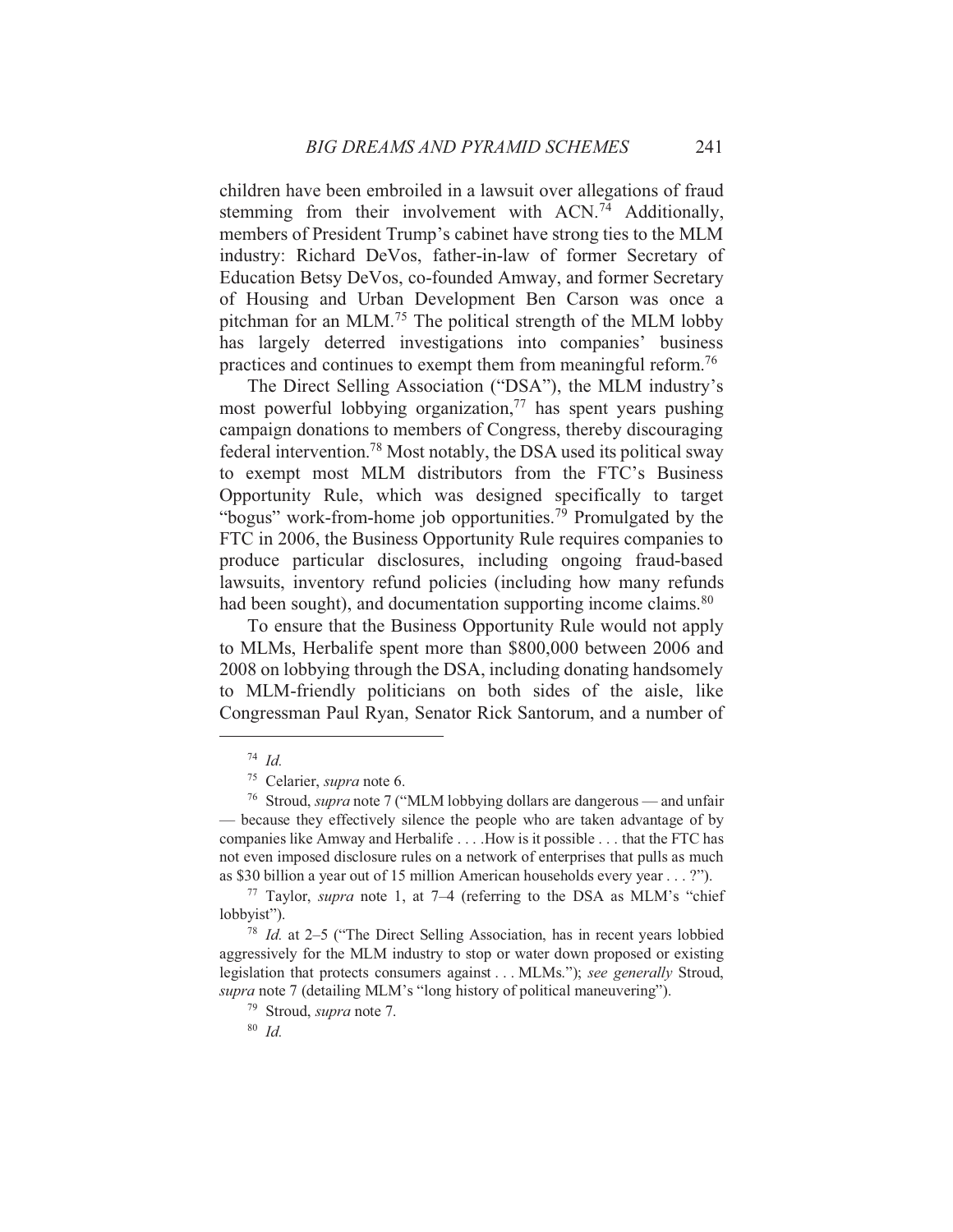New York Congressmen.<sup>81</sup> Around the same time, Amway tripled its lobbying dollars to combat the Business Opportunity Rule, and Avon tripled its amount of political contributions.<sup>82</sup> The DSA also coordinated a targeted campaign in which 17,000 people sent letters to the FTC, criticizing the proposed regulation as oppressive.<sup>83</sup> As a result of the DSA's efforts and donations from MLM companies, eighty-one members of Congress (fifty-seven Republicans and twenty-four Democrats) lobbied the FTC to exempt MLMs from the Business Opportunity Rule.<sup>84</sup> The political onslaught prevailed: the FTC modified the rule to let MLMs skirt the new requirements, and the MLM-friendly law was enacted in 2012.<sup>85</sup>

#### C. The Current Importance of MLMs

The ubiquitous and seemingly impervious nature of MLMs is cause for alarm because MLMs are, by nature and design, harmful to the majority of their participants.<sup>86</sup> Despite promising wealth and success, MLMs operate at over a 99% loss rate, meaning that for every one hundred MLM participants, at least ninety-nine lose money.<sup>87</sup> Furthermore, being a successful distributor does not guarantee financial success. $88$  For example, the top 200 Amway distributors across Wisconsin netted on average an annual income of *negative* \$900.<sup>89</sup> Therefore, even a perfectly legal MLM is "a mathematical trick played on the unwary,"90 but it is nonetheless

 $81$  Id

 $82$  *Id.* 

 $83$  Id.

 $84$  *Id.* 

 $85$  *Id.* 

<sup>&</sup>lt;sup>86</sup> Taylor, *supra* note 1, at Intro-8 ("Based on available company data, approximately 99.7% of all MLM participants lose money.").

 $87$  Id.

<sup>&</sup>lt;sup>88</sup> See id. at 1–5 (describing the author's experience of being in the top  $1\%$ of all distributors in the MLM Nu Skin but nonetheless losing over \$1,200 a month due to operational costs and inventory).

 $89$  See id. at 7-3.

 $90$  *Id.* at 7-35.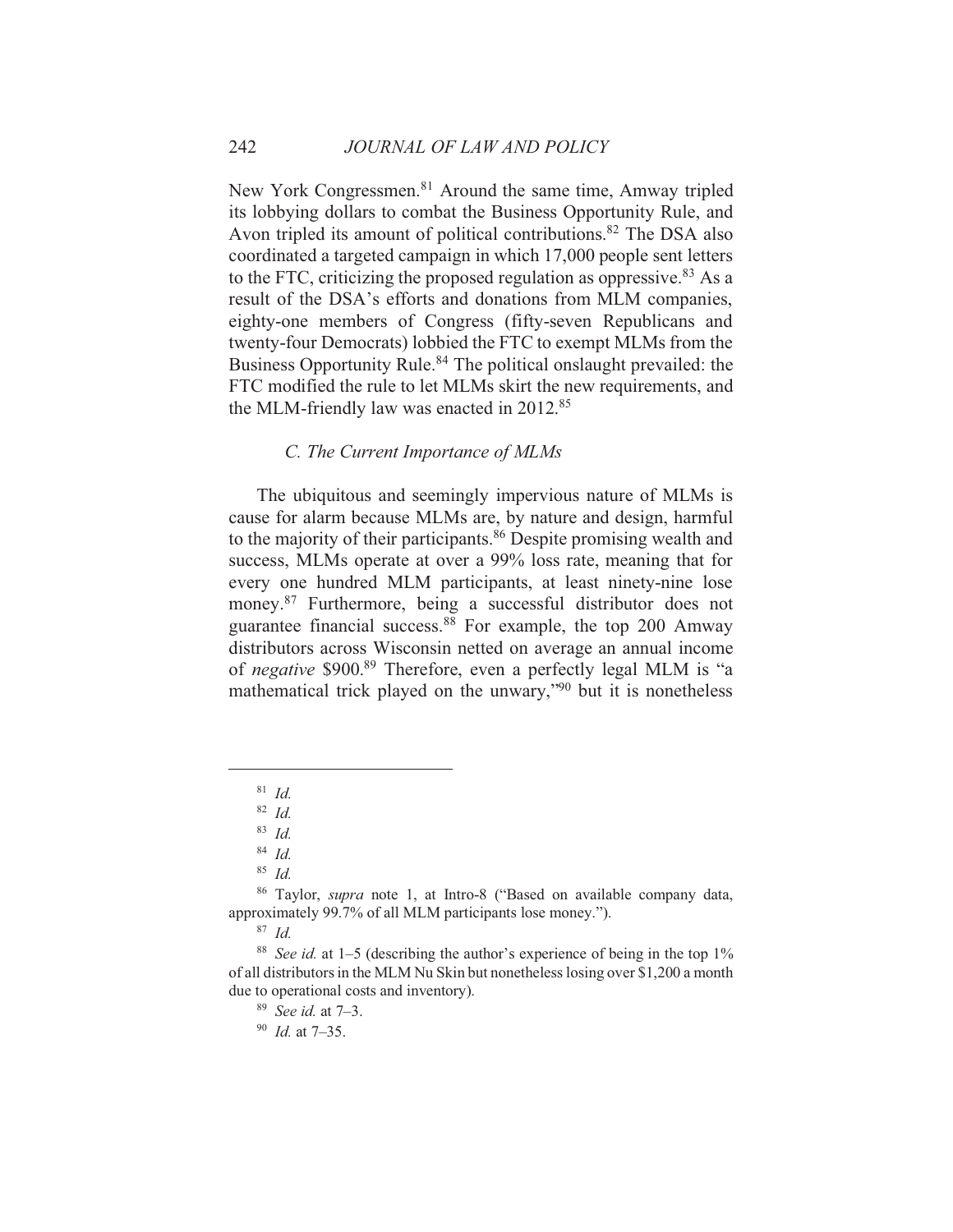considered "legitimate" by the FTC, so long as it is not a "pyramid" scheme."91

Worse still, MLMs target those for whom losses on this scale would be particularly ruinous, including low income people, immigrants,  $92$  and stay-at-home mothers.  $93$  MLMs engage these demographics by promising extra income through a flexible, socially fulfilling career that allows participants to work from home and spend more time with their children.<sup>94</sup> A 2016 study conducted by the DSA found that women make up 74% of MLM participants.<sup>95</sup> Stay-at-home mothers and other individuals experiencing social isolation are particularly vulnerable to MLMs because the companies promise opportunities for social bonding.<sup>96</sup> MLMs also appear to target those without college degrees and non-native English speakers.<sup>97</sup> These groups are susceptible to MLMs because while the vast majority of typical corporate employers require higher education for sales positions,<sup>98</sup> there is practically no barrier

97 Kolhatkar, *supra* note 92.

 $91$  FTC Comparison, supra note 2 (According to the FTC, an MLM participant "should be able to make money just by selling the product," and it is considered an illegal pyramid scheme when profits instead come primarily from recruitment.).

<sup>&</sup>lt;sup>92</sup> Sheelah Kolhatkar, Financiers Fight Over the American Dream, NEW YORKER (Feb. 26, 2017), https://www.newyorker.com/magazine/2017/03/06 /financiers-fight-over-the-american-dream.

<sup>93</sup> Bell, supra note 10. See Complaint, Belinda Hibbard v. LulaRoe LLC, 2019-00270087 (Cal. Super. Nov. 27, 2019) ("Defendants targeted women, stay at home mothers, spouses of active military members, and other groups who had working capacity and some access to credit or savings, but also, generally, a lack of formal business or finance training."); see also Mona Bushnell, MLMs Are Preying on the Dream of Entrepreneurship, BUSINESS.COM (Aug. 22, 2019), https://www.business.com/articles/mlms-target-women-and-immigrants/ ("Pyramid schemes prey on women, minorities and immigrants.").

<sup>&</sup>lt;sup>94</sup> Bell, *supra* note 10 ("Many MLM companies seem to offer people a way to have it all: a career with flexibility, new friends, a way to stay at home and spend more time with their children, and extra money.").

 $95$  Id

<sup>&</sup>lt;sup>96</sup> See id. (describing why a stay-at-home mother joined an MLM after feeling isolated and creatively stifled).

<sup>98</sup> Sammi Caramela, Is a College Degree Necessary for Success?, https://www.business.com/articles/is-college-degree-needed/ BUSINESS.COM. (last updated Mar. 13, 2020).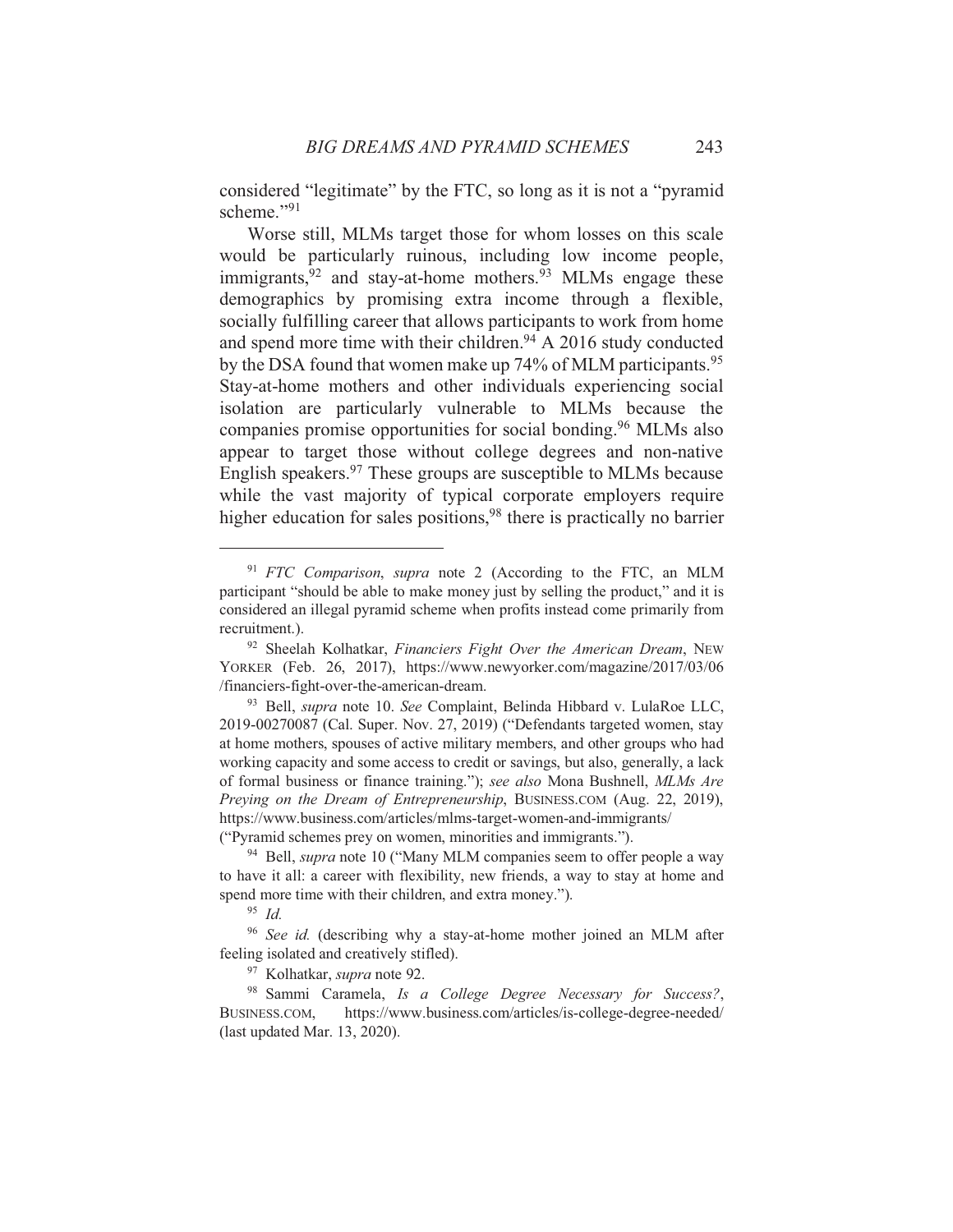to entry into an MLM.<sup>99</sup> It has also been suggested that many undocumented immigrants, particularly within Hispanic communities, are attracted to MLMs because they have been popularized as a way to earn income without working papers.<sup>100</sup>

MLMs have also attempted to capitalize on the current climate of fear and economic uncertainty stemming from the COVID-19 pandemic.<sup>101</sup> For example, in a recent promotional video, one MLM stated that their company was akin to "a great stimulus package," and members would "earn \$1,730 literally in their first 10 days in the business."<sup>102</sup> However, at least sixteen MLMs received warnings from the FTC for engaging in this behavior and were told to remove unsubstantiated earnings and coronavirus health claims, including that products will prevent or cure COVID-19.<sup>103</sup>

<sup>&</sup>lt;sup>99</sup> For example, to join LuLaRoe, the only requirements are to: (1) be a minimum of eighteen years of age; (2) have a valid Social Security or Federal Tax ID number; (3) submit a properly executed LLR Independent Fashion Consultant Agreement; (4) read and agree to adhere to LLR Policies and Procedures; and (5) purchase an initial inventory of LLR products. LULAROE, supra note 52, at 8.

<sup>&</sup>lt;sup>100</sup> See Michael S. Schmidt et al., *After Big Bet, Hedge Fund Pulls the Levels* of Power, N.Y. TIMES (Mar. 9, 2014), https://www.nytimes.com/2014/03 /10/business/staking-1-billion-that-herbalife-will-fail-then-ackman-lobbying-tobring-it-down.html?hp& $r=2$ .

<sup>&</sup>lt;sup>101</sup> Emma Penrod, As the COVID-19 Economic Crisis Deepens, Financially Risky MLMs are Moving in to Fill the Employment Void, BUS. INSIDER (July 14, 2020), https://www.insider.com/unemployed-people-turn-to-risky-multi-levelmarketing-companies-2020-7; Jesselyn Cook, MLMs Are Using Coronavirus Anxiety To Exploit The Quarantined And Unemployed, HUFFINGTON POST (May 29, 2020), https://www.huffpost.com/entry/mlms-capitalizing-on-coronavirusanxiety n 5ecad83ac5b63a8c2095c800; Abby Vesoulis & Eliana Dockterman, Pandemic Schemes: How Multilevel Marketing Distributors Are Using the Internet – and the Coronavirus – to Grow Their Businesses, TIME (July 9, 2020), https://time.com/5864712/multilevel-marketing-schemes-coronavirus/.

<sup>&</sup>lt;sup>102</sup> Diaz, *supra* note 11.

<sup>&</sup>lt;sup>103</sup> FTC Sends Warning Letters to Multi-Level Marketers Regarding Health and Earnings Claims They or Their Participants are Making Related to Coronavirus, FED. TRADE COMM'N (Apr. 24, 2020), https://www.ftc.gov/newsevents/press-releases/2020/04/ftc-sends-warning-letters-multi-level-marketersregarding-health; Lisette Voytko, FTC Warns 16 Multi-Level Marketing Companies About Coronavirus Fraud, FORBES (June 9, 2020, 6:24 PM), https://www.forbes.com/sites/lisettevoytko/2020/06/09/ftc-warns-16-multilevel-marketing-companies-about-coronavirus-fraud/#364fdad17b9d.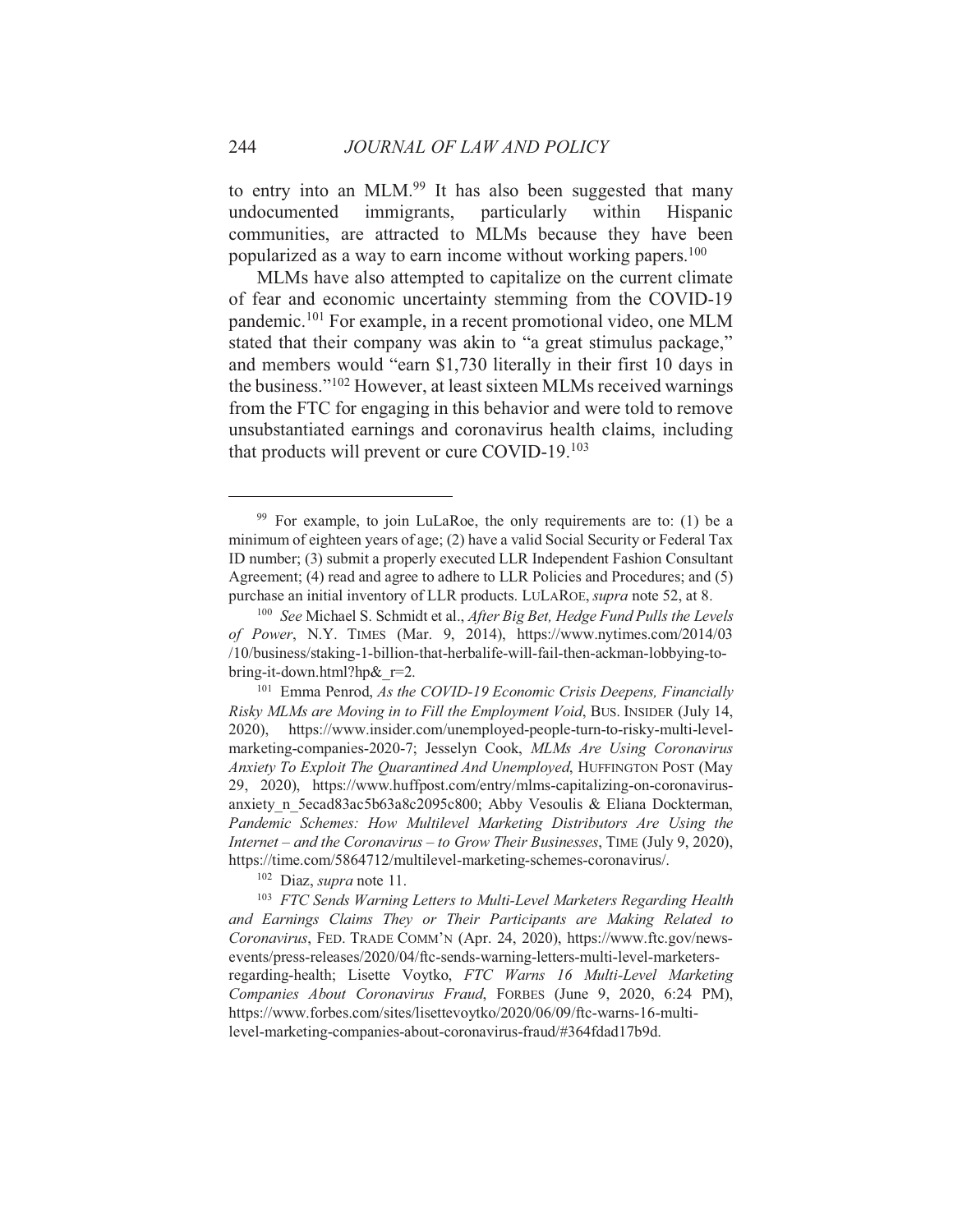Despite their glaring downsides, MLMs have some proponents. One anthropologist has argued that since many MLMs have biblical underpinnings and operate as quasi-religious organizations, lowlevel distributors have the opportunity to reconnect with their religious faith through this line of work.<sup>104</sup> Additionally, MLMs could be viewed as a vehicle of female empowerment, since MLMs often recognize the professionalism and expertise of participants through dignified job titles like "Beauty Consultant," which boost confidence.<sup>105</sup> Further, "direct sales of beauty products can offer low risk opportunities for women to become entrepreneurs, and form a potentially promising route to gender-equitable poverty reduction."<sup>106</sup> These arguments, however, ignore the reality that failure in an MLM is all but guaranteed.<sup>107</sup> More often than not, participants, most of whom are women,<sup>108</sup> end up thousands of dollars in debt. $109$ 

The MLM industry is, objectively, remarkably lucrative, reportedly generating \$35.2 billion in sales in 2019.<sup>110</sup> In 2018, Herbalife generated \$4.9 billion in net sales,  $111$  and in 2017, LuLaRoe generated \$2.3 billion in sales.<sup>112</sup> Even more impressive,

<sup>110</sup> Direct Selling in the United States 2019 Industry Overview, DIRECT SELLING ASS'N (2019), https://www.dsa.org/docs/default-source/research/growth -outlook/2019-research-overview-fact-sheet-final.pdf?sfvrsn=3bfedda5 2%27. This net sales figure averages out to \$5,176 in retail sales per year, per seller. *Id.* 

 $111$  About Herbalife Nutrition. **HERBALIFE** (Nov. 6.  $2020$ ). https://company.herbalife.com/ [https://web.archive.org/web/20201106165414 /https://company.herbalife.com/]; see also Herbalife Nutrition Reports Fourth Straight Quarter of Year-Over-Year Double-Digit Net Sales Growth, BUS. WIRE  $3,$ 2021), https://www.businesswire.com/news/home/2021080300  $(Aug.$ 6072/en/Herbalife-Nutrition-Reports-Fourth-Straight-Quarter-of-Year-Over-Year-Double-Digit-Net-Sales-Growth (describing Herbalife's 2021 financial results through the second quarter of fiscal year 2021).

<sup>112</sup> Hayley Peterson, LuLaRoe is Facing Mounting Debt, Layoffs, and an Exodus of Top Sellers, and Sources Say the \$2.3 Billion Legging Empire Could be Imploding, BUS. **INSIDER**  $(Now,$ 20. 2018).

 $104$  Cahn, *supra* note 12, at 127.

 $105$  *Id.* at 128.

<sup>&</sup>lt;sup>106</sup> Dolan & Scott, *supra* note 13, at 203.

<sup>&</sup>lt;sup>107</sup> See Taylor, *supra* note 1, at Intro-8.

<sup>&</sup>lt;sup>108</sup> Bell, *supra* note 10.

<sup>&</sup>lt;sup>109</sup> See generally Wicker, supra note 14.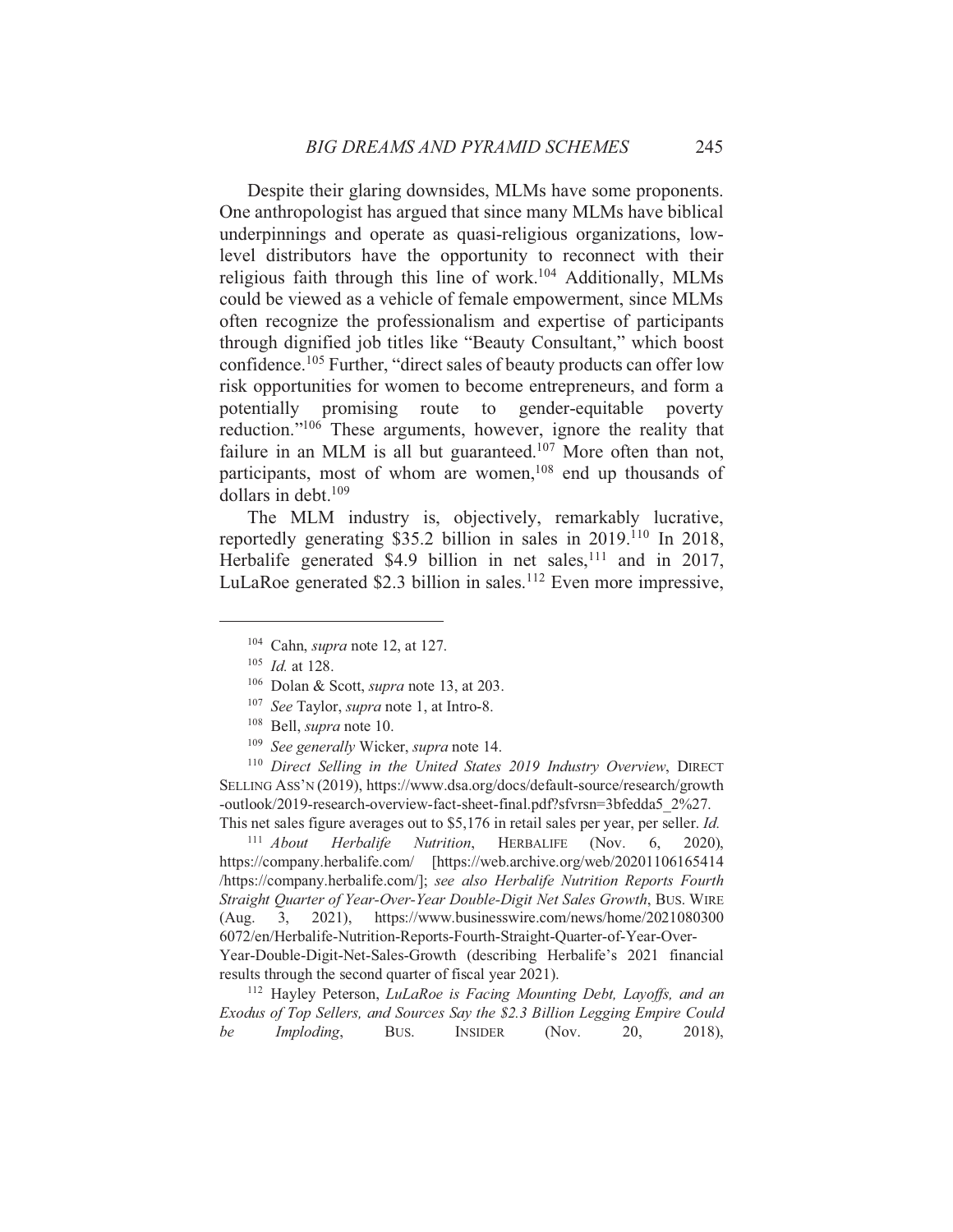however, is that in this "legitimate" industry, millions of participants are essentially guaranteed to lose money.<sup>113</sup> This contrast represents an unconscionable failure to protect consumers, particularly during times of economic uncertainty. The FTC must enact sweeping regulation that prevents MLMs from taking advantage of Americans afraid for their health and financial futures.

#### II. THE CURRENT MLM REGULATORY LANDSCAPE

MLMs are primarily regulated based on their compensation structures; in other words, whether or not they are pyramid schemes.<sup>114</sup> The difference between a pyramid scheme and legitimate MLM typically hinges on the presence of a product: in a pyramid scheme, there is no product sold, and participants generate income solely through recruiting others to invest.<sup>115</sup> Pyramid scheme operators may try to sidestep regulation by also selling a product, but "in all pyramid schemes, the selling of a product itself is much less important than the recruiting of new investors."<sup>116</sup>

While some people knowingly join illegal pyramid schemes hoping to profit, most victims of pyramid schemes are unwitting and believe that they have joined an "investment club" or an organization selling legitimate products or services.<sup>117</sup> Pyramid schemes invariably fail once all the investors in a given community have contributed, and the lack of new investment causes the structure to collapse, leaving only a select few atop the pyramid with

https://www.businessinsider.com/lularoe-legging-empire-mounting-debt-topsellers-flee-2018-11.

<sup>&</sup>lt;sup>113</sup> See Taylor, *supra* note 1, at 7-35 ("The loss rates for MLM participants" (averaging at least  $99.7\%$ ...) is far greater than for participants in classic pyramid schemes, which is approximately 90%.").

<sup>&</sup>lt;sup>114</sup> Liu, *supra* note 16, at 115 ("Enforcement against MLMs with problematic business tactics is primarily triggered through allegations that the MLMs employ pyramid sales schemes."); see also FED. TRADE COMM'N, Business Guidance, supra note 39.

<sup>&</sup>lt;sup>115</sup> Multi-level Marketing vs Pyramid Schemes, S.D. CONSUMER PROT. OFF. OF THE ATT'Y GEN., https://consumer.sd.gov/docs/MultilevelVSpyramid.pdf.

<sup>&</sup>lt;sup>116</sup> Don't Get Caught in a Pyramid Scheme, N.Y. ST. ATT'Y GEN., https://ag.ny.gov/consumer-frauds/pyramid-schemes (last visited Sept. 21, 2021).  $117$  *Id*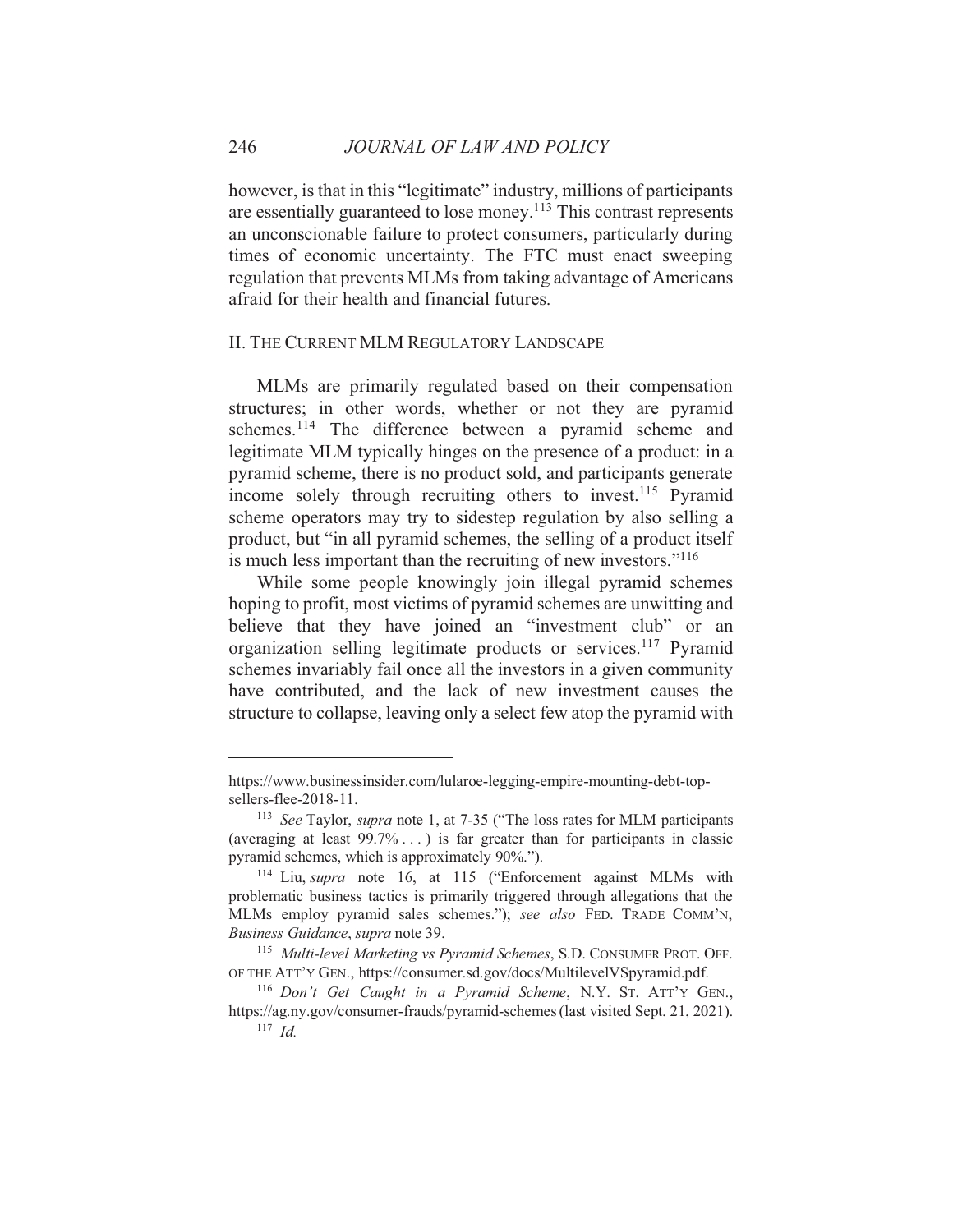any money.<sup>118</sup> Moreover, pyramid schemes exploit the connectivity and trust of communities to drum up participation.<sup>119</sup> Ultimately, pyramid schemes are a waste of money and time for nearly all of their participants.<sup>120</sup> Because of the danger they pose to society, pyramid schemes (and non-compliant MLMs) are regulated at both the state and federal levels.<sup>121</sup>

# A. The State Level: Amway Exception and the Endless Chain Model

States take one of two regulatory approaches towards MLMs.<sup>122</sup> A minority of states<sup>123</sup> directly regulate MLMs by providing statutory definitions that distinguish between MLMs and illegal pyramid schemes.<sup>124</sup>

Georgia is a minority approach state and has a statute that provides a typical MLM definition.<sup>125</sup> It defines MLMs as a business entity

> which sells, distributes, or supplies for a valuable consideration goods or services through independent agents, contractors, or distributors at different levels wherein such participants may recruit other participants and wherein commissions, crossbonuses, commissions. refunds. discounts. dividends, or other considerations in the program are or may be paid as a result of the sale of such goods

 $118$  *Id.* 

 $119$  *Id.* 

<sup>&</sup>lt;sup>120</sup> Multi-level Marketing or Illegal Pyramid Scheme?, DEP'T OF THE MICH. ATT'Y GEN., https://www.michigan.gov/ag/0,4534,7-359-81903 20942-208400--,00.html (last visited Sept. 21, 2021).

<sup>&</sup>lt;sup>121</sup> Liu, *supra* note 16, at 115.

<sup>&</sup>lt;sup>122</sup> REESE RICHARDS PLLC, *supra* note 17.

<sup>123</sup> Alabama, Arizona, Florida, Georgia, Idaho, Illinois, Louisiana, Maryland, Massachusetts, Mississippi, Missouri, New Mexico, North Dakota, Oklahoma, Tennessee, Texas, Utah, and Wyoming, as well as Puerto Rico, take this approach. Howie, *supra* note 17, at 289 n.4.

 $124$  *Id.* 

<sup>&</sup>lt;sup>125</sup> REESE RICHARDS PLLC, *supra* note 17.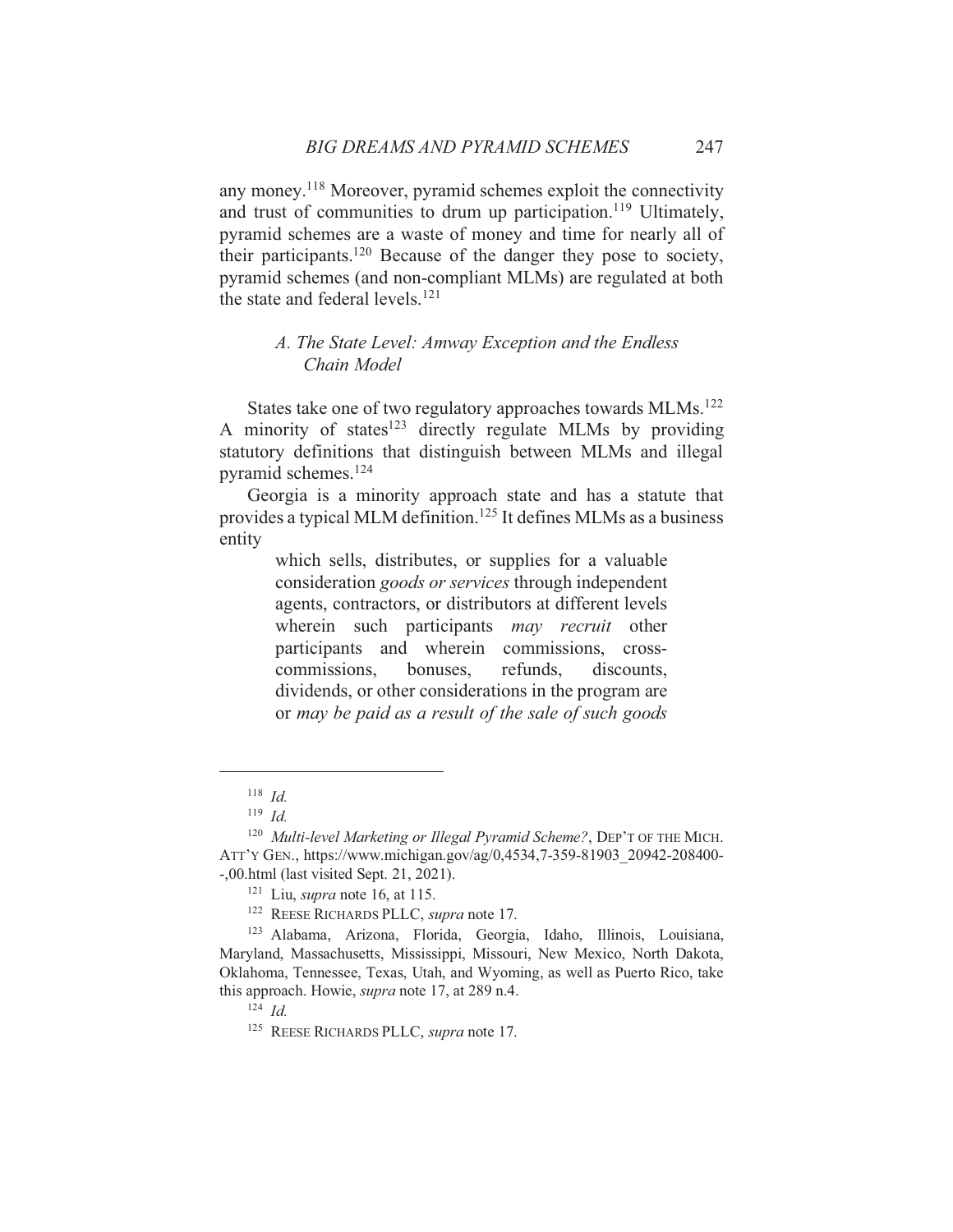or services or the recruitment, actions, or performances of additional participants.<sup>126</sup>

Louisiana, another minority approach state, defines pyramid schemes, on the other hand, as

> [a]ny plan or operation by which a participant gives consideration for the opportunity to receive compensation which is derived *primarily* from the person's introduction of other persons into a plan or operation rather than from the sale of goods, services, or intangible property by the participant or other persons introduced into the plan or operation.<sup>127</sup>

The minority approach has also been dubbed the "Amway" Exception" because it is designed to protect MLMs, like Amway.<sup>128</sup> A typical minority MLM definition gives no guidelines for compensation, places no limits on recruitment, and only requires that the MLM provide "goods and services."<sup>129</sup> Furthermore, its counterpart anti-pyramid scheme statute only outlaws businesses where compensation is derived "primarily" from recruitment.<sup>130</sup> Therefore, a *significant* portion of compensation (in theory, up to  $50\%$ ) can derive from recruitment, so long as it is not the *primary* source of compensation.<sup>131</sup>

Alternatively, the majority of states indirectly regulate MLMs by ensuring they do not function like illegal pyramid schemes.<sup>132</sup> This approach is sometimes referred to as the "endless chain" model, and it intends to prohibit compensation based on recruitment rather than product sales to consumers.<sup>133</sup> For example, California's

<sup>&</sup>lt;sup>126</sup> GA. CODE ANN. § 10-1-410 (2021) (emphasis added).

<sup>&</sup>lt;sup>127</sup> LA. STAT. ANN.  $\S 51:361 (2021)$  (emphasis added).

<sup>&</sup>lt;sup>128</sup> See Howie, *supra* note 17, at 289 ("The statute contains a number of important provisions that are likely to provide protection for multilevel marketing plan sponsors.").

<sup>&</sup>lt;sup>129</sup> GA. CODE ANN. § 10-1-410 (2021).

<sup>&</sup>lt;sup>130</sup> LA. STAT. ANN. § 51:361 (2021).

<sup>&</sup>lt;sup>131</sup> Howie, *supra* note 17, at 289 ("This provision is significant because it allows multilevel marketing plans to compensate participants for activities that may not be directly related to the sale of products to consumers.").

<sup>&</sup>lt;sup>132</sup> REESE RICHARDS PLLC, *supra* note 17 ("The majority of states statutorily regulate multilevel, or more precisely anti-pyramid, activity.").

 $133$  *Id.*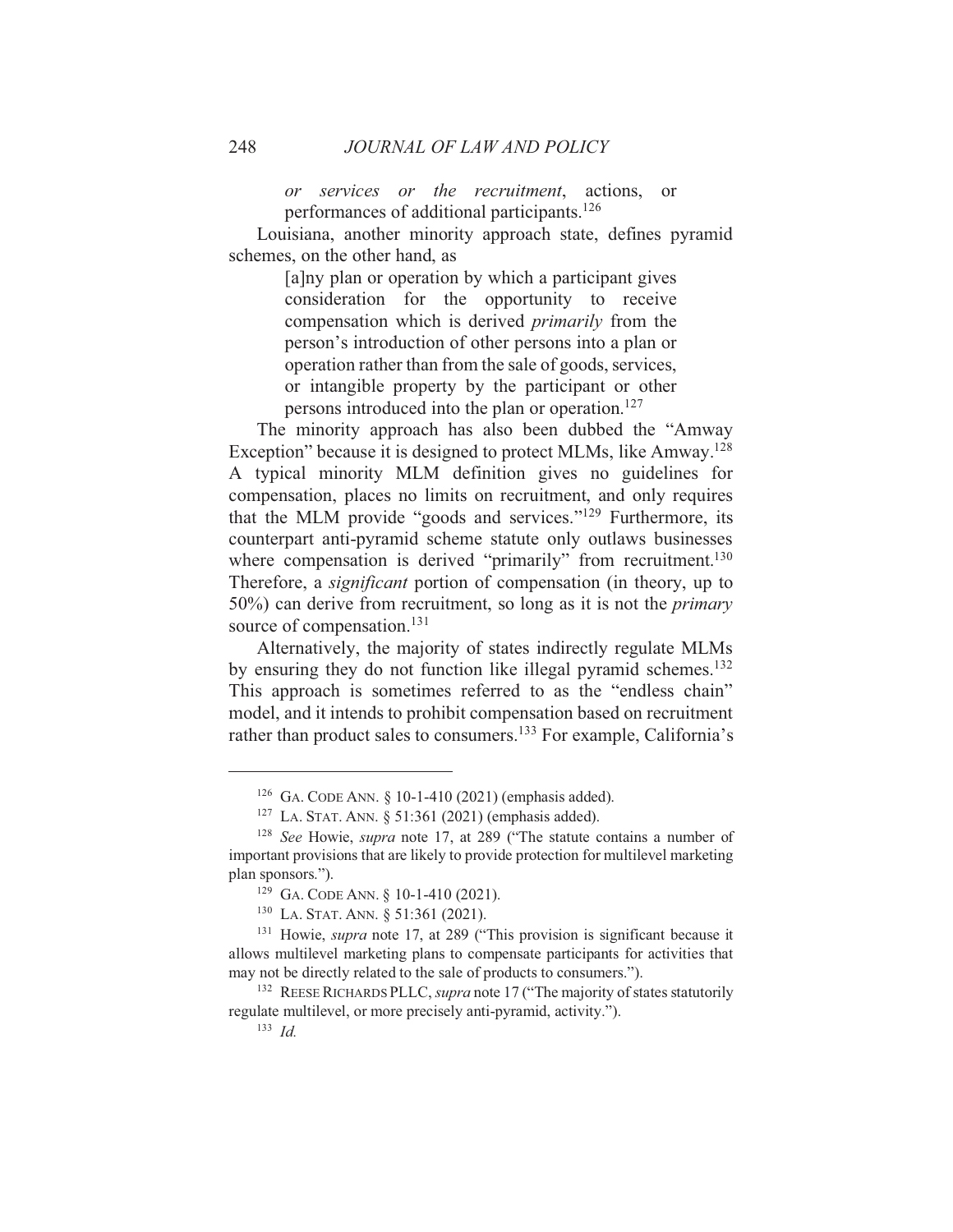endless chain statute prohibits "[a]ny scheme for the disposal or distribution of property whereby a participant pays a valuable consideration for the chance to receive compensation for introducing one or more additional persons into participation in the scheme." $134$ 

Unlike the Amway Exception, which only outlaws MLMs in which "compensation is derived 'primarily' from the introduction of new participants,"<sup>135</sup> endless chain anti-pyramid statutes scrutinize any compensation not derived from actual sales, even if it is not the primary source of compensation.<sup>136</sup> Therefore, endless chain statutes—more so than Amway Exception statutes discourage MLMs from rewarding participants for recruiting others to join, because compensation from recruitment is more likely to attract regulatory scrutiny.<sup>137</sup> Furthermore, endless chain antipyramid statutes differentiate between product sales between the participants in the MLM and sales to end-users outside the MLM.<sup>138</sup> Amway Exception statutes, however, do not do the same.<sup>139</sup> Thus, endless chain statutes, unlike Amway Exception statutes, allow regulators to take action when it is clear that MLM participants are buying products themselves or earning commissions based on sales to their own downline, both of which create problems with participants' personal debt and excessive stockpiling of inventory.<sup>140</sup>

<sup>&</sup>lt;sup>134</sup> CAL. PENAL CODE § 327 (2021). North Carolina's anti-pyramid statute is nearly identical. See N.C. GEN. STAT. § 14-291.2 (2021); REESE RICHARDS PLLC, supra note 17.

<sup>&</sup>lt;sup>135</sup> Howie, *supra* note 17, at 290 (emphasis added).

 $136$  *Id.* 

 $137$  See id.

 $138$  *Id.* 

 $139$  *Id.* 

<sup>&</sup>lt;sup>140</sup> See id. (explaining that the "payment of commissions based upon the sale of products to downline participants for their own use, which is expressly excluded from coverage under the Louisiana statute, is likely to be actionable under the California statute").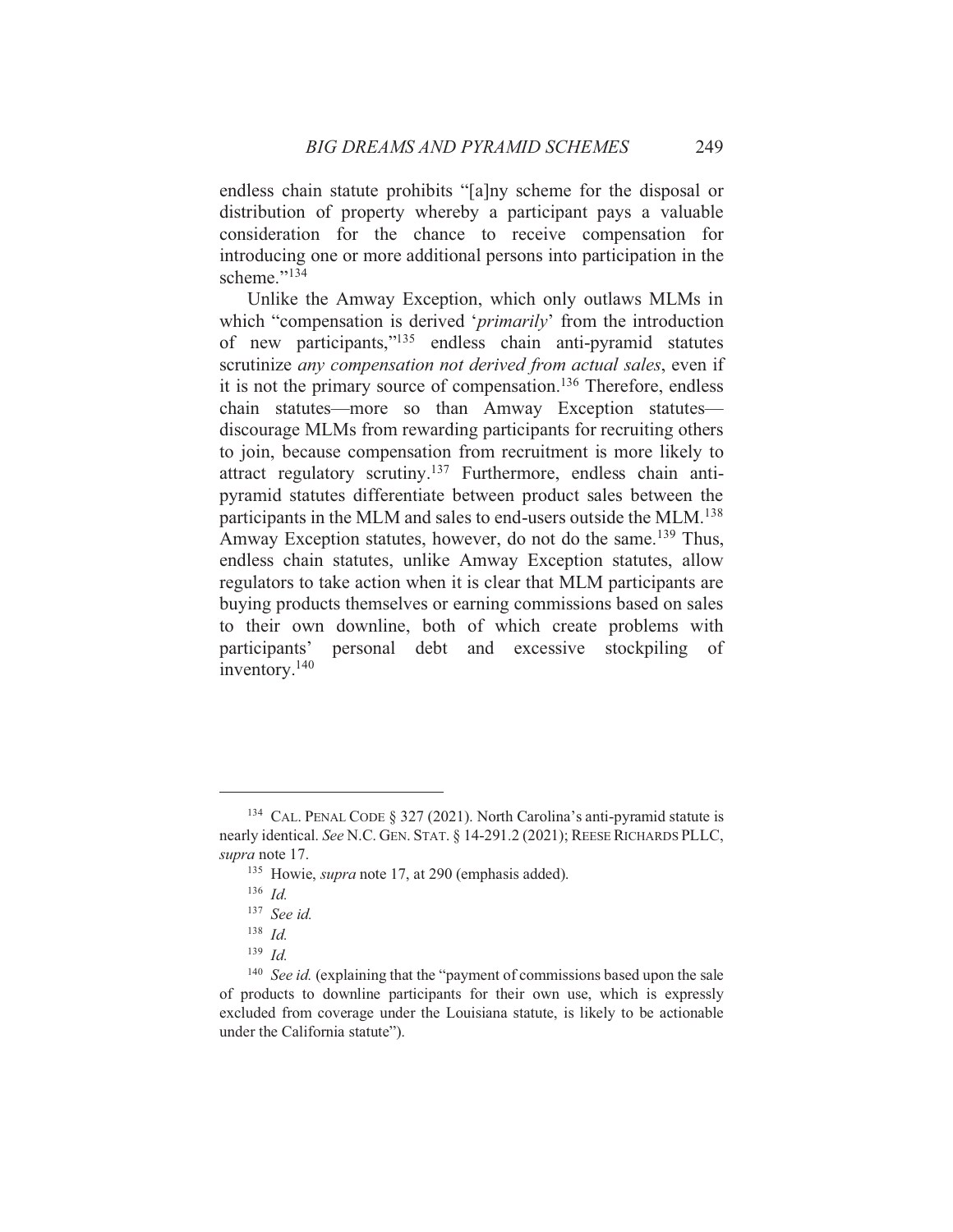#### **B.** The Federal Level of Regulation

MLMs are regulated at the federal level by the DOJ, the SEC, and the FTC.<sup>141</sup>

The DOJ's "lottery approach" focuses on "consideration, prize, and chance," or "whether the victim has given funds to the company, how much the company benefits, and how much the victim may benefit from his or her consideration."<sup>142</sup> The DOJ occasionally pursues actions against MLMs on charges of mail order fraud.<sup>143</sup>

The SEC may bring actions against MLMs using securities law, under which an MLM may not make "materially false or misleading" statements in connection with a security."<sup>144</sup> These actions typically center around whether an MLM investment contract is in fact a security.<sup>145</sup> And, pursuant to *SEC* v. *Glenn W. Turner Enterprises*, the individual investor in a business must exert some effort to earn a return on his investment, as opposed to merely relying on the actions of others to make a profit for him; consequently, an MLM participant's profits may not substantially rely on recruitment.<sup>146</sup>

The FTC also has the power to enforce consumer protection and competition laws, including against MLMs.<sup>147</sup> There are two main channels for FTC enforcement actions: the administrative process and the judicial process.<sup>148</sup> The FTC has administrative authority

<sup>147</sup> See FED. TRADE COMM'N, A Brief Overview of the Federal Trade Commission's Investigative, Law Enforcement, and Rulemaking Authority, FED. https://www.ftc.gov/about-ftc/what-we-do/enforcement-**TRADE** COMM'N, authority (May 2021) (stating that "[f]ollowing an investigation, the Commission may initiate an enforcement action using either an administrative or judicial process if it has 'reason to believe' that the law is being or has been violated. The Commission enforces both consumer protection and antitrust laws.") [hereinafter FTC Overview].

 $148$  *Id.* 

<sup>&</sup>lt;sup>141</sup> Liu, *supra* note 16, at 115.

 $142$  *Id.* 

 $143$  *Id.* at 116.

 $144$  *Id.* 

<sup>&</sup>lt;sup>145</sup>  $Id$ 

<sup>&</sup>lt;sup>146</sup> Id. (citing SEC v. Glenn W. Turner Enterprises, 474 F.2d 476, 482 (9th Cir. 1973) ("[W]e adopt a more realistic test, whether the efforts made by those other than the investor are the undeniably significant ones, those essential managerial efforts which affect the failure or success of the enterprise.").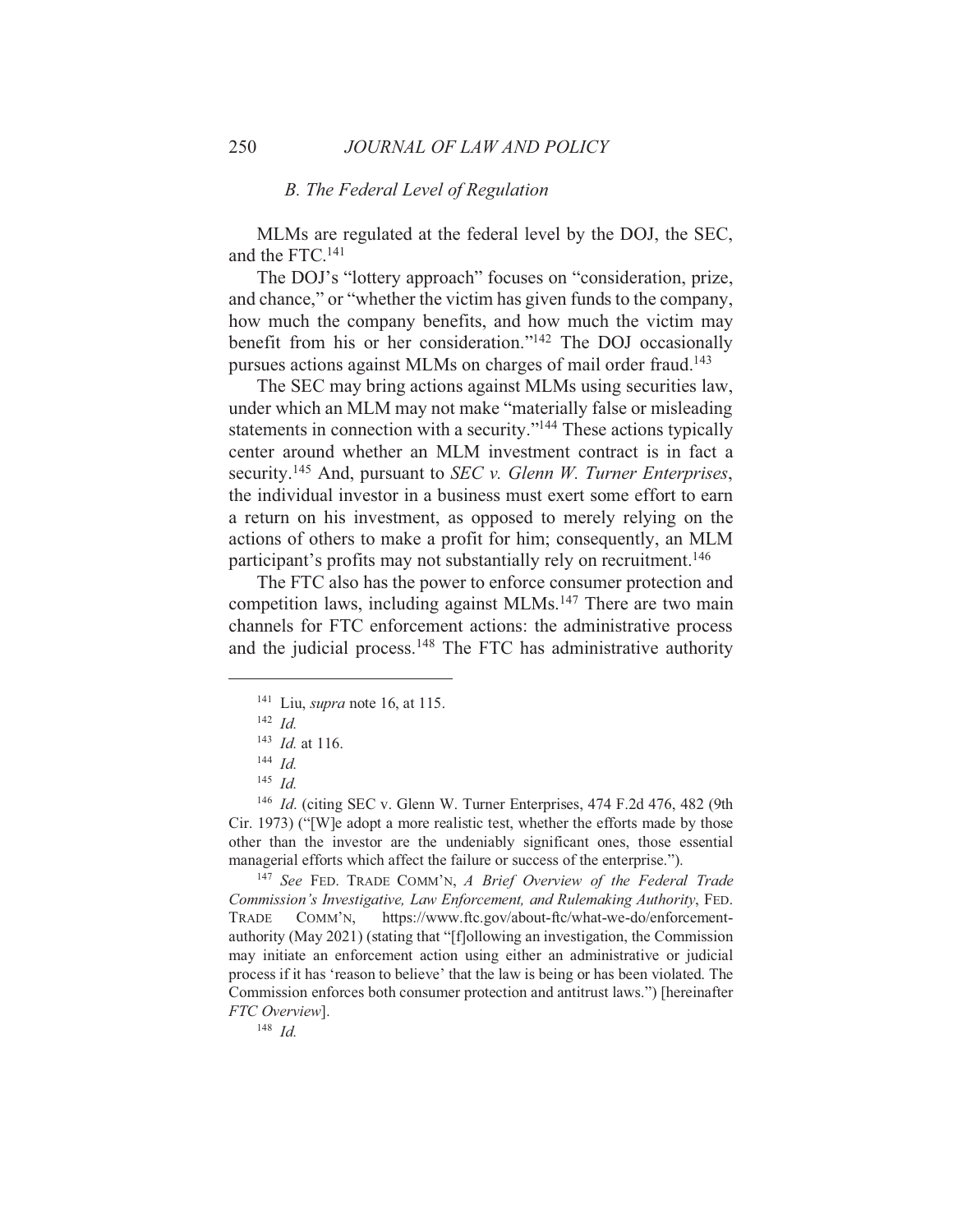under Section 5(b) of the FTC Act.<sup>149</sup> Section 5 allows the FTC to file an administrative complaint against a deceptive or anticompetitive MLM.<sup>150</sup> If successful, an administrative law judge will issue a cease and desist against the MLM.<sup>151</sup> Then, Section 19 of the FTC Act allows the Commission to enforce the administrative judgment in a federal district court and obtain monetary relief for injured customers.<sup>152</sup>

The judicial process is governed by Section 13(b) of the FTC Act,<sup>153</sup> which allows the Commission to go *directly* to federal court to obtain injunctive relief (e.g., a cease and desist order) without first going through administrative proceedings.<sup>154</sup> Prior to *AMG Capital Management*, the FTC frequently<sup>155</sup> used its Section 13(b) authority to obtain monetary awards, particularly in consumer protection

<sup>151</sup> Id. ("Upon conclusion of the hearing, the ALJ issues an 'initial decision'... recommending either entry of an order to cease and desist or dismissal of the complaint"); see also Mann, supra note 33.

<sup>152</sup> *FTC Overview, supra* note 147 ("[A] fter all judicial review of its order is complete<sup>[]</sup>, the Commission may seek consumer redress from the respondent in federal district court for consumer injury caused by the conduct that was at issue in the administrative proceeding. In such a suit, which lies under Section 19 of the FTC Act, 15 U.S.C. Sec. 57b, the Commission must demonstrate that 'a reasonable man would have known under the circumstances [that the conduct] was dishonest or fraudulent.""); Mann, *supra* note 33 ("Congress added an enforcement option . . . permitting the commission to go into a federal district court under Section 19 of the act and obtain 'such relief as the court finds necessary to redress injury to consumers,' including among other things 'refund of money."").

<sup>153</sup> FTC Overview, supra note 147.

<sup>154</sup> *Id.* ("T]he Commission may seek, and the court may grant, a permanent injunction."); Mann, *supra* note 33 ("[Section 13(b)] allows the commission to go directly to federal court - without the trouble of conducting administrative proceedings or obtaining a cease-and-desist order.").

<sup>155</sup> In the most recent fiscal year, the FTC obtained almost four times as many permanent injunctions under Section 13(b) as it issued cease-and-desist orders under Section 5. Mann, *supra* note 33.

<sup>&</sup>lt;sup>149</sup> Mann, *supra* note 33.

<sup>&</sup>lt;sup>150</sup> FTC Overview, supra note 147 ("Under Section 5(b) of the FTC Act, the Commission may challenge 'unfair or deceptive act[s] or practice[s],' 'unfair methods of competition,' or violations of other laws enforced through the FTC Act, by instituting an administrative adjudication. When the Commission has 'reason to believe' that a law violation has occurred, the Commission may issue a complaint setting forth its charges.").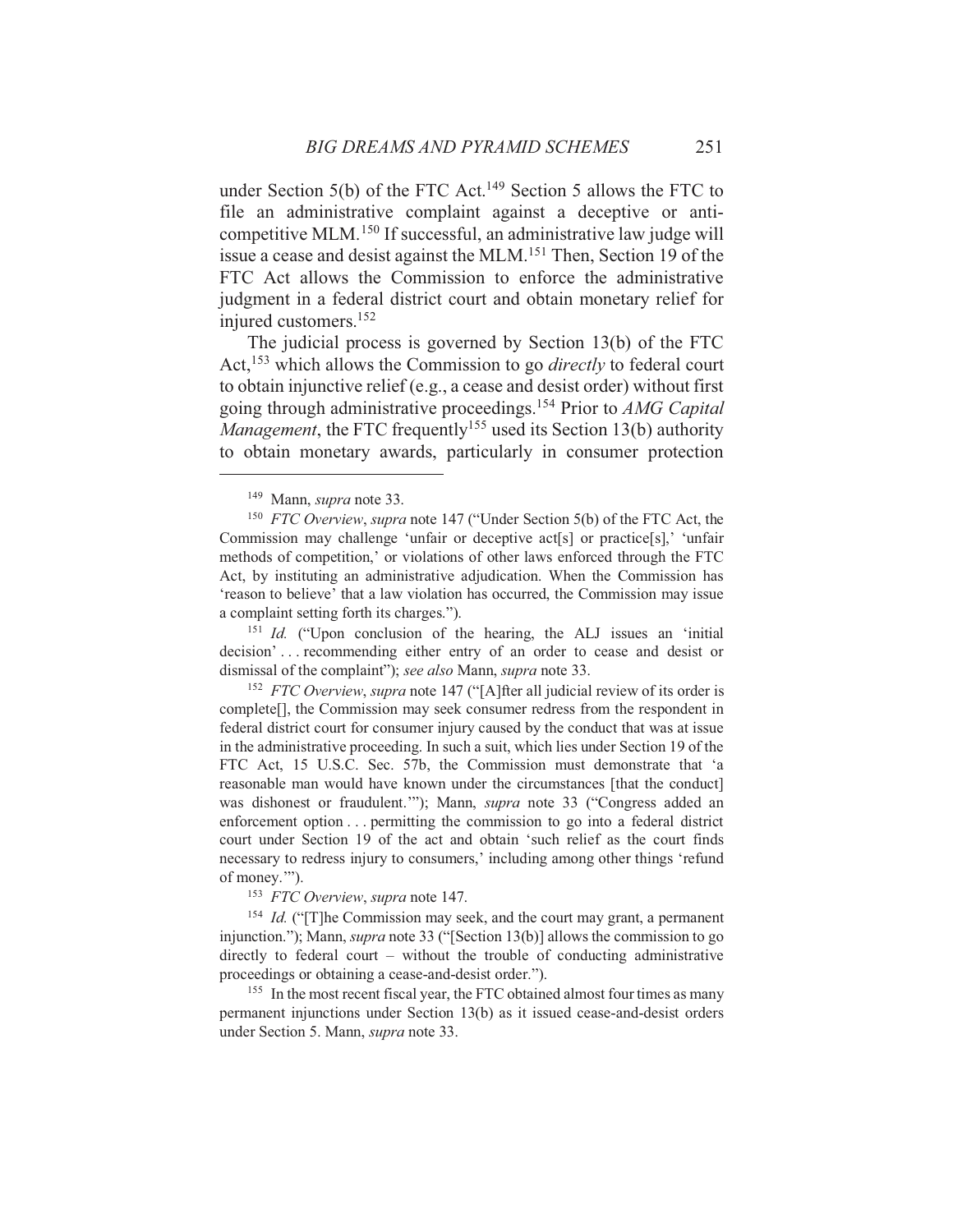cases.<sup>156</sup> However, Justice Brever, writing for the unanimous Court in AMG Capital Management, held that Section 13(b) "does not authorize the Commission to seek, or a court to award, equitable monetary relief such as restitution or disgorgement."<sup>157</sup> Therefore, after AMG Capital Management, the FTC may no longer take deceptive or anti-competitive MLMs directly to federal court to reimburse injured consumers.<sup>158</sup> Instead, the FTC must now rely solely on Sections 5 and 19 of the FTC Act to obtain monetary relief for consumers financially harmed by MLMs.<sup>159</sup> That is, the FTC must first seek administrative relief before taking the judgment to the federal district court for monetary redress.<sup>160</sup>

According to the FTC, an illegal MLM is "characterized by the payment by participants of money to the company in return for which they receive  $(1)$  the right to sell a product and  $(2)$  the right to receive in return for recruiting other participants into the program rewards which are unrelated to the sale of the product to ultimate users."<sup>161</sup> In particular, the FTC set out a protective standard called the "Amway Safeguards," which requires MLMs to ensure their participants are selling "70% of [their] inventory to 10 different customers each month" before they can receive a bonus, as well as allowing participants to sell their inventory back to the company.<sup>162</sup> Courts tend to defer to the Amway Safeguards.<sup>163</sup> Other FTC actions against MLMs focus on whether an MLM pays participants per recruit, or compensates participants based on how much product their own downlines purchase.<sup>164</sup> The FTC decisions provide courts

<sup>&</sup>lt;sup>156</sup> See id.; see also AMG Cap. Mgmt., LLC v. Fed. Trade Comm'n, 141 S. Ct. 1341, 1347 (2021) ("the Commission presently uses  $§13(b)$  to win equitable monetary relief directly in court with great frequency.").

<sup>&</sup>lt;sup>157</sup> AMG Cap. Mgmt., 141 S. Ct. at 1347.

<sup>&</sup>lt;sup>158</sup> Mann, *supra* note 33.

 $159$  *Id.* 

 $160$  See id.

<sup>&</sup>lt;sup>161</sup> Business Guidance, supra note 39 (quoting In re Koscot Interplanetary, Inc., 86 F.T.C. 1106, 1181 (1975)).

<sup>&</sup>lt;sup>162</sup> Liu, *supra* note 16, at 117 (citing In re Amway Corp., Inc., 93 F.T.C. 618  $(1979)$ ).

 $163$  Id.

 $^{164}$  *Id.* at 117–18.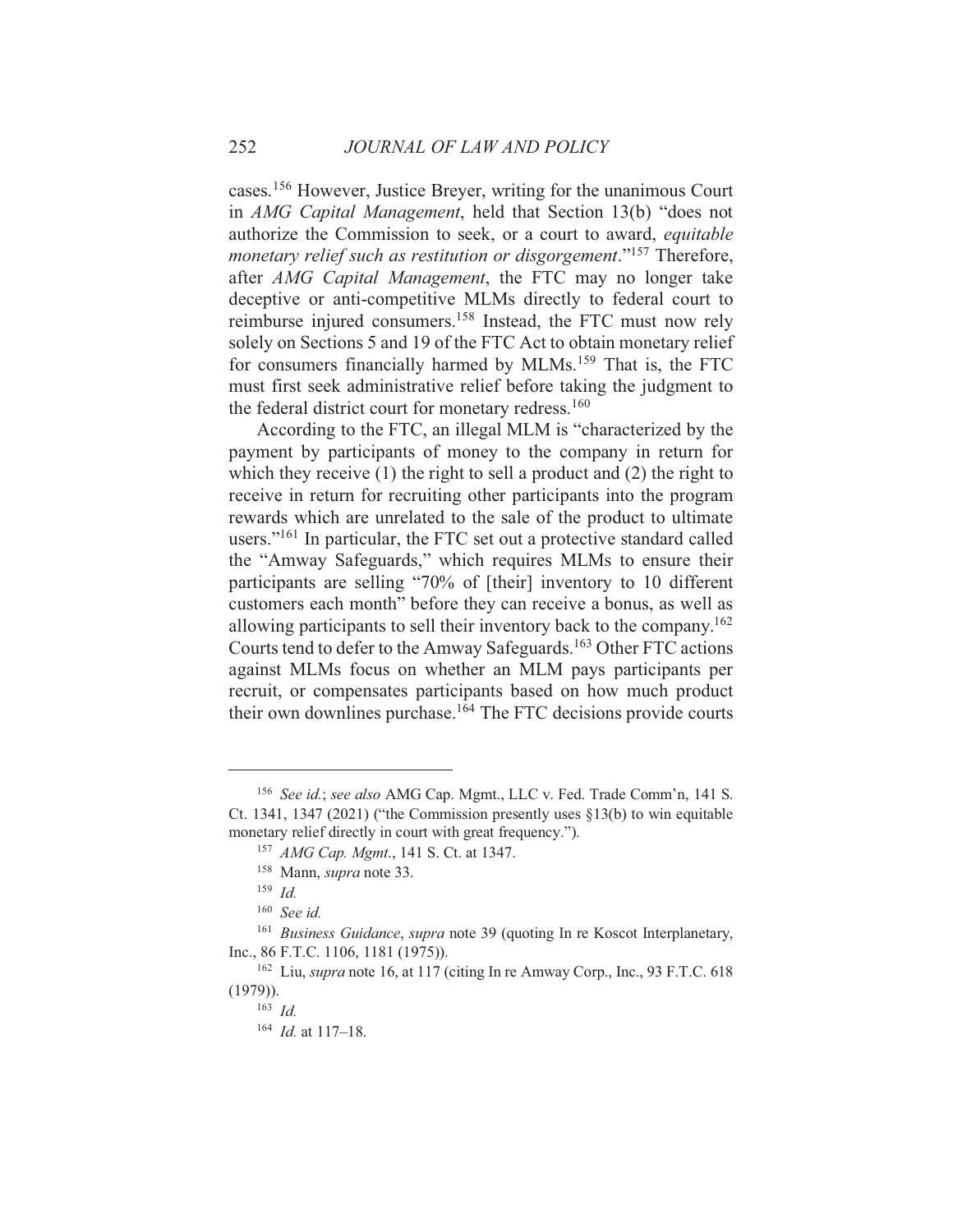with a number of factors to balance in MLM litigation, including whether:

> 1. Products have "no real world marketplace" and the marketing program is a cover for a scam;

2. Products are sold at inflated prices;

3. That there is a substantial "buy-in" qualification, also known as "inventory loading" or "frontloading," for the membership;

4. That there is an initial cash investment over \$500;

5. That members must purchase ancillary products or services to remain in the program;

6. Whether the MLM has an inventory repurchase policy in the event that the member leaves the MLM; 7. That the emphasis is, or has become, more focused on rewards for recruiting than selling goods or services: and

8. Whether there are misrepresentations related to membership earnings claims  $\alpha$ outright misrepresentations related to potential income by the member.<sup>165</sup>

Historically, the FTC rarely pursued Section 5 claims against MLMs, <sup>166</sup> The FTC reportedly prosecutes very few MLMs because the Commission does not have the staff or resources to do so.<sup>167</sup> Although MLMs must compensate participants based on product sales to end-users, Section 5 does not require MLMs to retain sales receipts, so if an FTC investigation were to take place, there would be very little documentation available to build a case.<sup>168</sup> Though not particularly persuasive, company policies and attestations of sales could be considered sufficient to satisfy an FTC inquiry of this nature.<sup>169</sup>

 $165$  *Id.* at 118.

<sup>&</sup>lt;sup>166</sup> Taylor, *supra* note 1, at  $7-37$  ("[T]he FTC admitted to prosecuting only 14 MLM companies in the preceding ten years.").

<sup>&</sup>lt;sup>167</sup> *Id.* at  $7-37-38$  ("Since virtually all MLMs are violating Section 5, [prosecuting them] would require that the FTC increase its staff at least twenty $fold[.]$ ").

<sup>&</sup>lt;sup>168</sup> See FED. TRADE COMM'N, supra note 39.

 $169$  *Id.*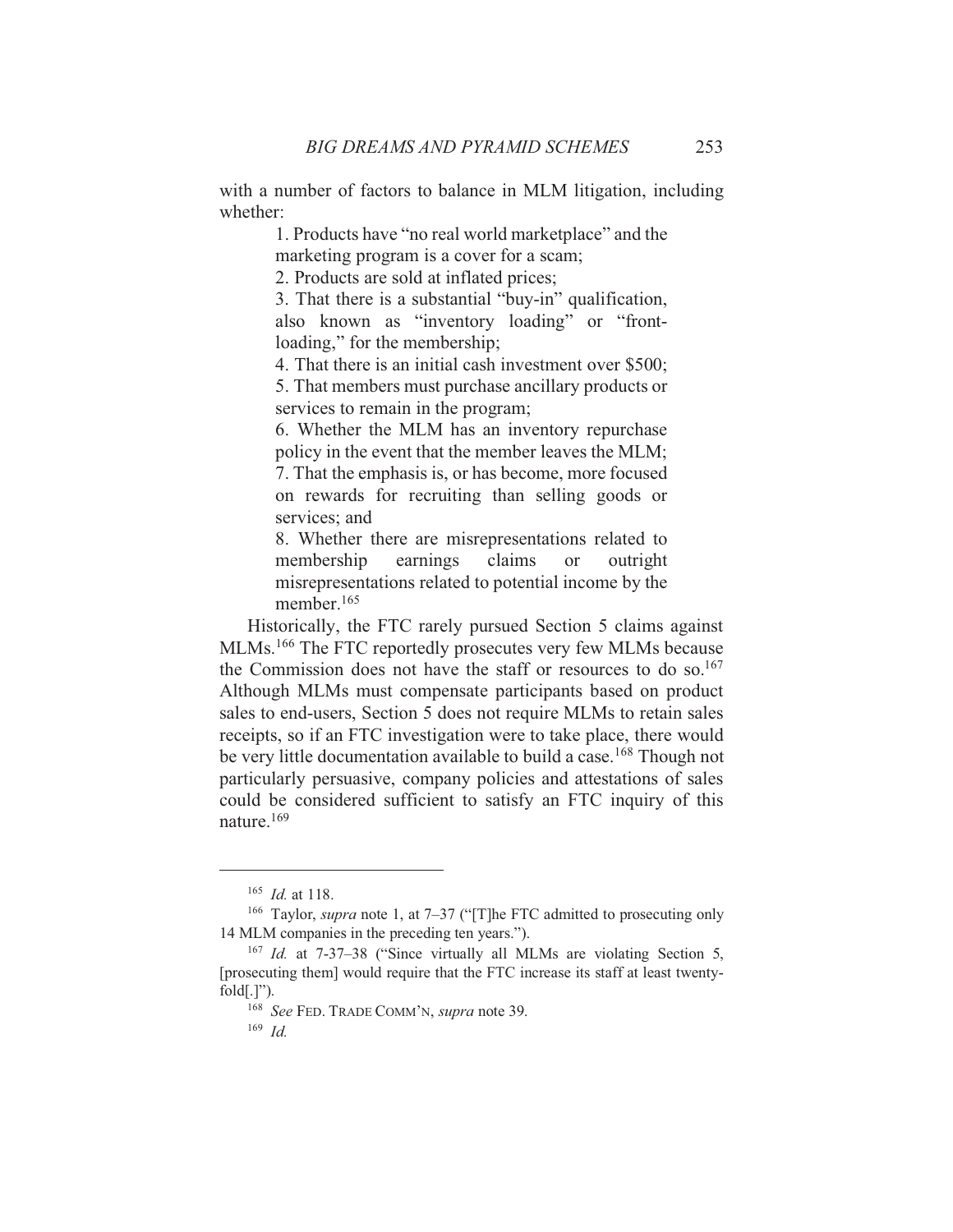Also, thanks to the MLM lobby,  $170$  MLMs are not subject to the FTC's Business Opportunity Rule.<sup>171</sup> "The Business Opportunity Rule requires business opportunity sellers to give prospective buyers specific information to help them evaluate a business opportunity, thus ensuring that the prospective purchasers have the information they need in order to assess the risks of buying a work-at-home program or any other business opportunity." $172$  The FTC applies the Business Opportunity rule on a case-by-case basis to "address bad actors engaged in a specific harm, without directly affecting an entire industry."<sup>173</sup>

Fortunately for the MLM industry, orders from FTC enforcement actions against "bad actors" are not binding on other companies, just those in the particular FTC action.<sup>174</sup> Instead, the FTC notes that "[i]ndustry members may choose voluntarily to follow the provisions in these orders or to consider the provisions in developing their own practices and procedures," and recommends they consider these enforcement actions as "guidance and insights."<sup>175</sup> The FTC insists on the MLM industry mostly regulating itself, since it is an "efficient way to secure consumer benefits and promote a robust and competitive marketplace," though the FTC declared it "can and will bring law enforcement actions" against companies that claim to follow self-regulatory guidelines but in practice do not."<sup>176</sup>

<sup>&</sup>lt;sup>170</sup> See Stroud, supra note 7.

<sup>&</sup>lt;sup>171</sup> FED. TRADE COMM'N, *supra* note 39 ("As stated in the Business Opportunity Rule's Statement of Basis and Purpose, the Commission crafted the Rule to avoid broadly sweeping in MLMs.").

<sup>&</sup>lt;sup>172</sup> Business Opportunity Rule, 16 C.F.R. Part 437 (Sept. 28, 2021) (rule summary).

<sup>&</sup>lt;sup>173</sup> FED. TRADE COMM'N, *supra* note 39.

<sup>&</sup>lt;sup>174</sup> Id. ("Orders obtained through settlements of FTC law enforcement actions are not binding on the entire industry.").

 $175$  *Id.* 

 $176$  Id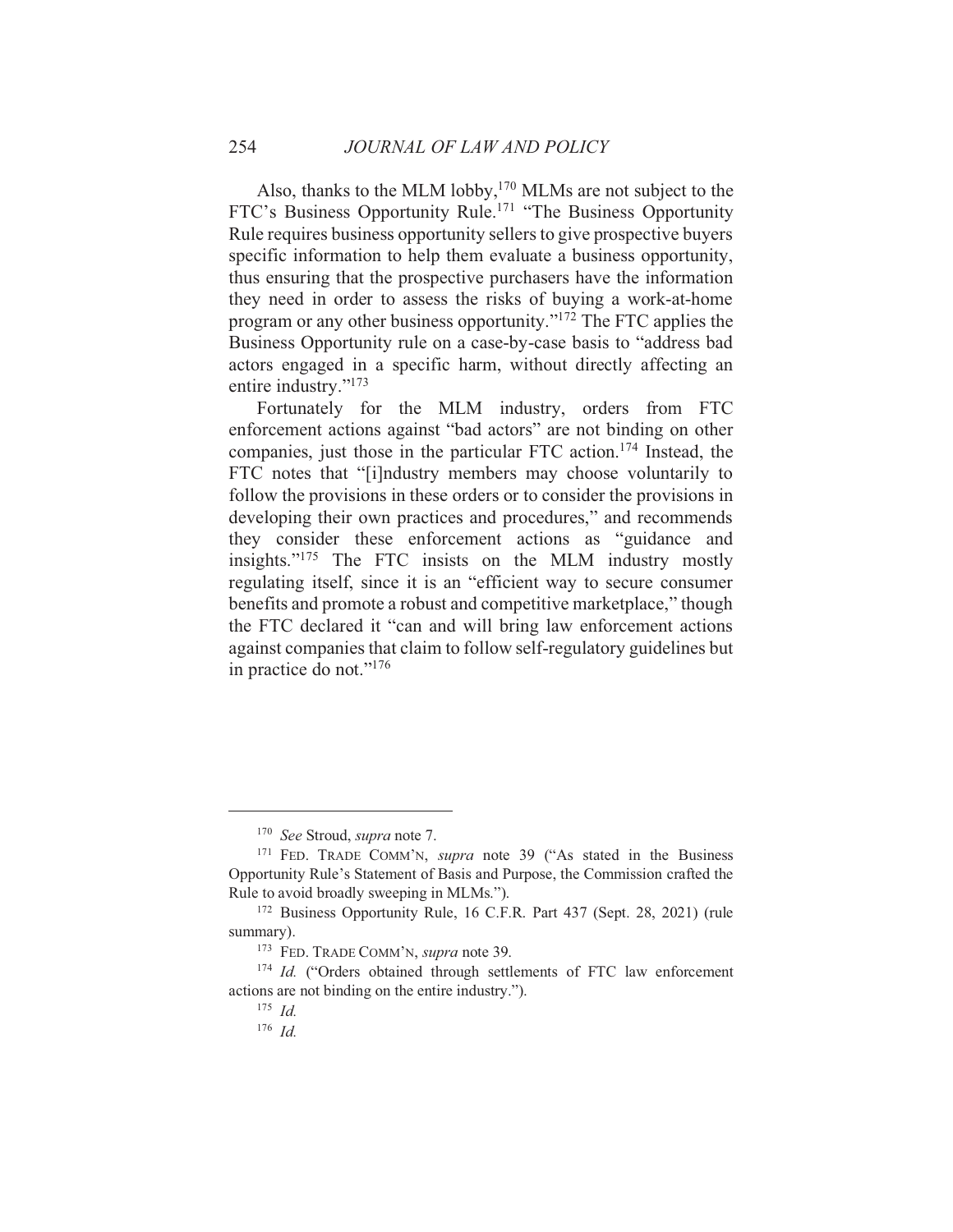#### **III. CRITIOUES ON CURRENT MLM REGULATION**

#### A. The MLM Lobby

While MLMs certainly have powerful advocates, they also are subject to serious criticism from the consumer protection field. Critics blame the influence of special interests for the persistent failure of the federal government to regulate MLMs.<sup>177</sup> In particular, the FTC's exemption of MLMs from the Business Opportunity Rule was especially damning and demonstrates the "corrupting influence" of special interests that affect public policy against the public interest."<sup>178</sup> One consumer protection advocate calls for citizens to undertake grassroots efforts and demand more regulatory scrutiny by electing public servants who will not bow to industry pressure.<sup>179</sup>

#### **B.** Inadequate Disclosure

It has also been argued that increased disclosure and transparency are much needed within the MLM industry.<sup>180</sup> A consumer protection advocate theorized that the DSA mobilized so strongly against the proposed Business Opportunity Rule because it realized that if

> true information about MLMs were disclosed, and if prospects were allowed time to do some research, recruitment could be adversely affected. Persons who understood basic statistics may balk if they knew that less than one out of a thousand recruits earned the income held out to them at opportunity meetings. And if they were provided references and allowed time to call them and to do research on the Internet, only the most unsophisticated would join.<sup>181</sup>

<sup>&</sup>lt;sup>177</sup> See Taylor, *supra* note 26, at 3.

 $178$  *Id.* 

<sup>&</sup>lt;sup>179</sup> *Id.* ("There is a] need for citizens to demand not more – nor less – regulatory scrutiny in protecting citizens, but better regulatory efforts – even if we have to pay more for qualified and courageous public servants who will work for the public good.").

 $180$  *Id.* at 30.

 $^{181}$  *Id* at 5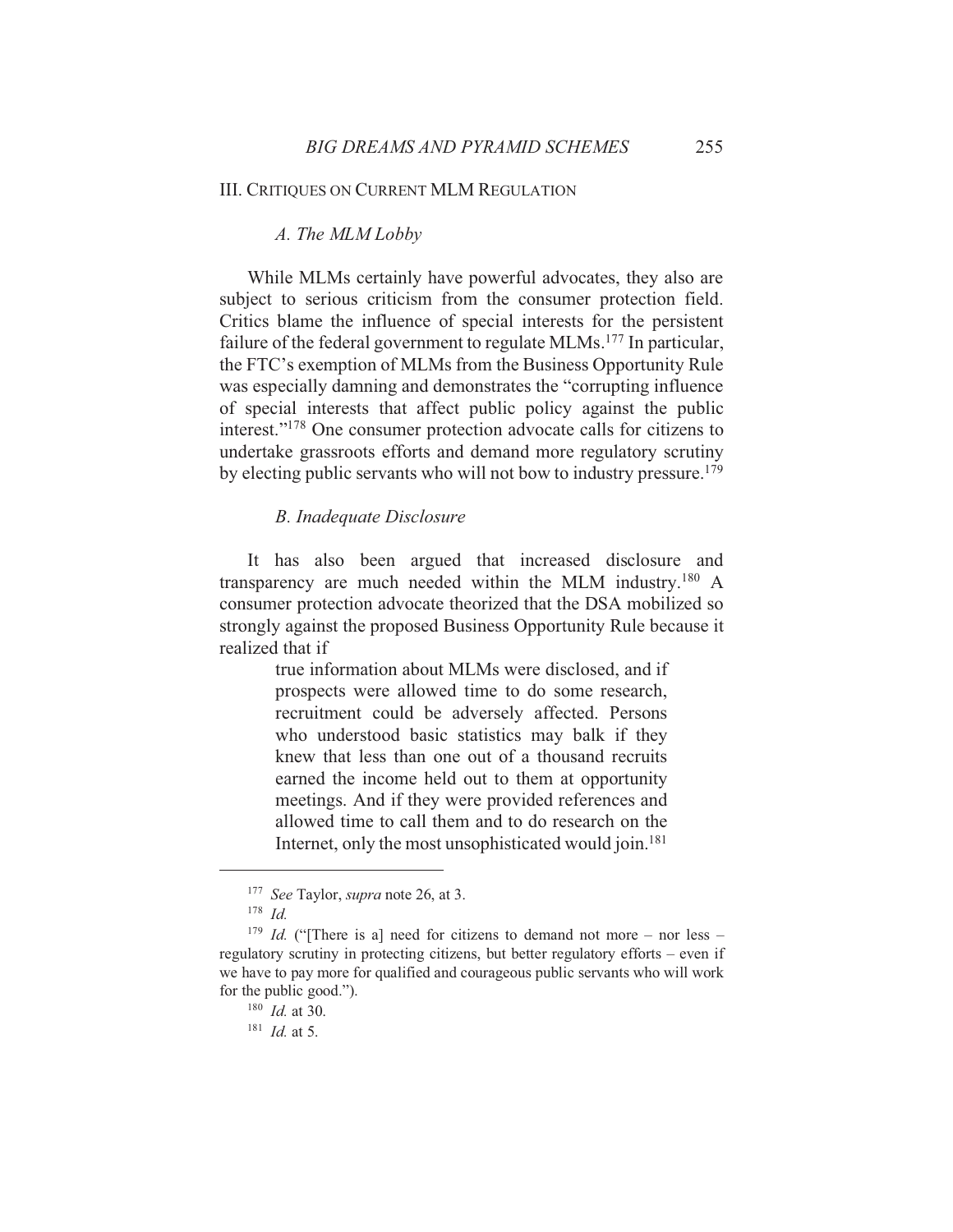To that end, consumer protection advocates have suggested many types of mandatory disclosures, including that of pre-sale earnings information,<sup>182</sup> retail-based income averages,<sup>183</sup> income claim disclosures, total number of participants, and average costs to participate.<sup>184</sup> Any mandatory disclosures should also be clear and easily accessible via the MLM company website.<sup>185</sup>

#### C. Inherently Deceptive Practices

Anti-MLM activists have also called for the "outright" prohibition" of specific, inherently deceptive aspects of MLMs, including breakaway plans, matrix plans, and minimum purchase requirements.<sup>186</sup> Critics argue that these complex compensation structures are deceptive and harmful to the average MLM participant.

In a breakaway plan, distributors must meet certain sales targets both personally and as part of a group, consisting of the distributor and her entry-level recruits.<sup>187</sup> This group sales target is known as a "group volume."<sup>188</sup> But, "[a]s entry level recruits advance in the program, they 'breakaway' and their purchases no longer count towards their sponsor's group volume requirements."<sup>189</sup> However, the sponsor still has the same group volume requirement, and is therefore forced to either recruit new distributors or purchase product herself to meet the group volume requirement.<sup>190</sup>

 $190$  Id

<sup>&</sup>lt;sup>182</sup> Id. at 6 (Aug. 10, 1995 comments by Attorney Douglas Brooks).

<sup>&</sup>lt;sup>183</sup> Id. at 30–31 (July 7, 2006 comments by consumer advocate Robert FitzPatrick). This metric is important because "[t]he distinguishing feature of an MLM pyramid scam is the lack of profitable retail sales among most participants." Id.

 $184$  *Id.* Costs to participate include motivational seminar registrations and training materials. *Id*. These costs are significant because when they are factored in, more than 99% of participants lose money. See also Taylor, supra note 1, at 2–9 ("[A]pproximately 99.6% of ALL participants lose money (after subtracting ALL expenses)!") (emphasis in original).

<sup>&</sup>lt;sup>185</sup> *Id.* at 45 (July 15, 2006 comments by Dr. Stephen Barrett).

<sup>&</sup>lt;sup>186</sup> See id. at 6, 13 (comments by Douglas Brooks).

 $187$  *Id.* at 13.

 $188$  *Id.* 

 $189$  *Id.*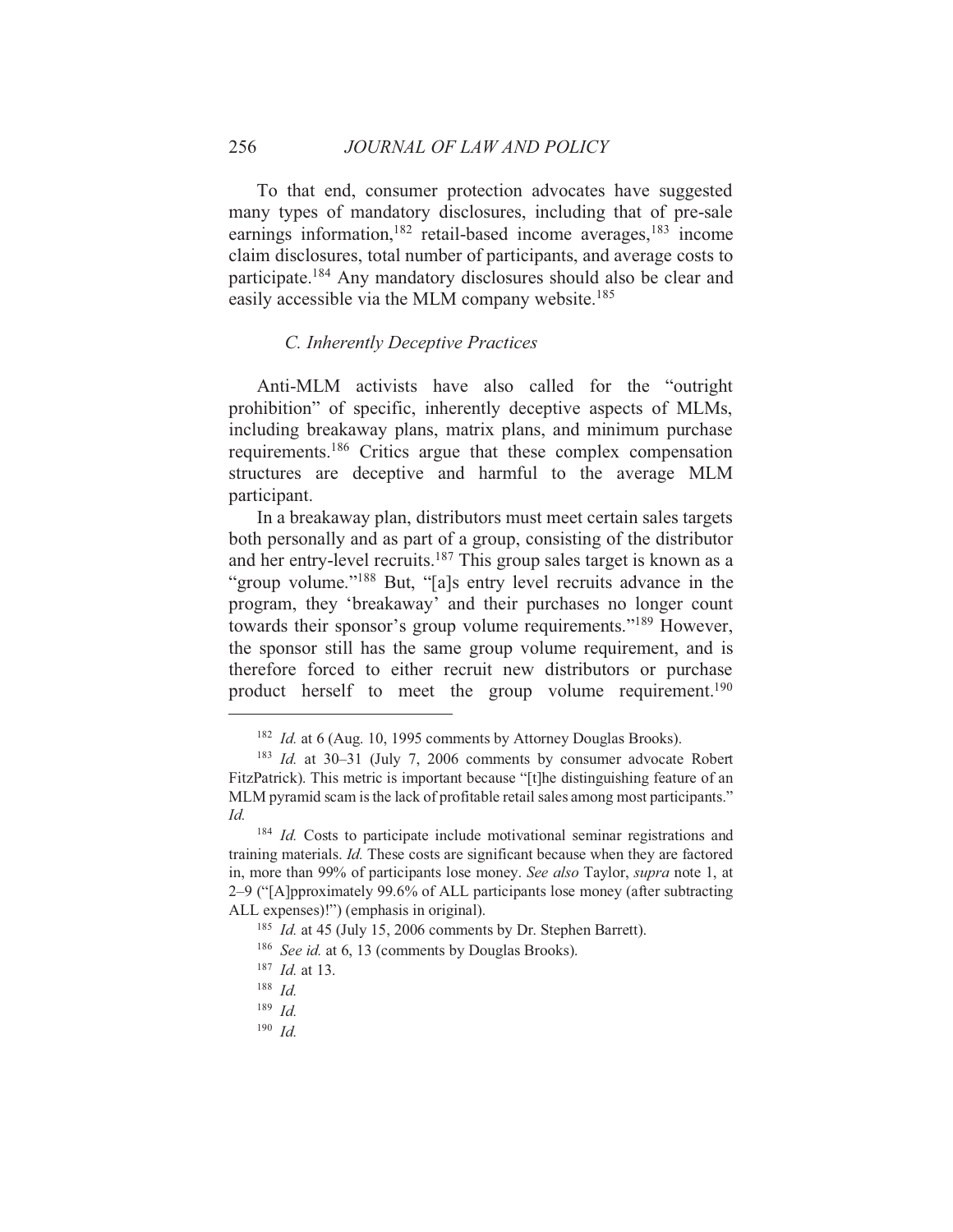"Breakaway plans tend to generate the most lopsided disparities in earnings between distributors at the highest and lowest levels."<sup>191</sup> Notable MLMs which use this model include NuSkin,<sup>192</sup> in which only 19.04% of active U.S. members in 2020 earned any sales commission, and only 0.20% of NuSkin distributors' commissions were equal to, or greater than,  $$37,474$ <sup>193</sup>

Matrix plans limit the rank that a distributor's direct recruits can achieve.<sup>194</sup> Recruits who exceed this cap are placed in lower ranks in the downline, so participants are often assured that their "downlines may be built for them, if distributors in their uplines are active recruiters."<sup>195</sup> This model reinforces the harmful practice of a distributor meeting the minimum sales requirements and instead relying on passive income from their downline.<sup>196</sup>

Under a monthly purchase requirement, an MLM will withhold a distributor's downline commission unless the distributor herself purchases a certain amount of product.<sup>197</sup> Why should a distributor "have to purchase any set amount of products in order to qualify to receive commissions on his downline's purchases?"<sup>198</sup> Arguably, this is "simply a device to ensure a large captive market."<sup>199</sup>

 $191$  *Id.* 

 $192$  *Id.* 

<sup>&</sup>lt;sup>193</sup> 2020 Brand Affiliate Sales Compensation Summary (U.S. Market), **NUSKIN**  $(2020)$ ,

https://www.nuskin.com/content/dam/office/n america/US/en/business material s/distearnings.pdf. In 2017, only 15.42% of NuFace participants earned any sales commission, and of those, only 1.4% "made more working for NuSkin than they would have working a minimum-wage job." Rik Worth, *The NuFace of Pyramid* Schemes?, THE OVERTAKE (Dec. 9, 2018), https://theovertake.com /~beta/vulnerable-people-have-each-lost-tens-thousands-of-pounds-working-forthis-cosmetics-company/.

<sup>&</sup>lt;sup>194</sup> See Taylor, *supra* note 26, at 13 (comments by Douglas Brooks).

 $195$  *Id.* 

 $196$  See id.

 $197$  See id.

 $198$  *Id.* 

 $199$  Id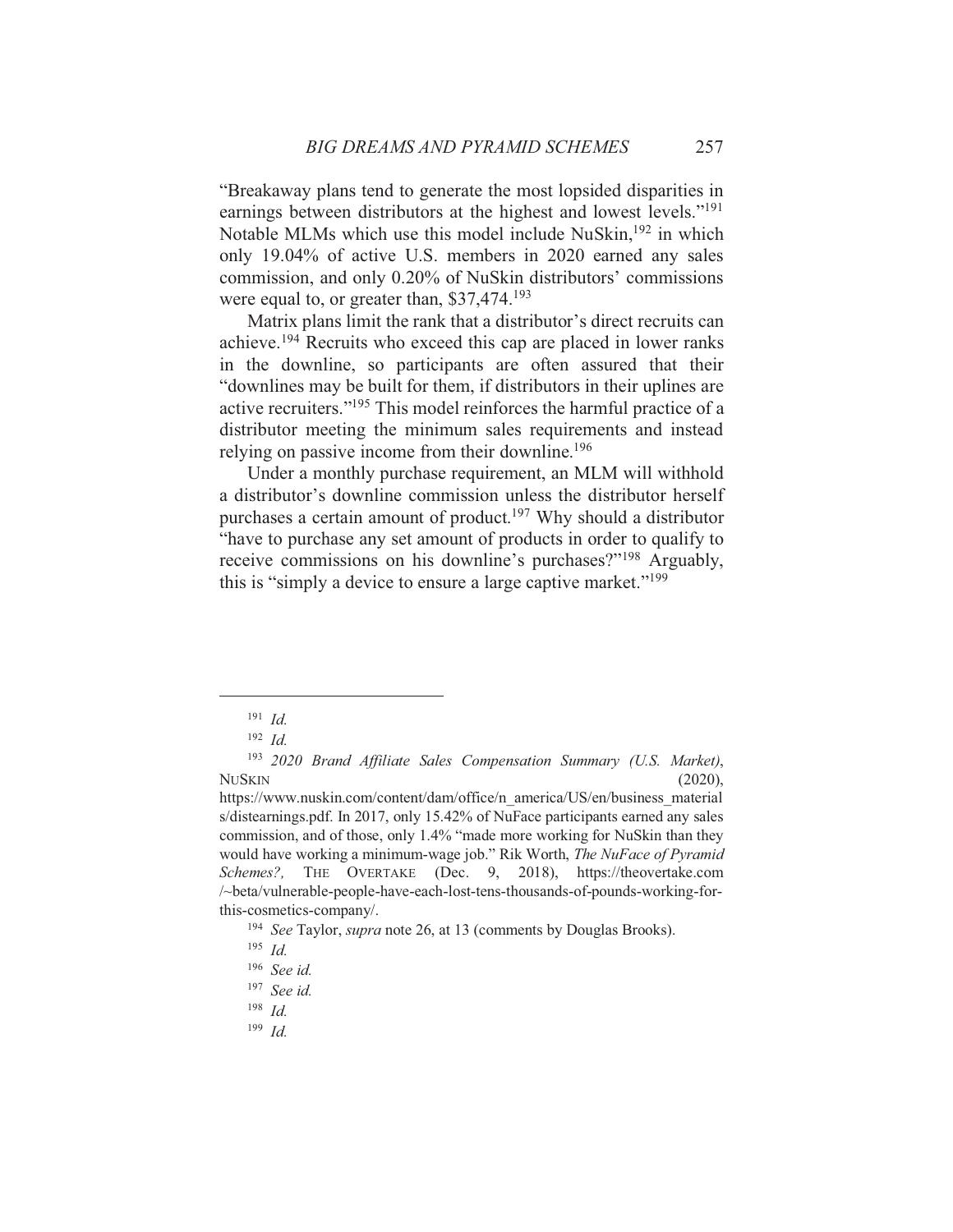#### D. Statutory Changes

While the majority of arguments against the current MLM regulatory landscape focus on reforming disclosure rules and compensation structure, others argue for specific statutory changes. The former Assistant Attorney for Wisconsin argues that the FTC should provide an "explicit definition" of a pyramid scheme, and further advocates for the universal adoption of an anti-pyramid statute modeled on California's that makes it illegal to "contrive[], prepare<sup>[]</sup>, set<sup>[]</sup> up, propose<sup>[]</sup>, or operate<sup>[]</sup> any endless chain."<sup>200</sup>

Another proposed solution is a mandatory cooling off period during which prospective distributors will have the opportunity to consider an MLM proposal without pressure from the seller.<sup>201</sup> This period will encourage participants to consult family, friends, and other advisers about their decision to join the MLM, which may ultimately serve as a deterrent.<sup>202</sup>

Despite being presented with the foregoing expert opinions during the comment period on the Business Opportunity Rule, the FTC declined to incorporate any of these practicable solutions into the final rule, presumably due to political influence, and excluded MLMs from the scope of the rule altogether.<sup>203</sup>

# IV. INCORPORATING LESSONS LEARNED FROM THE FTC'S 2016 HERBALIFE SETTLEMENT IN A POST-AMG CAPITAL **MANAGEMENT WORLD**

In AMG Capital Management, the United States Supreme Court held that the FTC may not use FTC Act Section 13(b) "to seek, or a court to award, equitable monetary relief such as restitution or disgorgement," and therefore may no longer bring suits for monetary relief directly to federal court, effectively hollowing out

 $^{200}$  *Id.* at 32. "'[E]ndless chain' means any scheme for the disposal or distribution of property whereby a participant pays a valuable consideration for the chance to receive compensation for introducing one or more additional persons into participation in the scheme or for the chance to receive compensation when a person introduced by the participant introduces a new participant." *Id.* 

 $201$  *Id.* at 40, 45.

 $202$  *Id.* at 45.

 $203$  *See id.* at 1.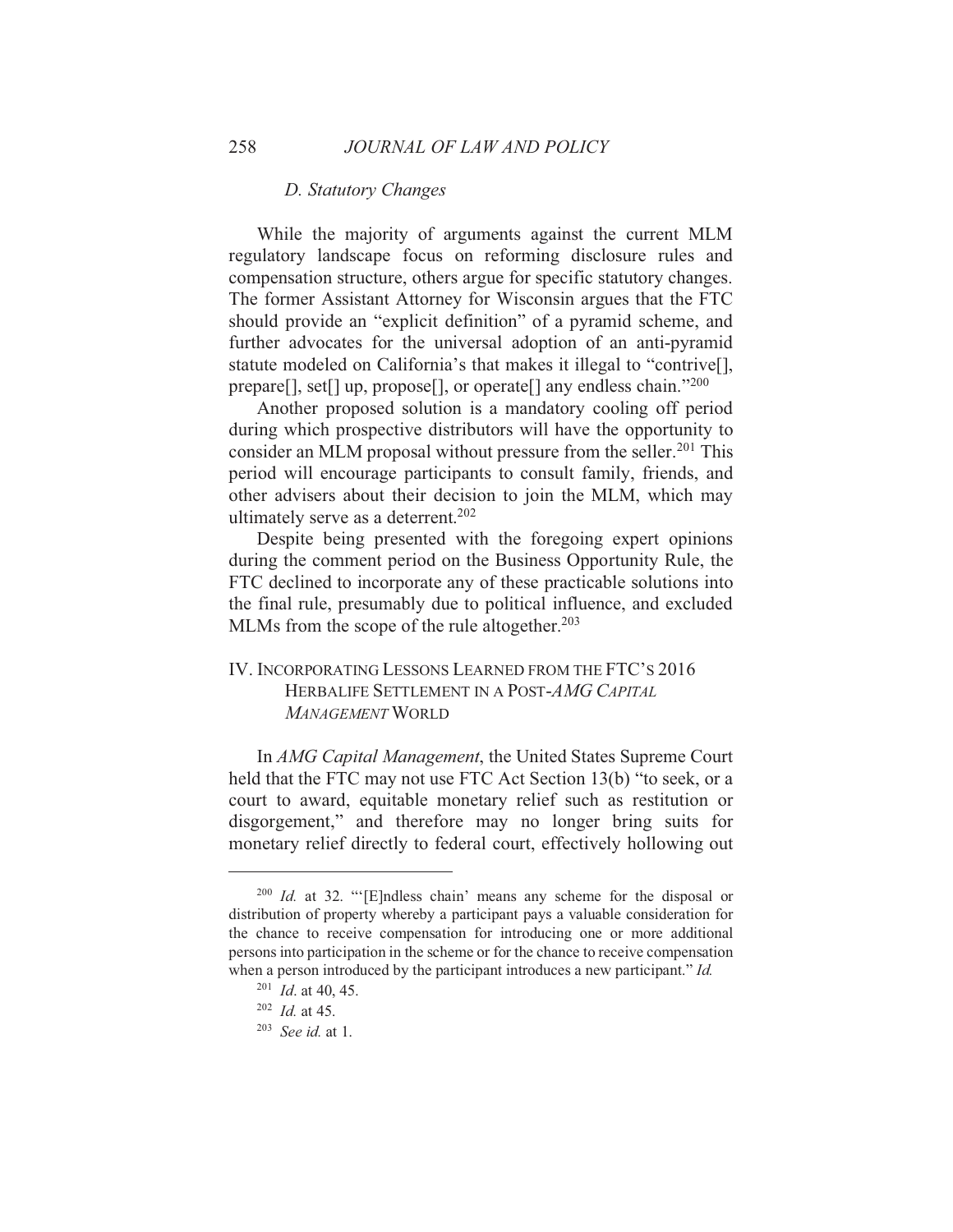the FTC's consumer protection enforcement authority.<sup>204</sup> For decades, these actions were the Commission's most direct and consistent mode of obtaining payment for financially harmed consumers.<sup>205</sup> And, "in the most recent fiscal year the FTC obtained almost four times as many permanent injunctions under Section 13(b) as it issued cease-and-desist orders under Section  $5.^{206}$ Therefore, without Section 13(b) at its disposal, the FTC must promulgate widespread regulations to reform MLMs, and, in the meantime, aggressively exercise its power to pursue financial restitution from MLMs under Sections 5 and 19 of the FTC Act.

AMG Capital Management undeniably delivered a blow to the FTC's consumer protection capabilities.<sup>207</sup> However, "Section 13(b) is not the FTC's only tool."<sup>208</sup> On June 14, 2021, shortly after the AMG Capital Management decision, the FTC announced its intention to review the Business Opportunity Rule, which requires disclosure of "specific information to help [a consumer] evaluate a business opportunity."<sup>209</sup> In his statement regarding the upcoming review, FTC Commissioner Rohit Chopra noted that

> This rule was intended to ensure that would-be entrepreneurs are not cheated through *deceptive* earnings claims and other forms of fraud, and it allows the Commission to seek *civil penalties*, damages, and other relief against violators. However, prior Commissioners voted to exempt *multilevel marketers* from the rule's requirements.<sup>210</sup>

<sup>209</sup> FTC Schedules Review of Business Opportunity Rule, FED. TRADE  $2021$ , COMM'N (June 14, https://www.ftc.gov/news-events/pressreleases/2021/06/ftc-schedules-review-business-opportunity-rule.

 $204$  Mann, *supra* note 33.

 $205$  See id.

 $206$  *Id.* 

 $207$  See id.

<sup>&</sup>lt;sup>208</sup> Statement of Commissioner Rohit Chopra Regarding the Business Opportunity Rule, FED. **TRADE** COMM'N (June 14,  $2021$ , https://www.ftc.gov/system/files/documents/public statements/1591046/stateme nt of commissioner rohit chopra regarding the business opportunity rule, pd f [hereinafter Chopra Statement].

<sup>&</sup>lt;sup>210</sup> Chopra Statement, supra note 208, at 1.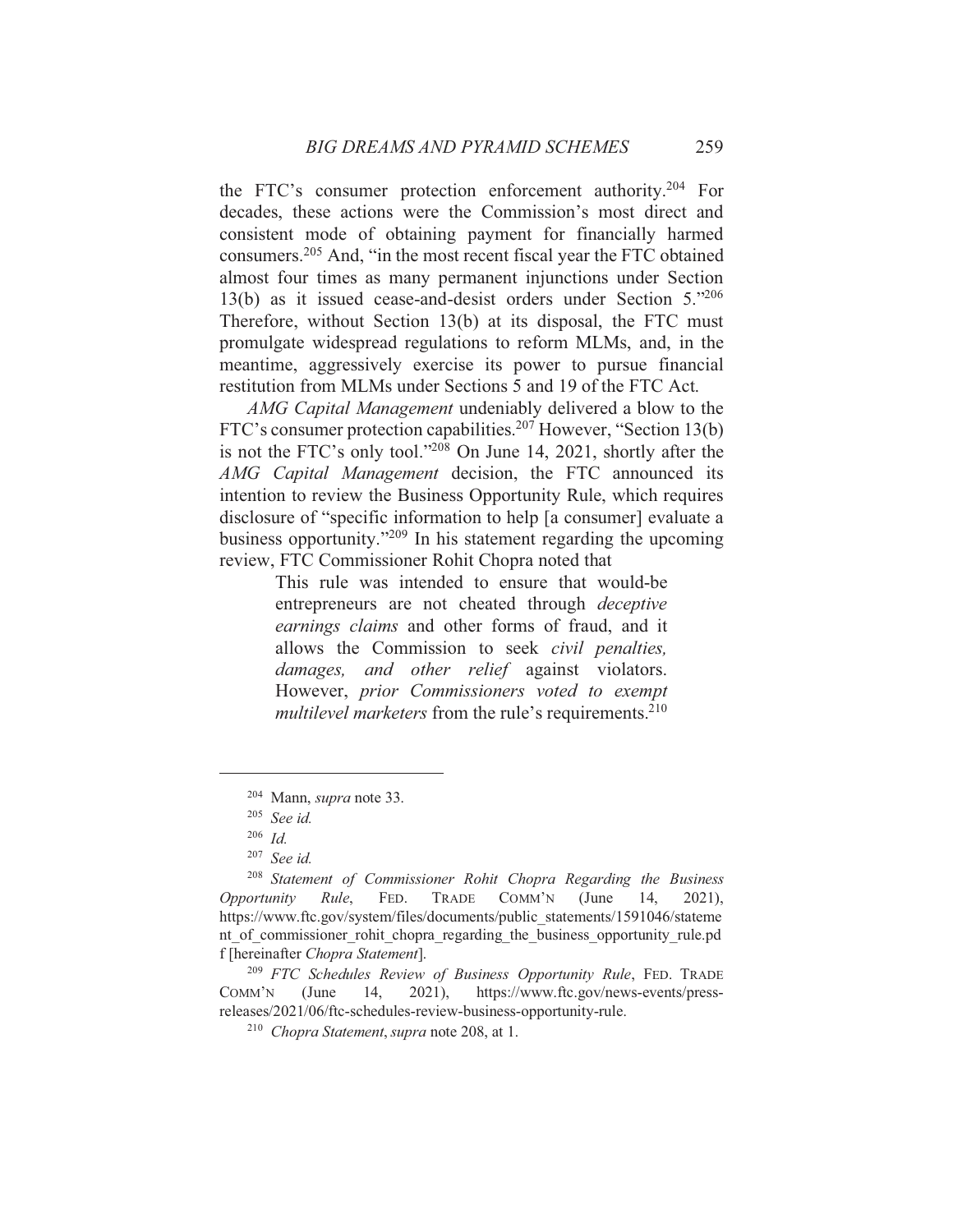Although Commissioner Chopra implied an intention to include MLMs in the revised Business Opportunity Rule, it is imperative that the FTC do so. By including MLMs in the Business Opportunity Rule, the FTC will once again be able to efficiently obtain monetary relief for harmed MLM participants, even without Section 13(b) at its disposal.

In the meantime, millions of Americans continue to be harmed daily by MLMs,  $2^{11}$  so the FTC must aggressively pursue Section 5 claims against them. Since the FTC is relatively less likely to prevail on Section 5 claims compared to Section 13(b) claims, and obtaining monetary relief through Section 19 is slower and more uncertain,<sup>212</sup> the FTC must be even more aggressive in its pursuit of these cases and remedies. One of the FTC's most notable recent Section 5 actions against an MLM was its Herbalife suit in  $2016<sub>1</sub><sup>213</sup>$  and the outcome of the case highlights some of the pitfalls of these actions that the FTC must avoid in the future.

#### A. The Herbalife Settlement

On July 15, 2016, the FTC proudly announced a "historic settlement" with Herbalife,<sup>214</sup> a highly profitable nutrition MLM

<sup>&</sup>lt;sup>211</sup> See Celarier, *supra* note 6 ("[M] ore than 18 million Americans participat<sup>[e]</sup> in an MLM in a given year."); Gregory Karp, *The Fine Line Between* Legitimate Businesses and Pyramid Schemes, CHICAGO TRIBUNE (Feb. 10, 2013), https://www.chicagotribune.com/business/ct-xpm-2013-02-10-ct-biz-0210herbalife-20130210-story.html ("MLMs have annual sales of about \$30 billion, with about 16 million people in the United States selling their products . . . .").

<sup>&</sup>lt;sup>212</sup> To obtain monetary rewards, the FTC must first pursue administrative relief through Section 5, and then, if successful, seek enforcement of that administrative ruling in federal court through Section 19. Instead of obtaining swift and reliable monetary relief directly from federal courts under Section 13(b), aggrieved consumers must now wait for their claims to ascend through, and succeed in, the administrative system, which includes winning any appeals from the administrative process. This introduces delay and uncertainty into the restitution process. See Mann, *supra* note 33; see also FTC Overview, *supra* note 147.

<sup>&</sup>lt;sup>213</sup> Greisman, *supra* note 37.

 $214$  Id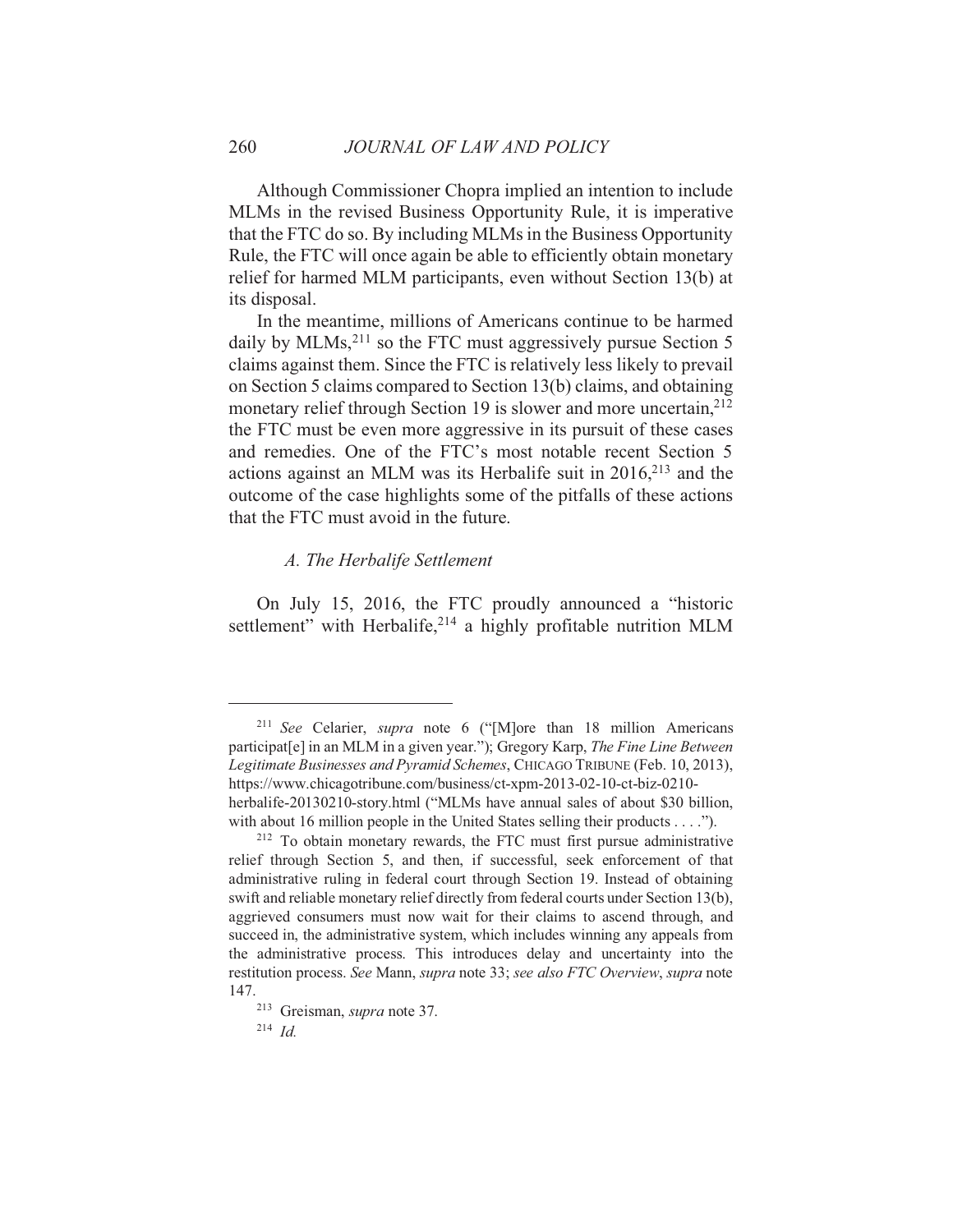founded in  $1980$ <sup>215</sup> that would result in a significant restructuring of the company and a \$200 million fine to repay those who lost money (including those who might lose money in the future).<sup>216</sup> The FTC brought suit under Section 5 of the FTC Act and determined that Herbalife "deceived consumers into believing they could earn substantial money selling diet, nutritional supplement, and personal care products," and that Herbalife's compensation structure was "unfair," since it "reward[ed] distributors for recruiting others to join and purchase products in order to advance in the marketing program, rather than in response to actual retail demand for the product<sup>[1]</sup><sup>217</sup> According to the FTC, "[c]onsumers have suffered and will continue to suffer substantial monetary loss as a result of [Herbalife's] violations of Section 5(a) of the FTC Act."<sup>218</sup>

In a blog post covering the settlement, the FTC noted that readers "might know Herbalife through its extensive marketing in English and Spanish," as well as its ubiquitous promotions and "glowing testimonials."<sup>219</sup> For decades prior to FTC intervention. Herbalife promised participants earnings of at least \$500 per month, as well as a luxurious lifestyle for those who opted to work for the company full-time.<sup>220</sup> Hundreds of thousands of people took the Herbalife bait, but in fact, half of Herbalife's "sales leaders" earned, on average, less than \$5 a month from selling Herbalife products, and the average Herbalife distributor received under \$300 in 2014 from product sales and recruitment commissions combined.<sup>221</sup> Moreover, "[o]f the more than 680,000 distributors counted by Herbalife in 2014, only 205, or 0.03%, earned more than \$600,000."222 The very few Herbalife distributors who managed to

 $215$  About Herbalife Nutrition, HERBALIFE, https://iamherbalifenutrition.com/who-we-are/ (last visited Sept. 22, 2021).

<sup>&</sup>lt;sup>216</sup> Greisman, *supra* note 37.

<sup>&</sup>lt;sup>217</sup> Herbalife Press Release, supra note 36.

<sup>&</sup>lt;sup>218</sup> Hiltzik, *supra* note 38.

<sup>&</sup>lt;sup>219</sup> Greisman, *supra* note 37.

<sup>&</sup>lt;sup>220</sup> Statement of the Federal Trade Commission FTC v. Herbalife International of America, Inc., FED. TRADE COMM'N (July 15, 2016), https://www.ftc.gov/system/files/documents/public\_statements/971213/160715h erbalifestatement.pdf [hereinafter Herbalife Statement].

<sup>&</sup>lt;sup>221</sup> Herbalife Press Release, supra note 36; Greisman, supra note 37.

<sup>&</sup>lt;sup>222</sup> Hiltzik, *supra* note 38.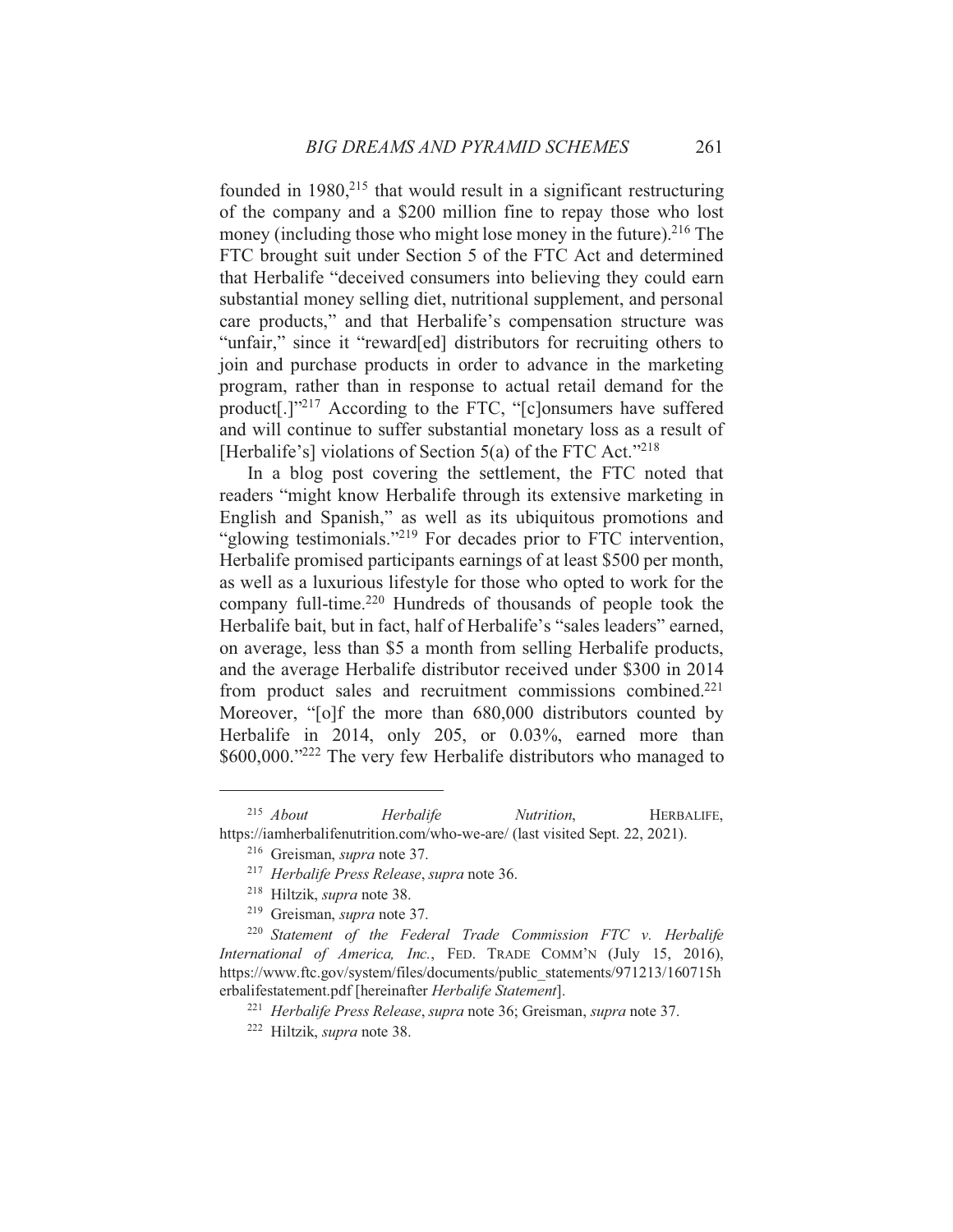profit did so by recruiting a downline of distributors to buy products at wholesale.<sup>223</sup> Whether or not their downlines were able to re-sell the product was immaterial to the recruiter's income, so many recruiters pressured their downlines to purchase products regardless of market demand, consequently leaving their downlines with a large leftover product inventory they would be unable to sell.<sup>224</sup>

The FTC settlement required Herbalife to overhaul its compensation system to reward retail sales to end-users instead of income derived primarily from recruitment, as well as ensure participants are selling their products to an end-user, instead of buying the products themselves.<sup>225</sup> Herbalife must also retain an Independent Compliance Auditor to monitor their adherence to the FTC order, and Herbalife is further prevented from misrepresenting distributors' potential or likely earnings, particularly through claims that members can "quit their job or otherwise enjoy a lavish lifestyle."<sup>226</sup> The FTC claims this settlement "serves as an important reminder to multi-level marketing firms," who should ensure their "income representations are not false or misleading, and that compensation structures do not incentivize recruitment and wholesale purchases unrelated to retail demand."227

According to the FTC, the settlement was a win against the powerful MLM: the \$200 million payout and restructuring mandate were widely publicized.<sup>228</sup> and the national media described the

<sup>&</sup>lt;sup>223</sup> Herbalife Statement, supra note 220.

 $224 \text{ Id}$ 

<sup>&</sup>lt;sup>225</sup> Herbalife Press Release, supra note 36.

 $226$  *Id.* 

<sup>&</sup>lt;sup>227</sup> Herbalife Statement, supra note 220.

<sup>&</sup>lt;sup>228</sup> See id; see generally Jim Zarroli, *Herbalife Agrees To Pay \$200 Million* To Settle Complaints It Deceived Consumers, NPR (July 15, 2016, 6:42 PM), https://www.npr.org/sections/thetwo-way/2016/07/15/486174340/herbalifeagrees-to-pay-200-million-to-settle-complaints-it-deceived-consumers; Matthew Goldstein & Alexandra Stevenson, Herbalife Settlement With F.T.C. Ends Billionaires' Battle.  $N.Y.$ **TIMES**  $($ July  $15.$  $2016$ ). https://www.nytimes.com/2016/07/16/business/dealbook/herbalife-ftc-inquirysettlement-william-ackman.html; Sam Thielman, Herbalife Dodges 'Pyramid Scheme' Label and Agrees to Pay \$200M Fine, THE GUARDIAN (July 15, 2016, 13:13 EDT), https://www.theguardian.com/business/2016/jul/15/herbalife-ftcfine-200-million-pyramid-scheme-label.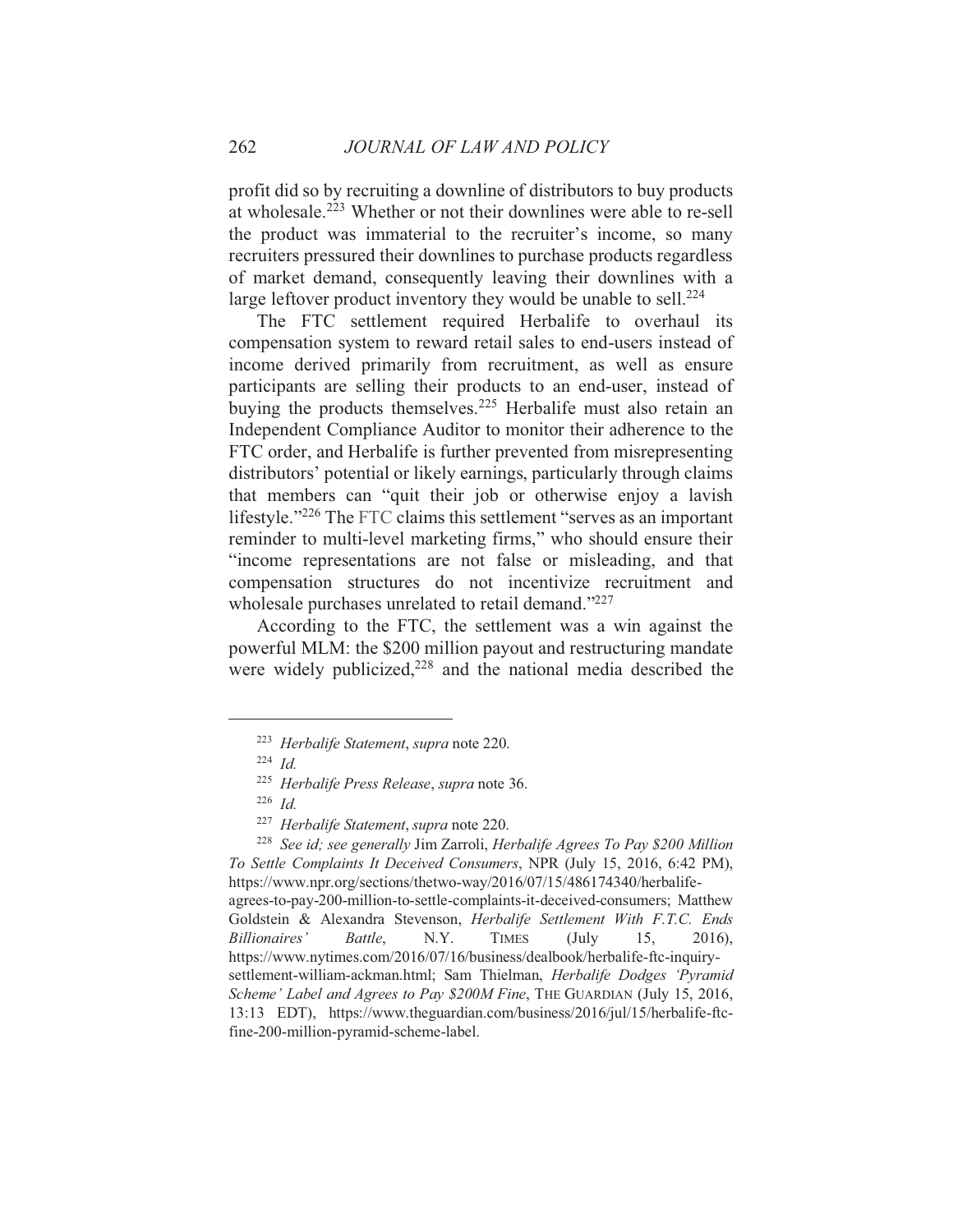outcome as "harsh."<sup>229</sup> In reality, the settlement was not harsh enough, and it illuminates the many flaws in the FTC's approach to consumer protection actions against major MLMs. Nonetheless, the settlement is a helpful case study for future Section 5 enforcement actions and substantive reforms because it illustrates the ways MLMs continue to skirt justice. Learning from the Herbalife settlement, especially after AMG Capital Management, the FTC must adequately protect consumers and use its Sections 5 and 19 powers to enforce harsh judgements against MLMs, immediately promulgate rules to enact stricter income disclosure requirements, and punish violators financially and reputationally.

#### B. Prioritizing Enforcement under Section 5 of the FTC Act

Despite Herbalife's decades-long history of wrongdoing, the FTC did not take any action against the company until  $2016^{230}$ Herbalife first garnered negative attention from federal regulators (particularly, the Food and Drug Administration) in 1982 for false claims about its products' effectiveness against treating certain diseases, including claims that the products "dissolv[ed]" tumors.<sup>231</sup> Since then, Herbalife has faced extensive regulatory scrutiny and lawsuits,  $232$  including a 2013 class action alleging the company violated California's Endless Chain Scheme Law<sup>233</sup> and a 2002 class action alleging RICO violations from December 1999 onwards,<sup>234</sup> both of which settled.<sup>235</sup> Further, according to a January 2012 FOIA

<sup>&</sup>lt;sup>229</sup> Zarroli, *supra* note 228.

<sup>&</sup>lt;sup>230</sup> Stephen Barrett, *Herbalife's Early Days (1980-1986)*, MLM WATCH (Dec. 17, 2004), https://quackwatch.org/mlm/c/Herbalife/herbalife01/.

 $^{231}$  *Id.* 

 $232$  *Id.* 

<sup>&</sup>lt;sup>233</sup> Complaint at 2, Bostick v. Herbalife Int'l of America, Inc., No. CV13-02488  $(C.D.$ Cal. Apr. 8, 2013), https://centerforinguiry.org/wpcontent/uploads/sites/33/quackwatch/casewatch/civil/herbalife/bostick/complain t.pdf.

<sup>&</sup>lt;sup>234</sup> Complaint at 35, Jacobs v. Herbalife Int'l, Inc., (C.D. Cal. Feb. 15, 2002), https://centerforinguiry.org/wp-

content/uploads/sites/33/quackwatch/MLM/04C/Herbalife/classaction/suit.pdf.

<sup>&</sup>lt;sup>235</sup> Index to Information about Herbalife International, MLM WATCH (Sept. 28, 2020), https://quackwatch.org/mlm/c/herbalife/herbalife00/.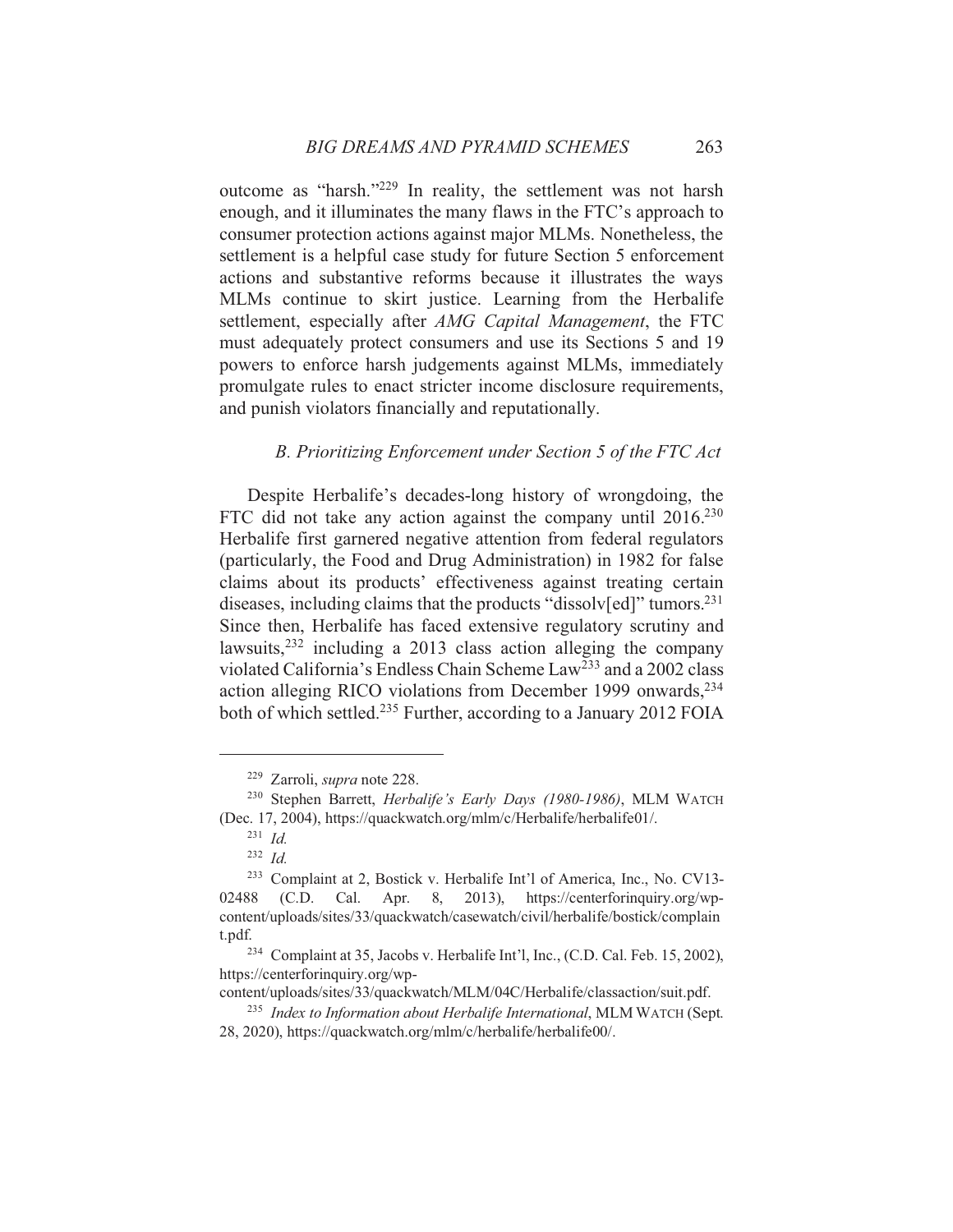request, the FTC had 717 pages of records detailing 188 complaints against Herbalife, many of which involved deceptive earnings claims.<sup>236</sup> However, the FTC only began its investigation in March 2014 after a private individual launched a public attack against Herbalife, bringing renewed national attention to the company.<sup>237</sup>

According to the FTC, "hundreds of thousands" of consumers lost money to Herbalife's false earnings claims.<sup>238</sup> However, the FTC fails to admit its own culpability for this harm. Like so many other MLMs,<sup>239</sup> Herbalife likely spent years operating in violation of Section 5 of the FTC Act, and the settlement reveals the devastation that the FTC's "blind eye" approach caused the American public: \$200 million worth of financial damage to unwitting consumers.<sup>240</sup> If not for the media's attention on the organization, it is likely that Herbalife would have continued its deceptive practices. It should not take intense public pressure for the FTC to enforce its own regulations. Therefore, to protect consumers from predatory MLMs, the FTC must first prioritize enforcement actions against these companies. Tens of millions of Americans will be scammed by MLMs every year,<sup>241</sup> and the FTC must reallocate the funds and staff necessary to insulate these individuals from

<sup>&</sup>lt;sup>236</sup> Analysis of FTC's Complaints Against Herbalife, BEHIND MLM (Feb. 5,  $2013$ , https://behindmlm.com/companies/analysis-of-ftcs-complaints-againstherbalife/.

<sup>&</sup>lt;sup>237</sup> In particular, Mr. Ackman gave a fiery 342-slide public presentation accusing Herbalife of being a "predatory pyramid scheme" that would inevitably fail. GuruFocus, Bill Ackman Ends 5-Year Battle Against Herbalife, FORBES (Feb. 28, 2018 6:17 PM), https://www.forbes.com/sites/gurufocus/2018/02/28/billackman-ends-5-year-battle-against-herbalife/?sh=9572b4619838; Herbalife Slammed with \$200 Million Penalty for MLM Scheme, MLM REP. (July 15, 2016), https://www.mlmnewsreport.com/herbalife-slammed-200-million-penalty/.

<sup>&</sup>lt;sup>238</sup> Greisman, *supra* note 37.

<sup>&</sup>lt;sup>239</sup> Taylor, *supra* note 1, at 7-38 ("[V]irtually all MLMs are violating Section  $5 \ldots$ ").

<sup>&</sup>lt;sup>240</sup> See id; Greisman, supra note 37.

<sup>&</sup>lt;sup>241</sup> See Celarier, *supra* note 6 ("[M]ore than 18 million Americans participat<sup>[e]</sup> in an MLM in a given year."); Karp, *supra* note 63 ("MLMs have annual sales of about \$30 billion, with about 16 million people in the United States selling their products . . . ."). Assuming, *arguendo*, that 17 million Americans participate in an MLM annually, and 99% of them are destined to lose money, then at least 16.9 million Americans will be harmed by MLM yearly. See Taylor, supra note 1, at Intro-8.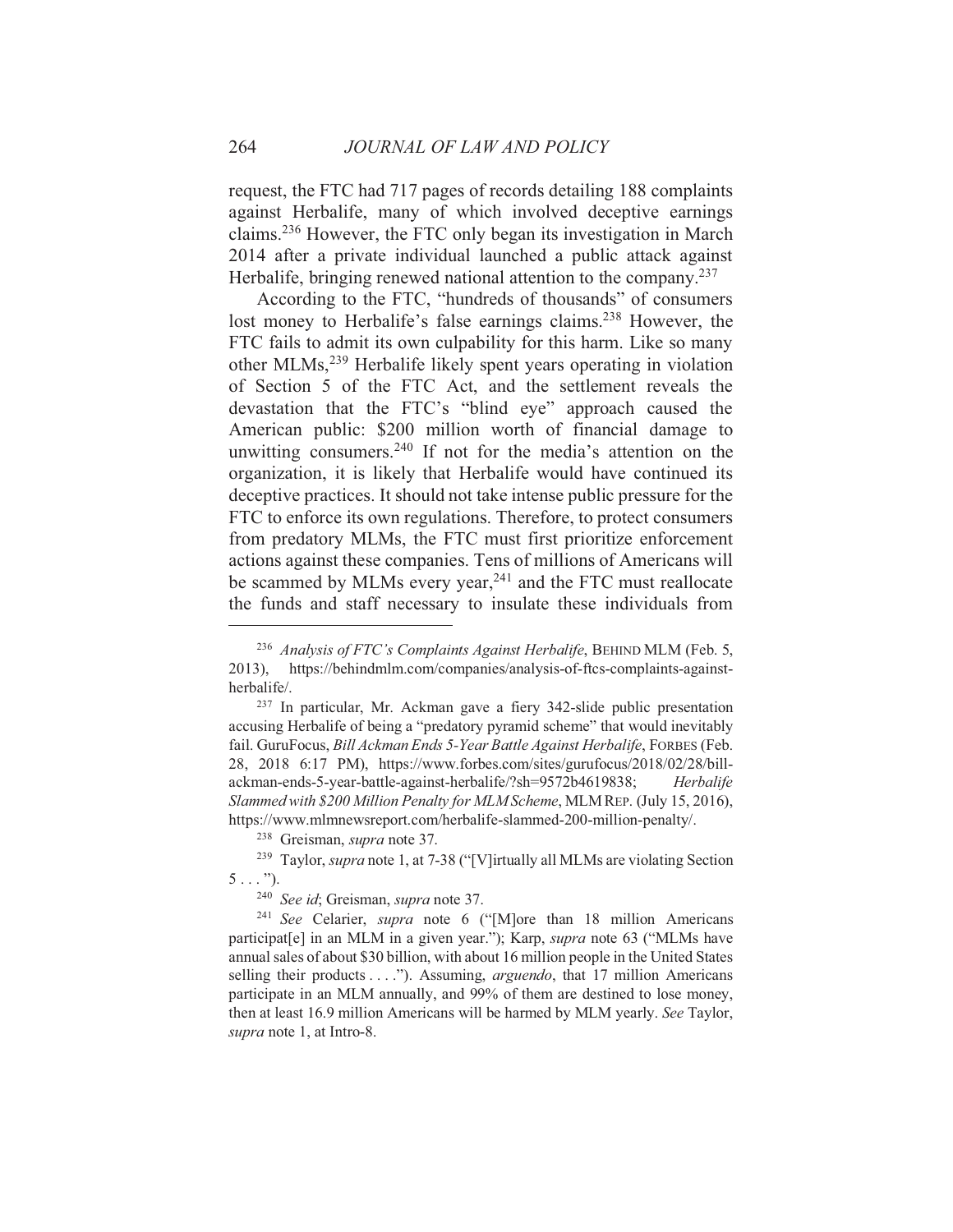harm. Currently, MLMs face little pressure to abide by the law: between the rarity of FTC enforcement actions<sup>242</sup> and the FTC's insistence that the MLM industry self-regulate,  $243$  as well as the industry's powerful lobby<sup>244</sup> and political connections,<sup>245</sup> MLMs operate with relative impunity, harming essentially every single one of their participants.<sup>246</sup> If the FTC continues to turn a blind eye to illegal MLMs, millions more Americans will inevitably be harmed.

#### C. Increased Disclosure Requirements

The Herbalife settlement also reveals the need for increased MLM disclosure requirements. When announcing the Herbalife settlement, FTC Chairwoman Edith Ramirez stated, "Herbalife is going to have to start operating legitimately, making only truthful claims about how much money its members are likely to make."<sup>247</sup> Chairwoman Ramirez's statement is not entirely accurate. Under the Herbalife settlement, Herbalife participants are prohibited from representing that "participation in [Herbalife] is likely to result in a *lavish lifestyle*."<sup>248</sup> Examples of prohibited claims include statements that a participant can, ""quit your job," be set for life," 'earn millions of dollars,' 'make more money than they ever have imagined or thought possible,' 'realize unlimited income,' . . . and [d]escriptions or images of opulent mansions, private helicopters, private jets, yachts, [and] exotic automobiles . . . . "249 However, prohibiting promises of a "lavish" lifestyle is neither a complete nor adequate solution to the large swathes of the population who lose money to MLMs, and the FTC settlement enables Herbalife to continue to lie to consumers.

<sup>243</sup> Business Guidance, supra note 39.

<sup>&</sup>lt;sup>242</sup> See Taylor, supra note 1, at 7-37.

<sup>&</sup>lt;sup>244</sup> Stroud, *supra* note 7.

<sup>&</sup>lt;sup>245</sup> Celarier, *supra* note 6.

<sup>&</sup>lt;sup>246</sup> Taylor, *supra* note 1, at Intro-8.

<sup>&</sup>lt;sup>247</sup> Herbalife Press Release, supra note 36.

<sup>&</sup>lt;sup>248</sup> Stipulation and Entry of Order for Permanent Injunction and Monetary Judgment at 15, Federal Trade Comm'n v. Herbalife Int'l of America, Inc., No. 2:16-cv-05217 (C.D. Cal. July 15, 2016), https://www.ftc.gov/system /files/documents/cases/160715herbalife-stip.pdf/ (emphasis added).

 $^{249}$  *Id.* at 16.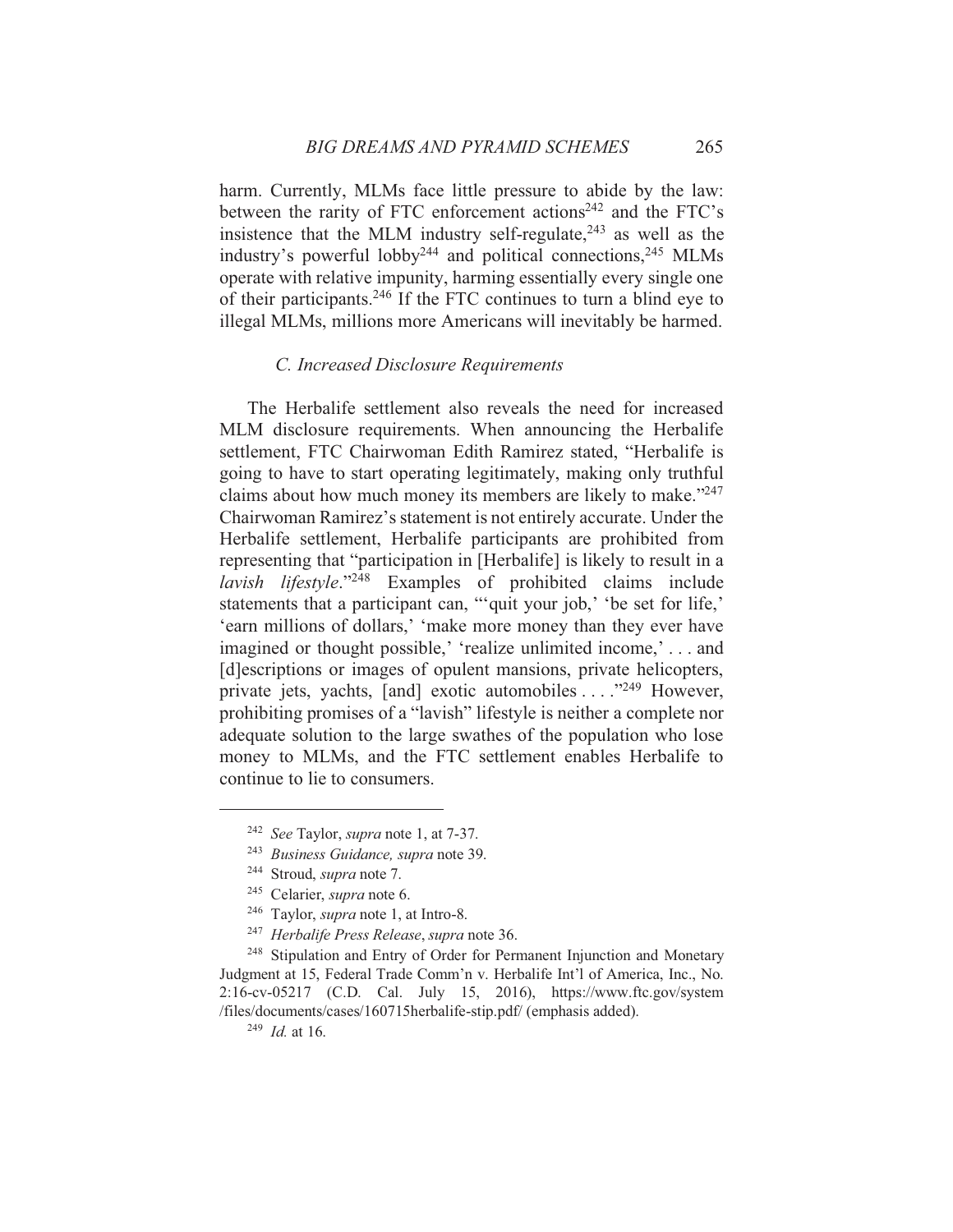While Herbalife distributors may not be able to promise mansions and private jets, under the FTC settlement, they can seemingly promise anything short of that.<sup>250</sup> This weak disclosure requirement fails to protect consumers because it does not make them aware of the actual risk of joining an MLM. Not only are MLM participants unlikely to earn enough money to live a lavish lifestyle, at least 99% will *lose* money.<sup>251</sup> If the actual odds of success were revealed, "[p]ersons who understood basic statistics" would likely decline to enroll, and "only the most unsophisticated would join."<sup>252</sup> To prevent harm to those seeking even a modest extra income, or even those who expect to profit at all, the FTC must require MLMs to disclose the true likelihood of success, that is, next to none.<sup>253</sup> Complete and honest disclosure of a typical MLM participant's failure rate is especially important in the current economic climate, where millions of low-income Americans, who are particularly vulnerable to MLMs,<sup>254</sup> are disproportionately facing joblessness.<sup>255</sup> As the Herbalife settlement currently stands, future Herbalife consumers (as well as participants in the myriad of MLMs who have yet to face FTC crackdowns), are still vulnerable to MLM income claims, and may stand to lose money in the midst of a global pandemic. However, if MLMs were required to disclose the actual odds of success during the participant on-boarding process, the number of consumers harmed by MLMs would sharply decrease, since most would decline to join in the first place.

 $250$  See id. at 15-16.

<sup>&</sup>lt;sup>251</sup> Taylor, *supra* note 1, at Intro-8.

<sup>&</sup>lt;sup>252</sup> Taylor, *supra* note 26, at 5.

<sup>&</sup>lt;sup>253</sup> Taylor, *supra* note 1, at Intro-8.

<sup>&</sup>lt;sup>254</sup> Bell, *supra* note 10.

<sup>&</sup>lt;sup>255</sup> Kim Parker et al., *Economic Fallout from COVID-19 Continues to Hit* Lower-Income Americans the Hardest, PEW RSCH. CTR. (Sept. 24, 2020), https://www.pewsocialtrends.org/2020/09/24/economic-fallout-from-covid-19continues-to-hit-lower-income-americans-the-hardest/.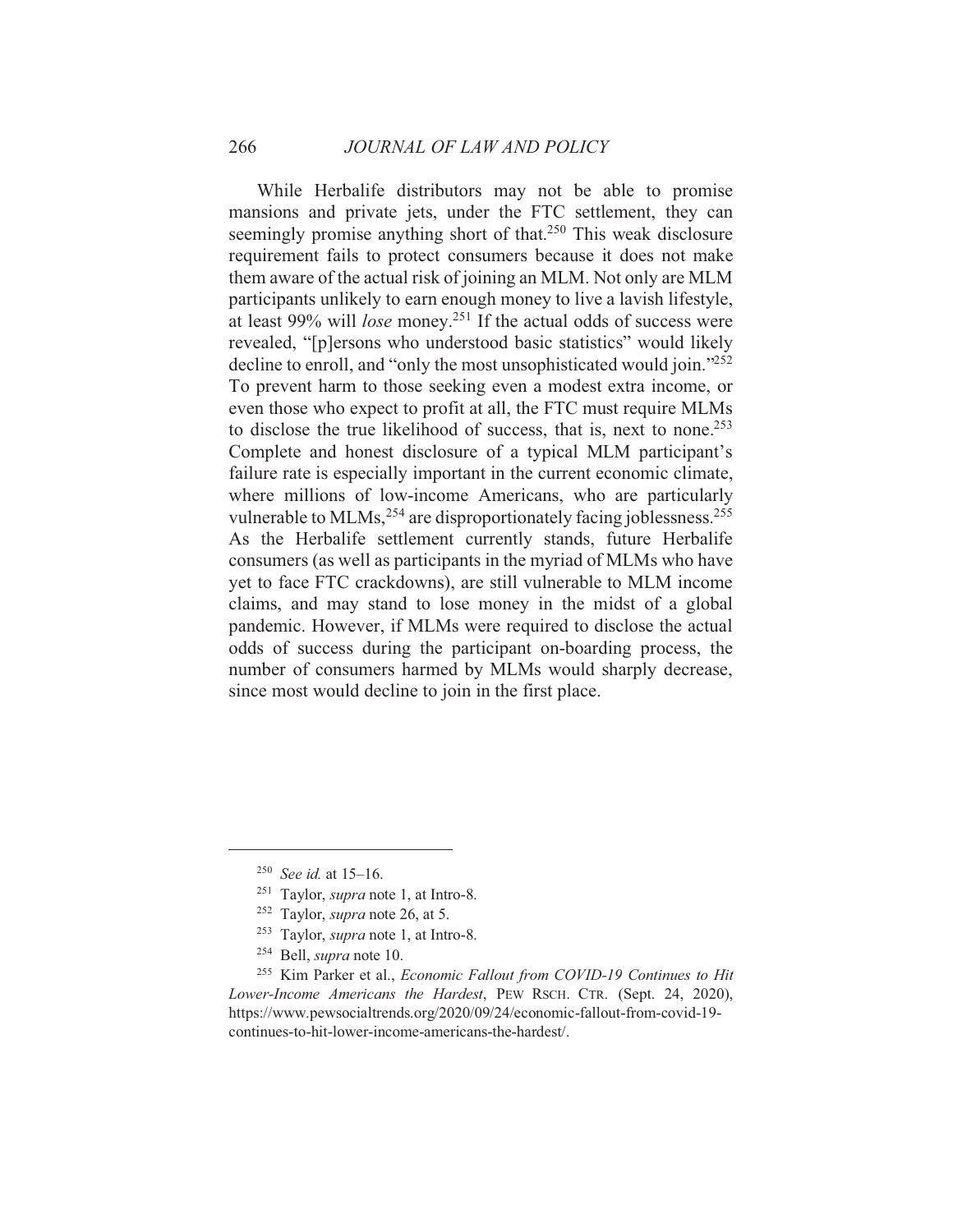#### D. Proportionate Financial and Reputational Punishments

Although the FTC painted the Herbalife settlement as a victory,  $256$  in reality, the settlement was a win for the MLM. $257$  The FTC characterized the \$200 million fine as "one of the largest redress distributions the agency has made in any consumer protection action to date."258 While this may be true, the amount had no lasting negative impact on the multi-billion dollar company's financial health.<sup>259</sup> In fact, it may have been considered a boon, as "the stock market treated the \$200-million settlement as a triumph for the company, sending its shares up nearly  $10\%$ ... after the FTC settlement," and up another 9% "after the company disclosed the pending penalty in a quarterly report."260 The market seemingly realized that a \$200 million fine was an obvious drop-in-the-bucket to Herbalife's billions and that Herbalife would likely be free from further investigation. Although it has been argued that Herbalife has become "too rich to shut down,"<sup>261</sup> the FTC must use its Section 19 power to obtain significantly higher monetary damages to deter future misconduct, rather than invite it by delivering a mere slap on the wrist. The FTC's settlements should not perversely reward companies who have defrauded hundreds of thousands of consumers.

Finally, the FTC never officially dubbed Herbalife a "pyramid" scheme," instead allowing it to retain its "multilevel marketing" moniker.<sup>262</sup> This was a deliberate move by Herbalife, who agreed to

<sup>&</sup>lt;sup>256</sup> See Greisman, *supra* note 37.

<sup>&</sup>lt;sup>257</sup> Zarroli, *supra* note 228 ("[F]ederal officials stopped short of calling the company a pyramid scheme and allowed it to keep operating. That was seen as a victory for the company on Wall Street . . . .").

<sup>&</sup>lt;sup>258</sup> FTC Sends Checks to Nearly 350,000 Victims of Herbalife's Multi-Level **Marketing** Scheme, FED. TRADE COMM'N  $(Jan.$  $10,$  $2017$ ), https://www.ftc.gov/news-events/press-releases/2017/01/ftc-sends-checksnearly-350000-victims-herbalifes-multi-level.

<sup>&</sup>lt;sup>259</sup> Hiltzik, *supra* note 38.

<sup>&</sup>lt;sup>260</sup> Michael Hiltzik, FTC Moves against Herbalife, but leaves a question: Why is this company still allowed in business? L.A. TIMES (July 18, 2016), https://www.latimes.com/business/hiltzik/la-fi-hiltzik-herbalife-20160718-snapstory.html.

 $261$  *Id.* 

<sup>&</sup>lt;sup>262</sup> Gurufocus, *supra* note 237.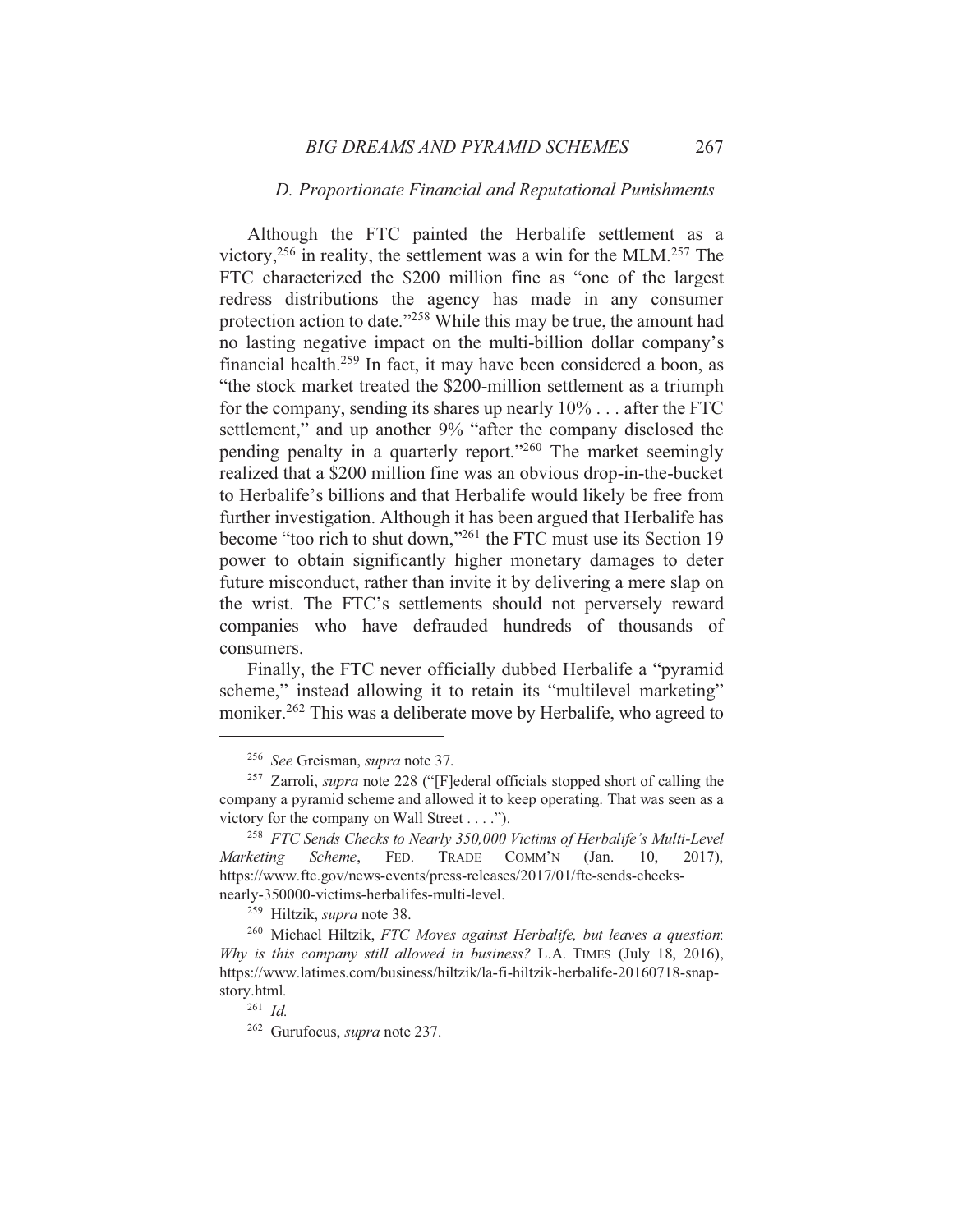restructure and pay the settlement in exchange for the FTC's agreement to end its investigations into the company and "refrain from classifying the company as a pyramid scheme."263 "Herbalife negotiated away the words 'pyramid scheme' from the settlement agreement"<sup>264</sup> in part because of the MLM industry's political connections.<sup>265</sup> Herbalife is in fact a pyramid scheme: participants who profited generated income solely through recruiting others to invest, and not through product sales.<sup>266</sup>

Members of the public are well aware that pyramid schemes are illegal, and while some people knowingly join illegal pyramid schemes hoping to profit, most victims of pyramid schemes are unwitting.<sup>267</sup> Therefore, by bowing to the MLM lobby and failing to accurately characterize Herbalife as a pyramid scheme, the FTC has yet again failed the American public because Herbalife still has a veneer of legitimacy. If the FTC determines that an MLM is actually a pyramid scheme, it must withstand political pressure and publicize this finding. Then, consumers will be able to compare the operations of the "pyramid scheme" to other "legitimate" MLMs and realize they are essentially the same. Without giving the public this critical reference point, the FTC is continuing to allow unwitting consumers to join pyramid schemes, including Herbalife, and is setting them up for failure.

#### **CONCLUSION**

If the FTC intends to actually protect millions of consumers from being duped by MLMs without the benefit of Section 13(b) monetary relief or widespread reform, it must stand up to the MLM lobby and earnestly pursue and punish illegal MLMs through its Section 5 power. MLMs must be required to make fully accurate income claims, and those MLMs who fail to do so should face real financial consequences and a blow to their reputation. Otherwise, MLMs will continue to harm the American public, whose

<sup>&</sup>lt;sup>263</sup> MLM REPORT, *supra* note 237.

<sup>&</sup>lt;sup>264</sup> Gurufocus, *supra* note 237.

<sup>&</sup>lt;sup>265</sup> See Hiltzik, supra note 38.

<sup>&</sup>lt;sup>266</sup> S.D. CONSUMER PROT. OFF. OF THE ATT'Y GEN., *supra* note 115.

<sup>&</sup>lt;sup>267</sup> See N.Y. St. ATT'Y GEN., *supra* note 116.